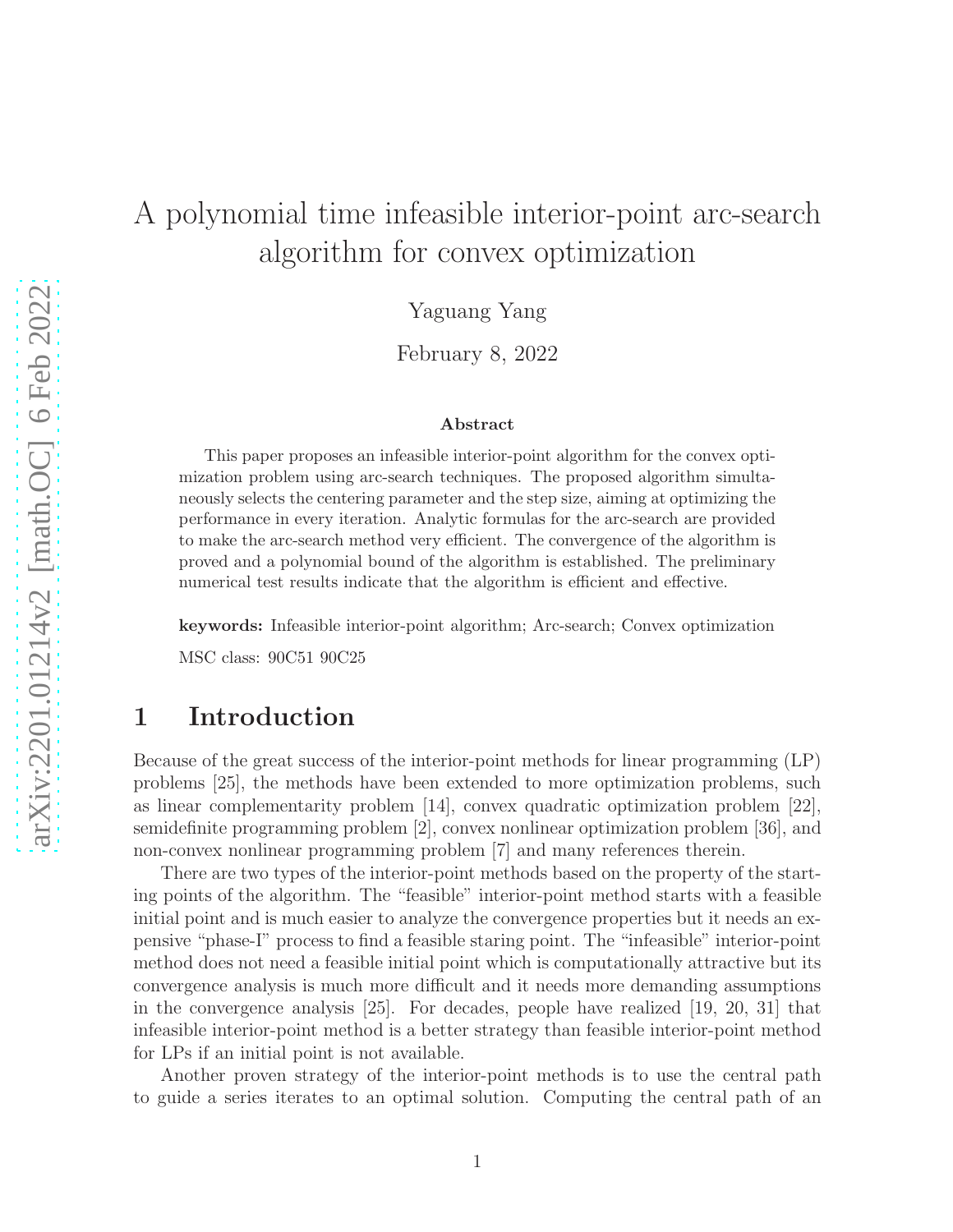optimization problem, however, is very expensive. Most path-following type interiorpoint algorithms use line segment to approximate the central path and search the optimizer along this line segment. Clearly, this is not a good strategy because the central path is a curve. Therefore, this author proposed an arc-search technique for interior-point method for LPs [28]. The main idea in the arc-search technique is to efficiently and robustly approximate the central path using an arc of part of an ellipse and to search the next iterate along the arc. Since the central path is geometrically a high dimensional curve, the arc can fit the central path better than a line.

Recently, researchers have applied arc-search techniques to different optimization problems. For example, an arc-search interior-point algorithm proposed in [35] shows that it has better polynomial bound and its numerical test is more attractive than a line-search type interior-point algorithm for LPs. In [32], this author showed that an interior-point algorithm using the arc-search technique achieves the best polynomial bound for all interior-point methods, feasible or infeasible, and is numerically competitive to the well-known Mehrotra's algorithm. Researchers have applied the arc-search technique to the linear complementarity problem [12], convex quadratic programming [29, 38], symmetric programming [27], semidefinite programming [37, 13], and nonlinear programming problem [26]. All these results showed that the arc-search method performs better than the counterpart, the line search method.

In this paper, we extend the arc-search techniques to the convex nonlinear optimization problem for which various line-search interior point algorithms have been developed in  $[1, 3, 5, 6, 9, 10, 11, 15, 21]$ , because many application problems can be formulated as a convex nonlinear optimization problem  $\vert 4, 17, 24 \vert$ . Although a polynomial bound has been proved for a feasible interior-point algorithm for the convex nonlinear optimization problem [15], to our best knowledge, there is no polynomial bound for infeasible interior-point algorithms for the convex nonlinear optimization problem because the latter is much more difficult [25]. We propose an arc-search infeasible interior-point algorithm for the convex nonlinear optimization problem and discuss the convergence property. We show that this algorithm converges under mild conditions in a polynomial bound of  $O(n^{1.5} \log(1/\epsilon)).$ 

The remainder of the paper is organized as follows. Section 2 introduces the problem to be discussed. Section 3 describes the proposed arc-search algorithm. Section 4 discusses its convergence properties. Section 5 contains the materials about the Matlab implementation and preliminary numerical test results. Section 6 summarizes the conclusion of the paper. A method about optimal selection of the centering parameter and the step size at the same time is provided in Appendix A.

# 2 Problem description

In the remainder of the paper, we use a superscript T for the transpose of a vector or a matrix, and we use a tuple to denote a stacked vectors, for example,  $(x, y)$  stands for  $[\mathbf{x}^T, \mathbf{y}^T]^T$ . For a vector  $\mathbf{x} \in \mathbb{R}^n$ , we denote by  $\mathbf{X} \in \mathbb{R}^{n \times n}$  a diagonal matrix whose diagonal elements are  $\mathbf{x}$ , and by  $\min(\mathbf{x})$  and  $\max(\mathbf{x})$  the minimum and maximum values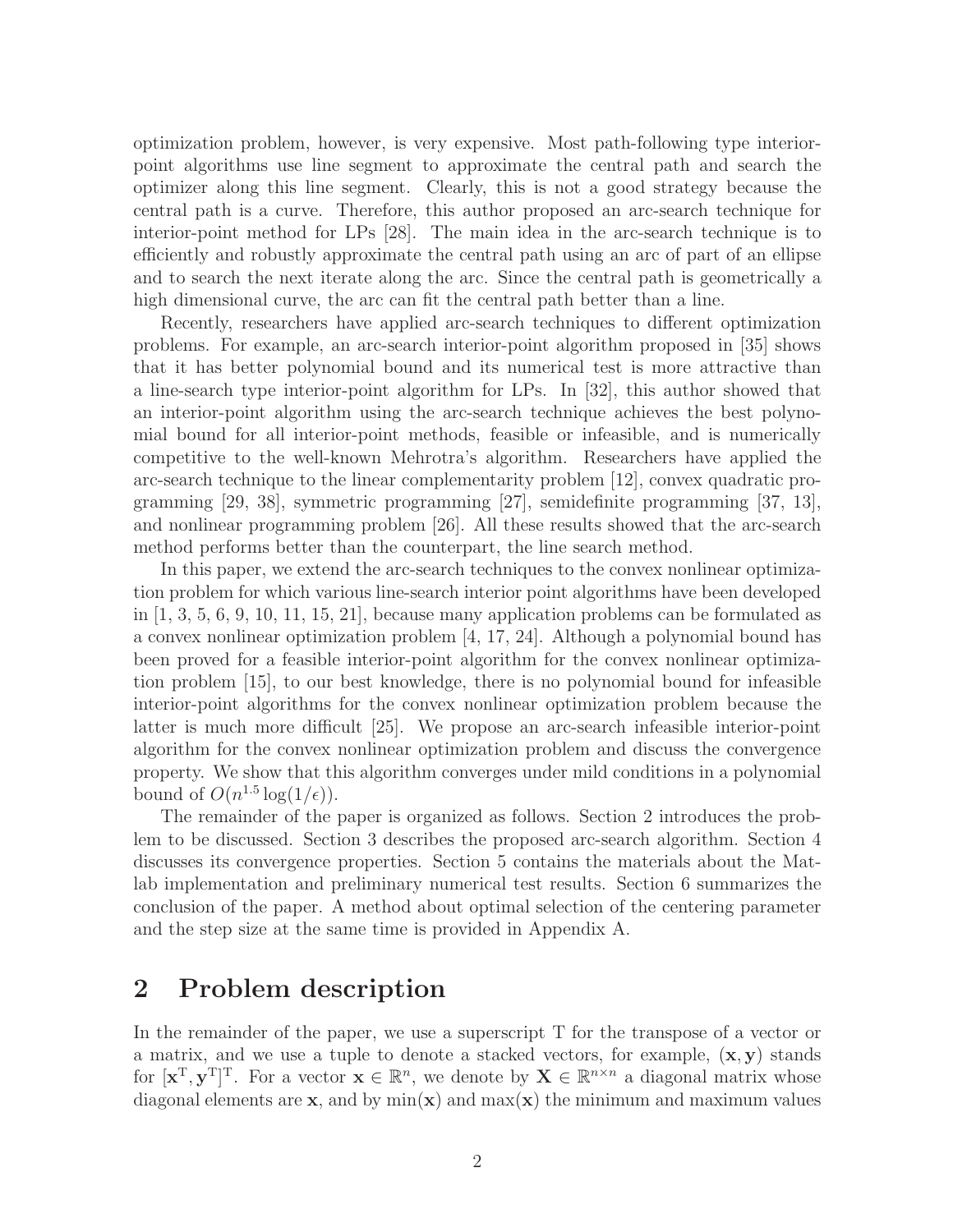of **x** respectively. For two vectors  $\mathbf{x} \in \mathbb{R}^n$  and  $\mathbf{y} \in \mathbb{R}^n$ , we use  $\mathbf{x} \circ \mathbf{y} \in \mathbb{R}^n$  to denote the element-wise product of **x** and **y**. Let  $\mathbb{R}^n_+$  ( $\mathbb{R}^n_{++}$ ) denote the space of nonnegative vectors (positive vectors, respectively), and e denote a vector of all ones with appropriate dimension. We will use superscript  $k$  for the vector iteration count and subscript  $k$ for the scalar iteration count, for example,  $\mathbf{x}^k$  is the value of the vector variable x at iteration k, and  $\mu_k$  is the value of the scalar variable  $\mu$  at iteration k.

We consider the following convex programming problem with linear constraints:

$$
\begin{array}{rcl}\n\min & : & f(\mathbf{x}) \\
\text{s.t.} & : & \mathbf{A}_{E}\mathbf{x} = \mathbf{b}_{E}, \\
 & & \mathbf{A}_{I}\mathbf{x} \ge \mathbf{b}_{I},\n\end{array} (1)
$$

where  $f : \mathbb{R}^n \to \mathbb{R}$  is a nonlinear convex function of  $\mathbf{x} \in \mathbb{R}^n$ , which is differentiable up to the third order;  $\mathbf{A}_E \in \mathbb{R}^{m \times n}$ ,  $\mathbf{A}_I \in \mathbb{R}^{p \times n}$ ,  $m < n$ ,  $\mathbf{b}_E \in \mathbb{R}^m$ , and  $\mathbf{b}_I \in \mathbb{R}^p$  are given constant matrices and vectors; and the decision variable vector is x. We assume that the row of  $A_E$  is full rank, which is standard because we can remove dependent rows in finite operations bounded by a polynomial of  $m$  and  $n$ .

Following the treatment of [26], we convert the inequality constraints  $\mathbf{A}_I \mathbf{x} \geq \mathbf{b}_I$  into equality constraints by introducing a slack vector  $s \geq 0$  as follows:

$$
\begin{array}{ll}\n\text{min} & \text{: } f(\mathbf{x}) \\
\text{s.t.} & \mathbf{A}_E \mathbf{x} = \mathbf{b}_E, \\
& \mathbf{A}_I \mathbf{x} - \mathbf{s} = \mathbf{b}_I, \ \mathbf{s} \ge \mathbf{0}.\n\end{array} \tag{2}
$$

Let Lagrangian multipliers of system (2) be denoted by  $\mathbf{y} \in \mathbb{R}^m$ ,  $\mathbf{w} \in \mathbb{R}_+^p$  and  $\mathbf{z} \in \mathbb{R}_+^p$ , and let the tuple  $\mathbf{v} = (\mathbf{x}, \mathbf{y}, \mathbf{w}, \mathbf{s}, \mathbf{z}) \in \mathbb{R}^{n+m+3p}$  to represent the decision variables and multipliers. Then, the Lagrangian function of (2) is given by

$$
L(\mathbf{v}) = f(\mathbf{x}) + \mathbf{y}^{T}(\mathbf{A}_{E}\mathbf{x} - \mathbf{b}_{E}) - \mathbf{w}^{T}(\mathbf{A}_{I}\mathbf{x} - \mathbf{s} - \mathbf{b}_{I}) - \mathbf{z}^{T}\mathbf{s}.
$$

Hence, we have the gradients of Lagrangian with respect to  $x$  and  $s$  given as follows:

$$
\nabla_{\mathbf{x}}L(\mathbf{v}) = \nabla f(\mathbf{x}) + \mathbf{A}_E^{\mathrm{T}} \mathbf{y} - \mathbf{A}_I^{\mathrm{T}} \mathbf{w}, \ \ \nabla_{\mathbf{s}}L(\mathbf{v}) = \mathbf{w} - \mathbf{z}.
$$
 (3)

Let  $\mu$  be the duality measure defined as

$$
\mu = \frac{\mathbf{s}^{\mathrm{T}} \mathbf{z}}{p}.\tag{4}
$$

The KKT conditions of (2) are

$$
\mathbf{g}(\mathbf{v}) = \mathbf{0}, \ (\mathbf{w}, \mathbf{s}, \mathbf{z}) \in \mathbb{R}_+^{3p}, \tag{5}
$$

where  $\mathbf{g} : \mathbb{R}^{n+m+3p} \to \mathbb{R}^{n+m+3p}$  is defined by

$$
\mathbf{g}(\mathbf{v}) = \begin{bmatrix} \nabla_{\mathbf{x}} L(\mathbf{v}) \\ A_E \mathbf{x} - \mathbf{b}_E \\ A_I \mathbf{x} - \mathbf{s} - \mathbf{b}_I \\ \mathbf{w} - \mathbf{z} \\ \mathbf{Z} \mathbf{s} \end{bmatrix} \approx \begin{bmatrix} \mathbf{H}\mathbf{x} + \mathbf{A}_E^{\mathbf{T}} \mathbf{y} - \mathbf{A}_I^{\mathbf{T}} \mathbf{w} \\ A_E \mathbf{x} - \mathbf{b}_E \\ A_I \mathbf{x} - \mathbf{s} - \mathbf{b}_I \\ \mathbf{w} - \mathbf{z} \\ \mathbf{Z} \mathbf{s} \end{bmatrix} = \begin{bmatrix} \mathbf{r}_C \\ \mathbf{r}_E \\ \mathbf{r}_I \\ \mathbf{w} - \mathbf{z} \\ \mathbf{w} - \mathbf{z} \end{bmatrix}, \qquad (6)
$$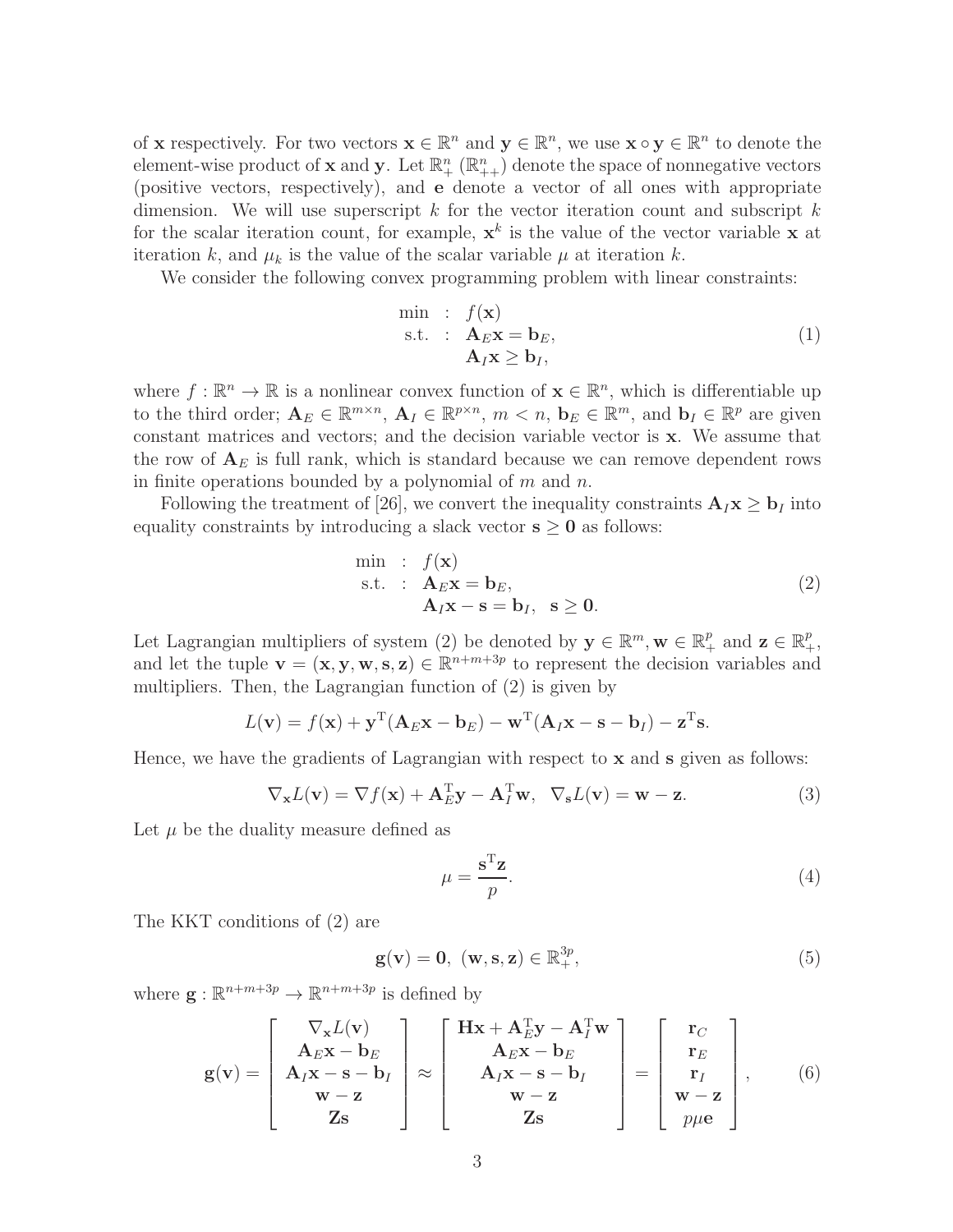$$
\mathbf{r}_C^k = \mathbf{H}\mathbf{x}^k + \mathbf{A}_E^{\mathrm{T}}\mathbf{y}^k - \mathbf{A}_I^{\mathrm{T}}\mathbf{w}^k, \tag{7a}
$$

$$
\mathbf{r}_E^k = \mathbf{A}_E \mathbf{x}^k - \mathbf{b}_E,\tag{7b}
$$

$$
\mathbf{r}_I^k = \mathbf{A}_I \mathbf{x}^k - \mathbf{s}^k - \mathbf{b}_I \tag{7c}
$$

are the approximated residual of the gradient of the Lagrangian function at  $\mathbf{v}^k$  as defined in (3), the residual of the equality constraints, and the residual of the inequality constraints, respectively. The last row of (6) requires that the iterate follows the central path as closer as possible.

**Remark 2.1** Please note that  $\mathbf{r}_C^k$  is not defined as a strict (but an approximate) residual of the gradient of the Lagrangian function at  $v^k$ . This modification is for the purpose to obtain a convergent algorithm.

In view of (3), we have  $\nabla_{\mathbf{x}}^2 L(\mathbf{v}) = \nabla_{\mathbf{x}}^2 f(\mathbf{x}) := \mathbf{H}_{\mathbf{x}}$  which is a positive definite matrix depending on **x** because  $f(\mathbf{x})$  is a nonlinear convex function. To simplify the notation, we will write  $H$  for  $H_x$  but  $H$  needs to be updated in every iteration. The Jacobian of g is given by

$$
\mathbf{g}'(v)=\left[\begin{array}{cccc} \nabla_x^2 f(\mathbf{x}) & \mathbf{A}_E^{\mathrm{T}} & -\mathbf{A}_I^{\mathrm{T}} & \mathbf{0} & \mathbf{0} \\ \mathbf{A}_E & \mathbf{0} & \mathbf{0} & \mathbf{0} & \mathbf{0} \\ \mathbf{A}_I & \mathbf{0} & \mathbf{0} & -\mathbf{I} & \mathbf{0} \\ \mathbf{0} & \mathbf{0} & \mathbf{I} & \mathbf{0} & -\mathbf{I} \\ \mathbf{0} & \mathbf{0} & \mathbf{0} & \mathbf{Z} & \mathbf{S} \end{array}\right]=\left[\begin{array}{cccc} \mathbf{H} & \mathbf{A}_E^{\mathrm{T}} & -\mathbf{A}_I^{\mathrm{T}} & \mathbf{0} & \mathbf{0} \\ \mathbf{A}_E & \mathbf{0} & \mathbf{0} & \mathbf{0} & \mathbf{0} \\ \mathbf{A}_I & \mathbf{0} & \mathbf{0} & -\mathbf{I} & \mathbf{0} \\ \mathbf{0} & \mathbf{0} & \mathbf{I} & \mathbf{0} & -\mathbf{I} \\ \mathbf{0} & \mathbf{0} & \mathbf{0} & \mathbf{Z} & \mathbf{S} \end{array}\right].
$$

Let  $\mathbf{a}_i$  be the ith row of  $\mathbf{A}_I$ ,  $b_i$  be the ith element of  $\mathbf{b}_I$ ,  $i \in \{1, \ldots, p\}$ ,  $\mathbf{a}_j$  be the jth row of  $\mathbf{A}_E$ ,  $b_j$  be the j<sup>th</sup> element of  $\mathbf{b}_E$ ,  $j \in \{1, \ldots, m\}$ . Let

$$
I(\mathbf{x}) = \{i \in \{1, \ldots, p\} : \mathbf{a}_i \mathbf{x} = b_i\}
$$

be the index set of active inequality constraints at  $\mathbf{x} \in \mathbb{R}^n$ . It is easy to check that the following properties hold for problem (1).

**Proposition 2.1** Assume that (a)  $A_E$  is full rank, (b) the constraints set of system (1) is not empty, (c)  $f(\mathbf{x})$  is differentiable up to the third order and is locally Lipschitz continuous at optimal solution  $\bar{x}$ , then system (1) has the following properties.

- (P1) There exists  $\bar{\mathbf{v}} = (\bar{\mathbf{x}}, \bar{\mathbf{y}}, \bar{\mathbf{w}}, \bar{\mathbf{s}}, \bar{\mathbf{z}})$ , an optimal solution and its associate multipliers of  $(2)$ , i.e., KKT conditions  $(5)$  has a solution.
- (P2)  $g(x)$  are differentiable up to the second order. In addition,  $g(x)$  is locally Lipschitz continuous at  $\bar{\mathbf{x}}$ .

П

and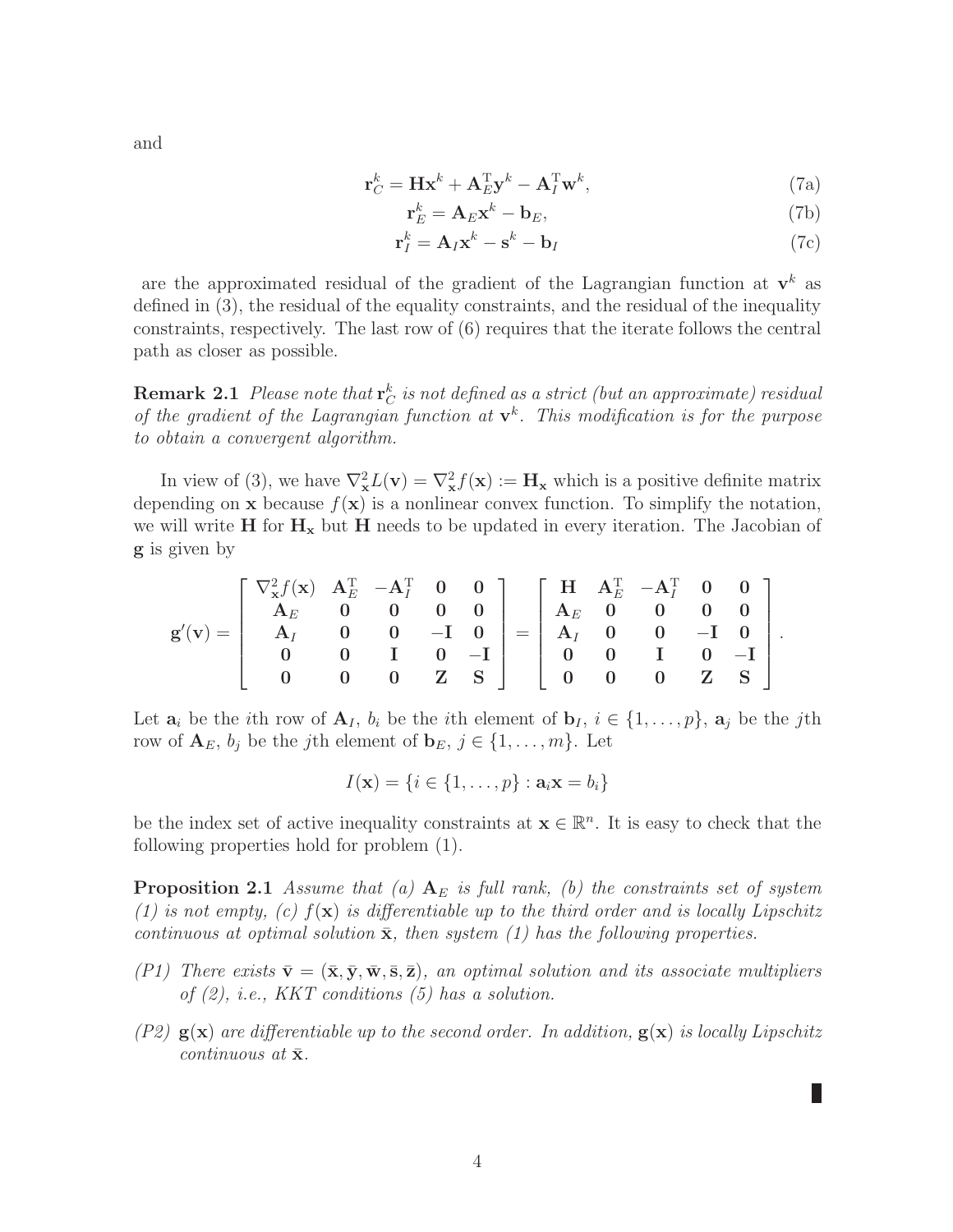For the convergence analysis, we make the following assumptions for Problem (1).

#### Assumptions:

(A1) The set  $\{a_j : j = 1, \ldots, m\} \cup \{a_i : i \in I(\bar{x})\}$  is linearly independent.

(A2) For all  $\boldsymbol{\zeta} \in \mathbb{R}^n \setminus \{0\}$ , we have  $\boldsymbol{\zeta}^{\mathrm{T}} \nabla_{\mathbf{x}}^2 L(\bar{\mathbf{v}}) \boldsymbol{\zeta} > 0$ .

(A3) For each  $i \in \{1,\ldots,p\}$ , we have  $\bar{z}_i + \bar{s}_i > 0$  and  $\bar{z}_i\bar{s}_i = 0$ .

Here  $(A1)$  is the linear independence constraint qualification  $(LICQ)$ ;  $(A2)$  is the second order sufficient conditions, which is true because Problem (1) is a convex optimization problem; and (A3) is strict complementarity. All these properties are standard and used in convergence analysis in [7, 23]. These properties assure the nonsingularity of the Jacobian matrix at the optimal solution  $\bar{v}$ .

**Theorem 2.1** If Conditions  $(P1)$ ,  $(A1)$ ,  $(A2)$ , and  $(A3)$  hold, then the Jacobian matrix  $\mathbf{g}'(\bar{\mathbf{v}})$  is nonsingular.

**Proof:** Let  $(\hat{a}, \hat{b}, \hat{c}, \hat{d}, \hat{e})$  be a constant vector that satisfies

$$
\begin{bmatrix} \nabla_{\mathbf{x}}^{2} L(\bar{\mathbf{v}}) \\ \mathbf{A}_{E} \\ \mathbf{A}_{I} \\ \mathbf{0} \\ \mathbf{0} \end{bmatrix} \hat{\mathbf{a}} + \begin{bmatrix} \mathbf{A}_{E}^{T} \\ \mathbf{0} \\ \mathbf{0} \\ \mathbf{0} \\ \mathbf{0} \end{bmatrix} \hat{\mathbf{b}} + \begin{bmatrix} -\mathbf{A}_{I}^{T} \\ \mathbf{0} \\ \mathbf{0} \\ \mathbf{I} \\ \mathbf{0} \end{bmatrix} \hat{\mathbf{c}} + \begin{bmatrix} \mathbf{0} \\ \mathbf{0} \\ -\mathbf{I} \\ \mathbf{0} \\ \mathbf{Z} \end{bmatrix} \hat{\mathbf{d}} + \begin{bmatrix} \mathbf{0} \\ \mathbf{0} \\ -\mathbf{I} \\ \mathbf{S} \end{bmatrix} \hat{\mathbf{e}} = \mathbf{0}.
$$
 (8)

To show the nonsigularity of  $\mathbf{g}'(\bar{\mathbf{v}})$ , it is enough to show that (8) holds only if  $(\hat{\mathbf{a}}, \hat{\mathbf{b}}, \hat{\mathbf{c}}, \hat{\mathbf{d}}, \hat{\mathbf{e}})$ 0. First, the fourth row indicates that  $\hat{\mathbf{c}} = \hat{\mathbf{e}}$ , therefore, the last row leads to:

$$
\bar{z}_i \hat{d}_i + \bar{s}_i \hat{e}_i = \bar{z} \hat{d}_i + \bar{s}_i \hat{c}_i = 0 \tag{9}
$$

for each  $i \in \{1, \ldots, p\}$ . Therefore, we can derive from (A3) that

$$
\hat{\mathbf{d}}^{\mathrm{T}}\hat{\mathbf{c}}=0.
$$

Actually, for each  $i \in \{1, \ldots, p\}$ , either  $\bar{z}_i$  or  $\bar{s}_i$  is positive. Thus, if  $\bar{z}_i > 0$ , (A3) implies  $\bar{s}_i = 0$ , therefore we know  $\hat{d}_i = 0$  due to (9); Similarly, if  $\bar{s}_i > 0$ , (A3) implies  $\bar{z}_i = 0$ , we know  $\hat{c}_i = 0$  due to (9). From the second and third rows of (8), we have

$$
\mathbf{A}_E \hat{\mathbf{a}} = \mathbf{0}, \qquad \mathbf{A}_I \hat{\mathbf{a}} - \hat{\mathbf{d}} = \mathbf{0}.
$$
 (10)

Multiplying  $\hat{\mathbf{a}}^{\mathrm{T}}$  from the left of the first row of (8) and using (10), we have

$$
\hat{\mathbf{a}}^{\mathrm{T}} \nabla_{\mathbf{x}}^2 L(\bar{\mathbf{v}}) \hat{\mathbf{a}} + \hat{\mathbf{a}}^{\mathrm{T}} \mathbf{A}_{E}^{\mathrm{T}} \hat{\mathbf{b}} - \hat{\mathbf{a}}^{\mathrm{T}} \mathbf{A}_{I}^{\mathrm{T}} \hat{\mathbf{c}} = \hat{\mathbf{a}}^{\mathrm{T}} \nabla_{\mathbf{x}}^2 L(\bar{\mathbf{v}}) \hat{\mathbf{a}} - \hat{\mathbf{d}}^{\mathrm{T}} \hat{\mathbf{c}} = \hat{\mathbf{a}}^{\mathrm{T}} \nabla_{\mathbf{x}}^2 L(\bar{\mathbf{v}}) \hat{\mathbf{a}} = 0.
$$

In view of (A2), we conclude  $\hat{\mathbf{a}} = \mathbf{0}$ . Then, it follows from (10) that  $\mathbf{d} = \mathbf{0}$ , therefore, we know  $\bar{s}_i\hat{c}_i = 0$  for each i from (9). If  $\bar{s}_i > 0$ , it holds  $\hat{c}_i = 0$  for  $i \notin I(\bar{\mathbf{x}})$ . On the other hand, if  $\bar{s}_i = 0$ , it holds that  $i \in I(\bar{x})$ , so that the first row of (8) turns to be  $\mathbf{A}_E^{\mathrm{T}}\hat{\mathbf{b}} - \mathbf{A}_I^{\mathrm{T}}\hat{\mathbf{c}} = \mathbf{0}$ , since  $\hat{c}_i = 0$  for  $i \notin I(\bar{\mathbf{x}})$ . Consequently, it holds  $\hat{\mathbf{b}} = \mathbf{0}$  and  $\hat{c}_i = 0$ for  $i \in I(\bar{x})$  because of (A1). As a result, we obtain  $\hat{c} = 0$ , and we already know  $\hat{c} = \hat{e}$ from the fourth row of (8). This proves the theorem. Н

**Remark 2.2** For v not close to the optimal solution, the nonsigularity of the Jacobian of  $g$  is carefully discussed in [26].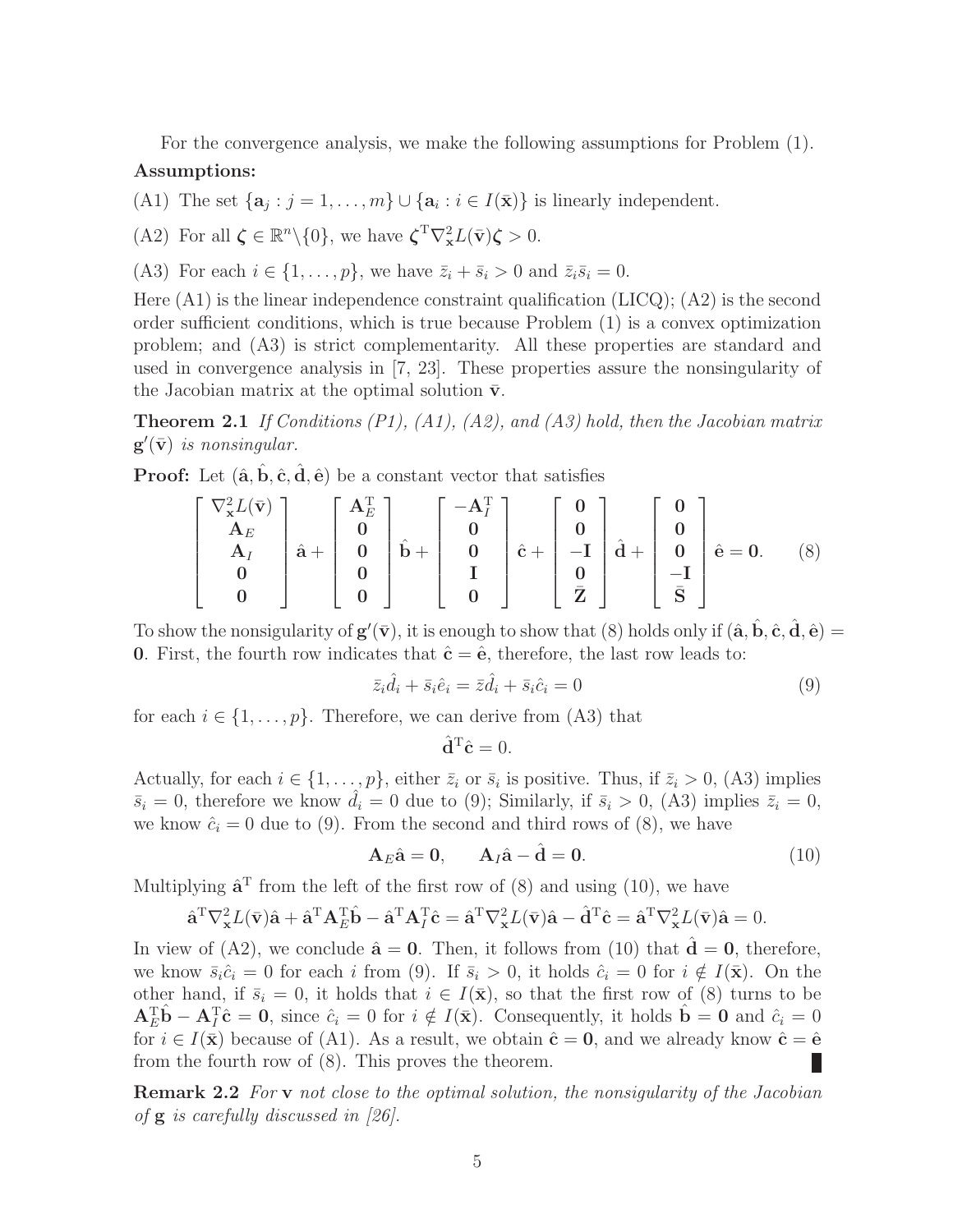# 3 The interior-point algorithm with arc-search

Let  $\mathbf{v}[t] = (\mathbf{x}[t], \mathbf{y}[t], \mathbf{w}[t], \mathbf{s}[t], \mathbf{z}[t]) \in \mathbb{R}^n \times \mathbb{R}^m \times \mathbb{R}^{3p}$  be a function of  $t > 0$  which is the solution of the *modified perturbed* KKT conditions  $\mathbf{g}(\mathbf{v}[t]) = t\mathbf{g}(\mathbf{v}[1])$  with nonnegative conditions  $(\mathbf{w}[t], \mathbf{s}[t], \mathbf{z}[t]) \in \mathbb{R}_+^{3p}$  given as follows:

$$
\begin{bmatrix}\n\nabla_{\mathbf{x}}L(\mathbf{v}[t]) \\
(\mathbf{A}_{E}\mathbf{x} - \mathbf{b}_{E})[t] \\
(\mathbf{A}_{I}\mathbf{x} - \mathbf{s} - \mathbf{b}_{I})[t] \\
\nabla_{\mathbf{s}}L(\mathbf{v}[t]) \\
(\mathbf{Z}\mathbf{s})[t]\n\end{bmatrix} = \begin{bmatrix}\n\mathbf{tr}_{C} \\
\mathbf{tr}_{E} \\
\mathbf{tr}_{I} \\
t\nabla_{\mathbf{s}}L(\mathbf{v}) \\
t\mathbf{Z}\mathbf{s}\n\end{bmatrix},
$$
\n(11)

where the current iterate  $\mathbf{v} = (\mathbf{x}, \mathbf{y}, \mathbf{w}, \mathbf{s}, \mathbf{z}) = (\mathbf{x}[1], \mathbf{y}[1], \mathbf{w}[1], \mathbf{s}[1], \mathbf{z}[1])$ . Clearly,  $\mathbf{v}[t]$ defines a curve in  $\mathbb{R}^n \times \mathbb{R}^m \times \mathbb{R}^{3p}$  that passes the current iterate point  $\mathbf{v}[1]$ . We denote the high dimensional curve defined by (11) as

$$
C = \{ \mathbf{v}[t] \in \mathbb{R}^{n+m+3p} : t \in (0,1] \}.
$$

Note that the right-hand-side of (11) goes to zeros when  $t \to 0$ , therefore,  $\mathbf{g}(\mathbf{v}[t]) \to \mathbf{0}$ and  $\mathbf{v}[t]$  converges to a KKT point given by (5).

Since the calculation of  $v[t]$  is very expensive, the idea of the arc-search is to efficiently approximate the curve  $C$  by using part of an ellipse and searching for optimizer along the ellipse. We denote the ellipse by

$$
\mathcal{E} = \{ \mathbf{v}(\alpha) : \mathbf{v}(\alpha) = \vec{\mathbf{a}}\cos(\alpha) + \vec{\mathbf{b}}\sin(\alpha) + \vec{\mathbf{c}}, \alpha \in [0, 2\pi] \},\tag{12}
$$

where  $\vec{a} \in \mathbb{R}^{n+m+3p}$  and  $\vec{b} \in \mathbb{R}^{n+m+3p}$  are the axes of the ellipse, and  $\vec{c} \in \mathbb{R}^{n+m+3p}$  is its center. The calculation of  $\vec{a}, \vec{b}$ , and  $\vec{c}$  can be avoided by using the analytical formulas given in Theorem 3.1 [28]. Denote

$$
\dot{\mathbf{v}} = (\dot{\mathbf{x}}, \dot{\mathbf{y}}, \dot{\mathbf{w}}, \dot{\mathbf{s}}, \dot{\mathbf{z}}).
$$

Taking the derivative on both sides of (11), we get the linear systems of equations

$$
\begin{bmatrix}\nH & A_E^T & -A_I^T & 0 & 0 \\
A_E & 0 & 0 & 0 & 0 \\
A_I & 0 & 0 & -I & 0 \\
0 & 0 & I & 0 & -I \\
0 & 0 & 0 & Z & S\n\end{bmatrix}\n\begin{bmatrix}\n\dot{x} \\
\dot{y} \\
\dot{w} \\
\dot{s} \\
\dot{z}\n\end{bmatrix} =\n\begin{bmatrix}\nr_C \\
r_E \\
r_I \\
w - z \\
Z_S\n\end{bmatrix}.
$$
\n(13)

The first-order derivative of the curve  $\mathbf{v}[t]$  at  $t = 1$  along C is denoted by  $\dot{\mathbf{v}}$ . Let  $\sigma \in [0, 1]$ be the centering parameter (see [25]). The second-order derivative  $\ddot{\mathbf{v}} = (\ddot{\mathbf{x}}, \ddot{\mathbf{y}}, \ddot{\mathbf{w}}, \ddot{\mathbf{s}}, \ddot{\mathbf{z}})$ at  $t = 1$  along the curve is defined as the solution of the following linear systems of equations:

$$
\begin{bmatrix}\nH & A_E^T & -A_I^T & 0 & 0 \\
A_E & 0 & 0 & 0 & 0 \\
A_I & 0 & 0 & -I & 0 \\
0 & 0 & I & 0 & -I \\
0 & 0 & 0 & Z & S\n\end{bmatrix}\n\begin{bmatrix}\n\ddot{x} \\
\ddot{y} \\
\ddot{w} \\
\ddot{z}\n\end{bmatrix} =\n\begin{bmatrix}\n-(\nabla_x^3 f(x))\dot{x}\dot{x} \\
0 \\
0 \\
0 \\
-2Z\dot{s}\n\end{bmatrix} \approx\n\begin{bmatrix}\n0 \\
0 \\
0 \\
0 \\
-2\dot{z}\dot{s} + \sigma\mu e\n\end{bmatrix}.
$$
\n(14)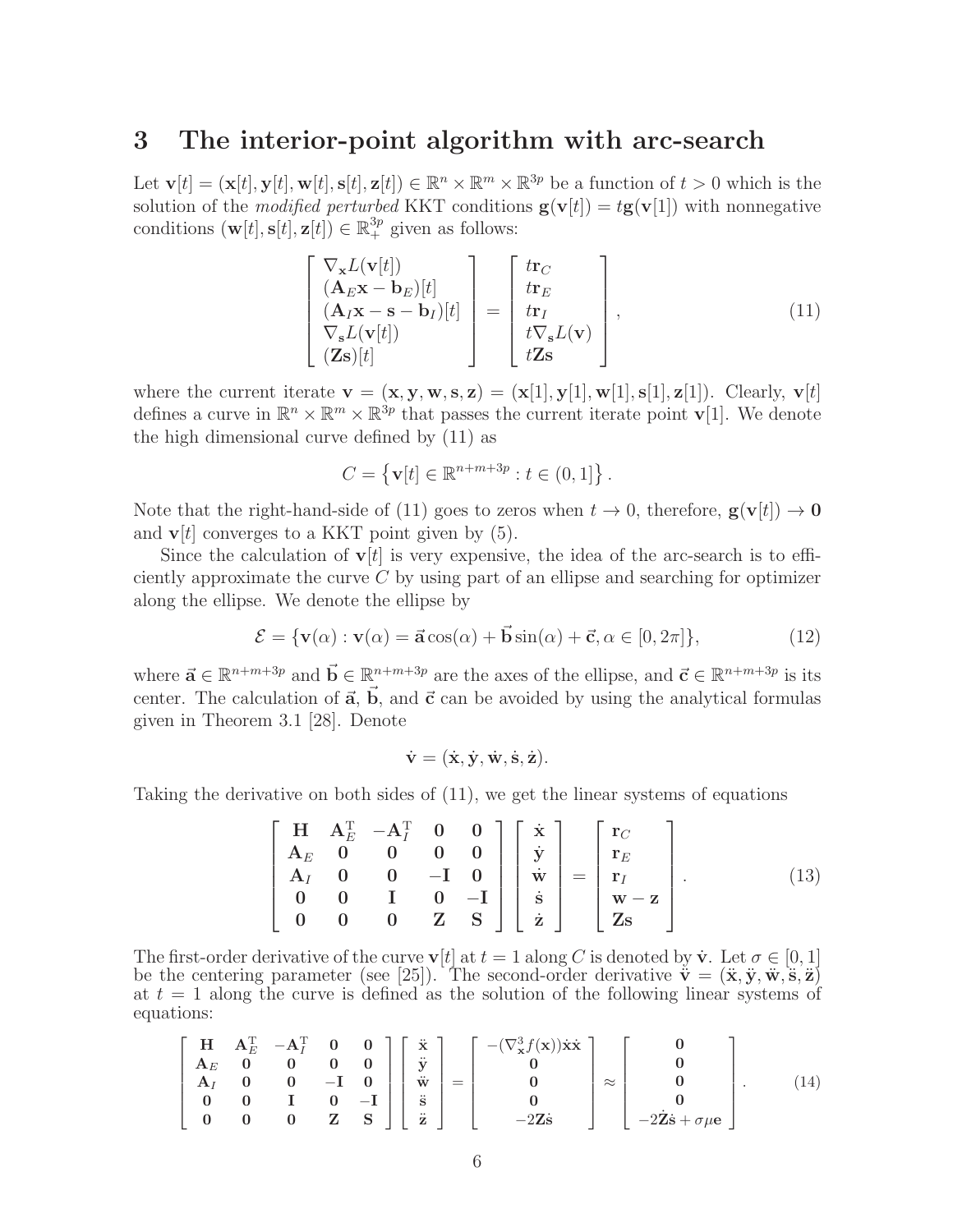We add a centering item  $\sigma\mu$ e to the last element in right hand side, which is the same strategy used in [33]. This modification assures that a substantial segment of the ellipse satisfies the requirement of  $(s, z) > 0$ , thereby assures that the step size along the ellipse is greater than zero. Our experience in [26] shows that the computation of  $(\nabla^3_{\mathbf{x}} f(\mathbf{x})) \dot{\mathbf{x}}$  is very expensive. Therefore, to have an efficient algorithm, we omit this higher order term in the rest discussion. We show that this modification leads to an algorithm that converges in polynomial time. It is worthwhile to mention that, according to (14),  $\ddot{\mathbf{v}} = (\ddot{\mathbf{x}}, \ddot{\mathbf{y}}, \ddot{\mathbf{w}}, \ddot{\mathbf{s}}, \dot{\mathbf{z}})$  is a function of  $\sigma$ , i.e.,  $\ddot{\mathbf{v}}$  should be written as  $\ddot{\mathbf{v}}(\sigma)$ . But we use  $\ddot{\mathbf{v}}$  most time when no confusion is introduced.

Using  $\dot{v}$  and  $\ddot{v}$ , we can approximate C at  $t = 1$  by an ellipse (12) that has the explicit form given in Theorem 3.1. We should emphasize that we use  $t$  to denote the curve C and  $\mathbf{v}[t]$  passes v at  $t = 1$ , while we use the angle  $\alpha$  to express an ellipse  $\mathcal E$  and  $\mathbf{v}(\alpha)$  passes **v** at  $\alpha = 0$ , therefore,  $\mathbf{v}[1] = \mathbf{v}(0) = \mathbf{v}$ .

**Theorem 3.1 ([29])** Assume that an ellipse  $\mathcal E$  of form (12) passes through the current iterate **v** at  $\alpha = 0$ , let the first and second order derivatives at  $\alpha = 0$  be **v** and **v** which are defined by (13) and (14), respectively. Then the curve  $\mathbf{v}(\alpha)$  depends on the selection of  $\sigma$  and  $\mathbf{v}(\alpha, \sigma) = (\mathbf{x}(\alpha, \sigma), \mathbf{y}(\alpha, \sigma), \mathbf{w}(\alpha, \sigma), \mathbf{s}(\alpha, \sigma), \mathbf{z}(\alpha, \sigma))$  of  $\mathcal E$  is given by

$$
\mathbf{v}(\alpha, \sigma) = \mathbf{v} - \dot{\mathbf{v}} \sin(\alpha) + \ddot{\mathbf{v}}(\sigma)(1 - \cos(\alpha)), \tag{15}
$$

L

or

$$
\begin{bmatrix} \mathbf{x}^{k+1} \\ \mathbf{y}^{k+1} \\ \mathbf{w}^{k+1} \\ \mathbf{s}^{k+1} \\ \mathbf{z}^{k+1} \end{bmatrix} = \begin{bmatrix} \mathbf{x}^{k} \\ \mathbf{y}^{k} \\ \mathbf{w}^{k} \\ \mathbf{s}^{k} \\ \mathbf{z}^{k} \end{bmatrix} - \begin{bmatrix} \dot{\mathbf{x}} \\ \dot{\mathbf{y}} \\ \dot{\mathbf{w}} \\ \dot{\mathbf{s}} \\ \dot{\mathbf{z}} \end{bmatrix} \sin(\alpha^{k}) + \begin{bmatrix} \ddot{\mathbf{x}}(\sigma) \\ \ddot{\mathbf{y}}(\sigma) \\ \ddot{\mathbf{w}}(\sigma) \\ \ddot{\mathbf{s}}(\sigma) \end{bmatrix} (1 - \cos(\alpha^{k})). \quad (16)
$$

We would like to emphasize that the second derivatives (therefore the ellipse) are functions of both  $\alpha$  and  $\sigma$  which we will carefully select simultaneously in every iteration k. The following lemma can be used to simplify the computation of  $(16)$ .

**Lemma 3.1** ([26]) If v satisfies  $w = z$ , then  $w(\alpha) = z(\alpha)$  holds for any  $\alpha \in \mathbb{R}$ .

**Proof:** The proof is straightforward and therefore is omitted.

For numerical stability, we need that the Jacobian stays away from singularity. Therefore, we make the following assumption.

#### Assumption:

(A3')  $\mathbb{Z}^k > 0$  and  $\mathbb{S}^k > 0$  are bounded below and away from zeros for all k iterations until the program is terminated.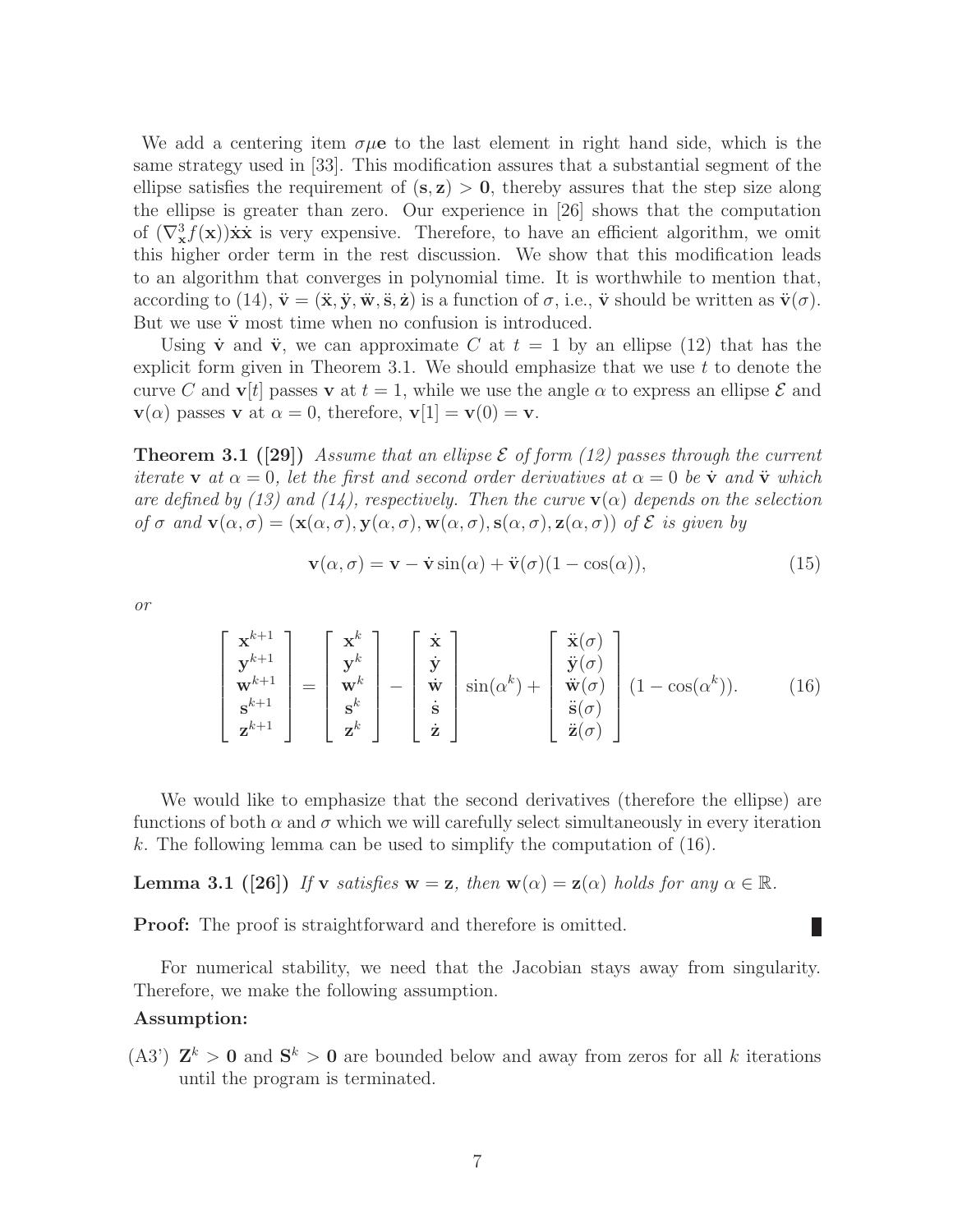It will be clear that this assumption is also important in the convergence analysis.

As discussed in [32] and [34], it is a good strategy to simultaneously select the step size  $\alpha$  and the centering paramenter  $\sigma$  whenever it is possible. To this end, we should express  $\ddot{\mathbf{v}}$  explicitly as a function of  $\sigma$ . This can be done by solving two linear systems of equations:

$$
\begin{bmatrix}\nH & A_E^T & -A_I^T & 0 & 0 \\
A_E & 0 & 0 & 0 & 0 \\
A_I & 0 & 0 & -I & 0 \\
0 & 0 & I & 0 & -I \\
0 & 0 & 0 & Z & S\n\end{bmatrix}\n\begin{bmatrix}\np_x \\
p_y \\
p_w \\
p_s\n\end{bmatrix} =\n\begin{bmatrix}\n0 \\
0 \\
0 \\
0 \\
\mu e\n\end{bmatrix},
$$
\n(17)

and

$$
\begin{bmatrix}\nH & A_E^T & -A_I^T & 0 & 0 \\
A_E & 0 & 0 & 0 & 0 \\
A_I & 0 & 0 & -I & 0 \\
0 & 0 & I & 0 & -I \\
0 & 0 & 0 & Z & S\n\end{bmatrix}\n\begin{bmatrix}\nq_x \\
q_y \\
q_w \\
q_z\n\end{bmatrix} =\n\begin{bmatrix}\n0 \\
0 \\
0 \\
0 \\
-2\dot{Z}\dot{s}\n\end{bmatrix},
$$
\n(18)

denoting  $\mathbf{p} = (\mathbf{p_x}, \mathbf{p_y}, \mathbf{p_w}, \mathbf{p_z})$  and  $\mathbf{q} = (\mathbf{q_x}, \mathbf{q_y}, \mathbf{q_w}, \mathbf{q_z})$ , then we have  $\ddot{\mathbf{v}} = \mathbf{p}\sigma + \mathbf{q}$ . Solving (13), (17), and (18) is equivalent to solve linear systems of equations  $\mathbf{A}\mathbf{d}_i = \mathbf{b}_i$ for  $i = 1, 2, 3$  with the same **A** but different **b**<sub>i</sub>. Therefore we can use the same decomposition of A three times as indicated in [25], which justifies the strategy of splitting  $(14)$  into  $(17)$  and  $(18)$ .

For the convex programming problem (1), it is well-known that a vector  $\bar{\mathbf{v}} =$  $(\bar{\mathbf{x}}, \bar{\mathbf{y}}, \bar{\mathbf{w}}, \bar{\mathbf{s}}, \bar{\mathbf{z}})$  that meets the KKT conditions is the optimal solution. Therefore, we need to show that the proposed algorithm for problem (1) will generate a sequence  $\mathbf{v}^k$ such that it approaches to an point  $\bar{v}$  that meets the approximate KKT conditions:

$$
(\mathrm{C1}).\ \ (\bar{\mathbf{r}}_C,\bar{\mathbf{r}}_E,\bar{\mathbf{r}}_I)\leq \epsilon.
$$

(C2).  $(\mathbf{w}^k, \mathbf{s}^k, \mathbf{z}^k) > \mathbf{0}$  before the program terminates at  $(\bar{\mathbf{w}}, \bar{\mathbf{s}}, \bar{\mathbf{z}}) \geq 0$ .

(C3).  $\bar{\mu} \leq \epsilon$  (given  $(\bar{\mathbf{s}}, \bar{\mathbf{z}}) \geq \mathbf{0}$ , this is equivalent to  $\bar{\mathbf{z}}^T \bar{\mathbf{s}} \leq p\epsilon$ ).

In addition to the approximate KKT conditions, we will restrict the search in an interior point region given as follows:

$$
\mathcal{F} = \{ (\mathbf{s}, \mathbf{z}) : (\mathbf{s}, \mathbf{z}) > \mathbf{0}, s_i^k z_i^k \ge \theta \mu_k \},\tag{19}
$$

where  $\theta \in (0, 1)$  is a constant. Therefore, this imposes one more condition on  $\mathbf{v}^k$ :  $(C4)$ .

$$
\mathbf{S}^k \mathbf{z}^k = \mathbf{Z}^k \mathbf{s}^k \ge \theta \mu_k \mathbf{e}.
$$
 (20)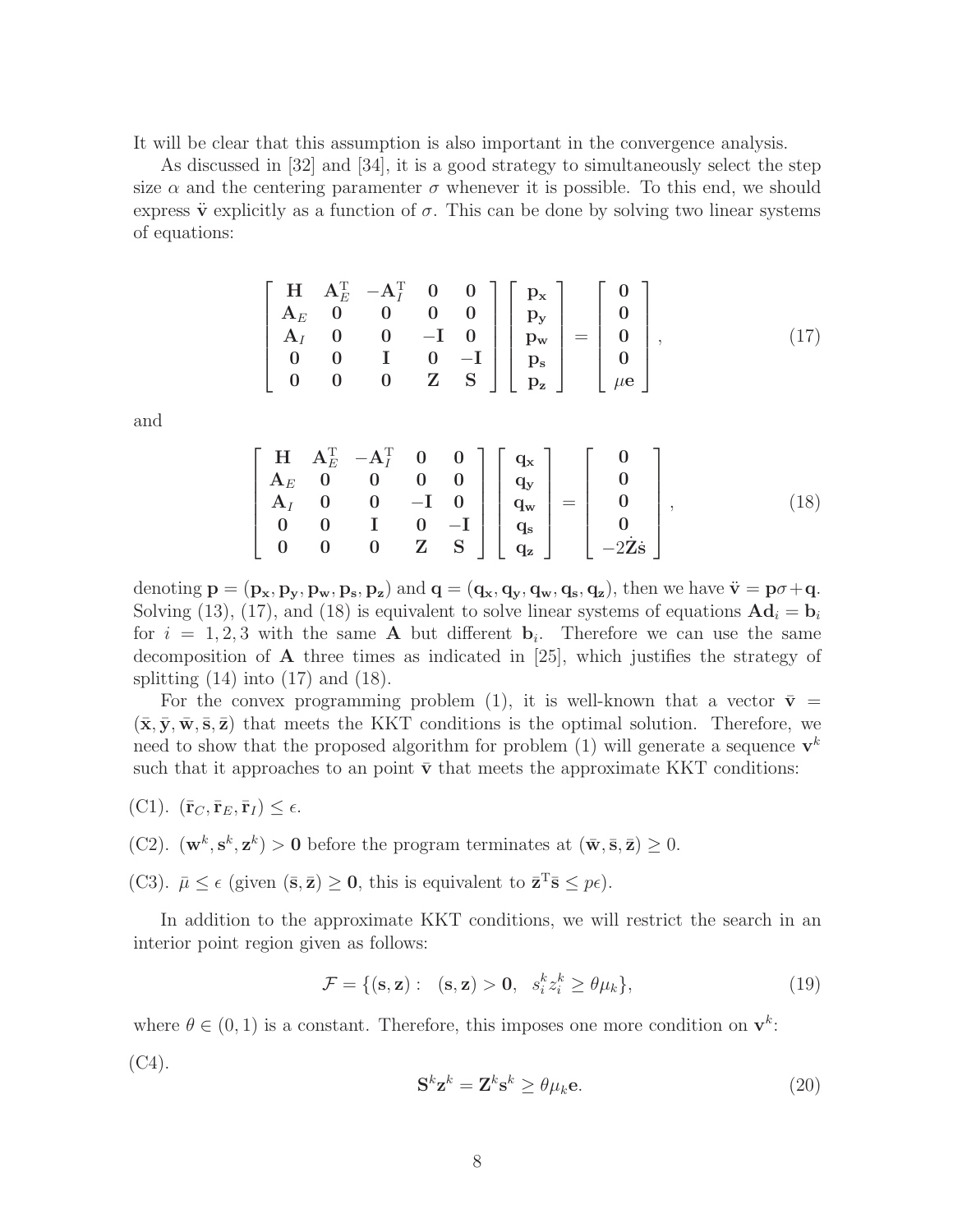The following proposition shows that searching along the ellipsoidal arc does improve the objective function and the feasibility of the constraints. Moreover, if  $\alpha^k$  is bounded below and away from zero for all  $k$ , The above-mentioned Condition (C1) will hold.

**Proposition 3.1** Denote  $\nu_k = \prod_{j=0}^{k-1} (1 - \sin(\alpha^j))$ . We have the following formulas.

$$
\mathbf{r}_{C}^{k+1} = \mathbf{r}_{C}^{k}(1 - \sin(\alpha^{k})) = \dots = \mathbf{r}_{C}^{0} \prod_{j=0}^{k} (1 - \sin(\alpha^{j})) = \mathbf{r}_{C}^{0} \nu_{k}, \qquad (21a)
$$

$$
\mathbf{r}_{E}^{k+1} = \mathbf{r}_{E}^{k}(1 - \sin(\alpha^{k})) = \dots = \mathbf{r}_{E}^{0} \prod_{j=0}^{k} (1 - \sin(\alpha^{j})) = \mathbf{r}_{E}^{0} \nu_{k}.
$$
 (21b)

$$
\mathbf{r}_{I}^{k+1} = \mathbf{r}_{I}^{k}(1 - \sin(\alpha^{k})) = \dots = \mathbf{r}_{I}^{0} \prod_{j=0}^{k} (1 - \sin(\alpha^{j})) = \mathbf{r}_{I}^{0} \nu_{k}.
$$
 (21c)

**Proof:** Using  $(7)$ ,  $(16)$ , and the first lines of  $(13)$  and  $(14)$ , we have

$$
\mathbf{r}_{C}^{k+1} - \mathbf{r}_{C}^{k} = \mathbf{H}(\mathbf{x}^{k+1} - \mathbf{x}^{k}) + \mathbf{A}_{E}(\mathbf{y}^{k+1} - \mathbf{y}^{k}) - \mathbf{A}_{I}(\mathbf{w}^{k+1} - \mathbf{w}^{k})
$$
  
\n
$$
= \mathbf{H}[-\dot{\mathbf{x}}\sin(\alpha) + \ddot{\mathbf{x}}(1 - \cos(\alpha))]
$$
  
\n
$$
+ \mathbf{A}_{E}[-\dot{\mathbf{y}}\sin(\alpha) + \ddot{\mathbf{y}}(1 - \cos(\alpha))]
$$
  
\n
$$
- \mathbf{A}_{I}[-\dot{\mathbf{w}}\sin(\alpha) + \ddot{\mathbf{w}}(1 - \cos(\alpha))]
$$
  
\n
$$
= -[\mathbf{H}\dot{\mathbf{x}} + \mathbf{A}_{E}\dot{\mathbf{y}} - \mathbf{A}_{I}\dot{\mathbf{w}}]\sin(\alpha)
$$
  
\n
$$
+[\mathbf{H}\ddot{\mathbf{x}} + \mathbf{A}_{E}\ddot{\mathbf{y}} - \mathbf{A}_{I}\ddot{\mathbf{w}}](1 - \cos(\alpha))
$$
  
\n
$$
= -\mathbf{r}_{C}^{k}\sin(\alpha).
$$
 (22)

This shows  $\mathbf{r}_{C}^{k+1} = \mathbf{r}_{C}^{k}(1 - \sin(\alpha^{k}))$ . Following a similar argument proves (21b) and (21c). Ш

**Remark 3.1** This proposition indicates that searching along the ellipsoidal curve will improve the objective function and feasibility at the same rate in every iteration. The larger the  $\alpha$  is, the faster the improvement will be.

If  $\nu_k = 0$ , then  $\mathbf{r}_E = \mathbf{0}$  and  $\mathbf{r}_I = \mathbf{0}$ , Problem (1) is reduced to a feasible convex programming problem, for which a feasible interior point algorithm such as [15] should be a more appropriate choice. Therefore, we make the following assumption as below.

### Assumption:

(A4)  $\nu_k > 0$  for all  $k > 0$ .

To meet the positiveness requirement of Condition  $(C2)$ , we adopt the strategy described in [32]. Let  $\rho \in (0,1)$  be a constant, and

$$
\underline{s}_k = \min_i s_i^k, \quad \underline{z}_k = \min_j z_j^k. \tag{23}
$$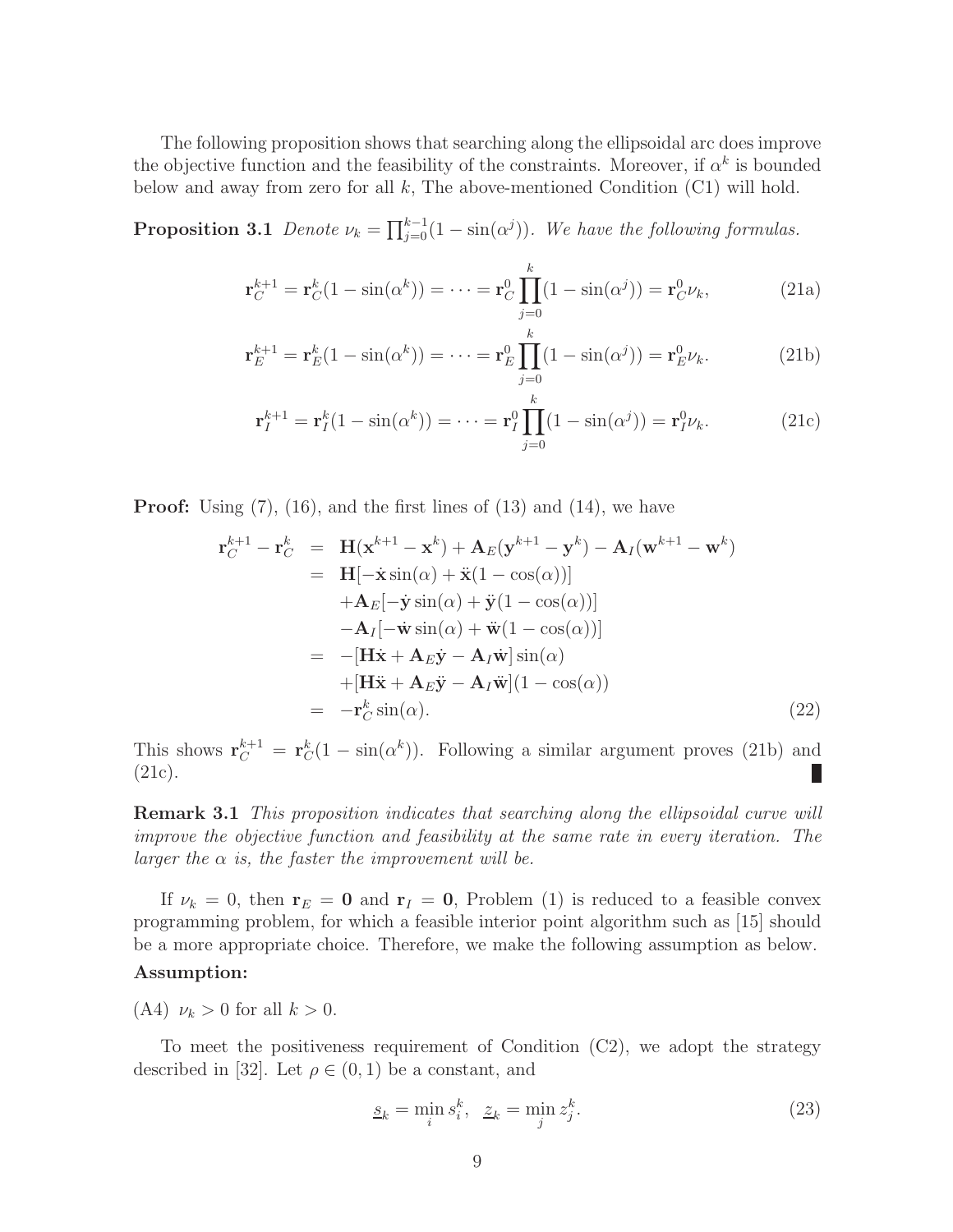Denote  $\phi_k$  and  $\psi_k$  such that

$$
\phi_k = \min\{\rho_{\mathcal{S}_k}, \nu_k\}, \quad \psi_k = \min\{\rho_{\mathcal{Z}_k}, \nu_k\}.\tag{24}
$$

It is clear that

$$
\mathbf{0} < \phi_k \mathbf{e} \le \rho \mathbf{s}^k, \ \ \mathbf{0} < \phi_k \mathbf{e} \le \nu_k \mathbf{e}, \tag{25a}
$$

$$
\mathbf{0} < \psi_k \mathbf{e} \le \rho \mathbf{z}^k, \quad \mathbf{0} < \psi_k \mathbf{e} \le \nu_k \mathbf{e}. \tag{25b}
$$

Positivity of  $s(\sigma_k, \alpha_k)$  and  $z(\sigma_k, \alpha_k)$  is guaranteed if  $(s^0, z^0) > 0$  and the following conditions hold.

$$
\mathbf{s}^{k+1} = \mathbf{s}(\sigma_k, \alpha_k) = \mathbf{s}^k - \dot{\mathbf{s}} \sin(\alpha_k) + \ddot{\mathbf{s}}(1 - \cos(\alpha_k)) \n= \mathbf{p}_s(1 - \cos(\alpha_k))\sigma_k + [\mathbf{s}^k - \dot{\mathbf{s}} \sin(\alpha_k) + \mathbf{q}_s(1 - \cos(\alpha_k))] \n:= \mathbf{a}_s(\alpha_k)\sigma_k + \mathbf{b}_s(\alpha_k) \ge \phi_k \mathbf{e}.
$$
\n(26)

$$
\mathbf{z}^{k+1} = \mathbf{z}(\sigma, \alpha_k) = \mathbf{z}^k - \dot{\mathbf{z}} \sin(\alpha_k) + \ddot{\mathbf{z}} (1 - \cos(\alpha_k))
$$
  
\n
$$
= \mathbf{p}_\mathbf{z} (1 - \cos(\alpha_k)) \sigma_k + [\mathbf{z}^k - \dot{\mathbf{z}} \sin(\alpha_k) + \mathbf{q}_\mathbf{z} (1 - \cos(\alpha_k))]
$$
  
\n
$$
:= \mathbf{a}_z(\alpha_k) \sigma_k + \mathbf{b}_z(\alpha_k) \ge \psi_k \mathbf{e}.
$$
 (27)

**Remark 3.2** Conditions of (26) and (27) will be enforced in the algorithm. Given  $\phi_k$ and  $\psi_k$  as calculated in (24), the corresponding  $\alpha_k$  and  $\sigma_k$  that meet (26) and (27) will be calculated by the formulas (73)-(99) and a process described in Algorithm A.1.

If  $s^{k+1} = s^k - \dot{s} \sin(\alpha_k) + \ddot{s}(1 - \cos(\alpha_k)) \ge \rho s^k$  holds, from (25a), we have  $s^{k+1} \ge \phi_k e$ . Therefore, inequality (26) will hold if the following inequality holds

$$
(1 - \rho)\mathbf{s}^k - \dot{\mathbf{s}}\sin(\alpha_k) + \ddot{\mathbf{s}}(1 - \cos(\alpha_k)) \ge \mathbf{0}.\tag{28}
$$

In view of (25b), inequality (27) will hold if the following inequality holds

$$
(1 - \rho)\mathbf{z}^k - \dot{\mathbf{z}}\sin(\alpha_k) + \ddot{\mathbf{z}}(1 - \cos(\alpha_k)) \ge \mathbf{0}.\tag{29}
$$

Inequalities (28) and (29) hold for some  $\alpha_k > 0$  bounded below and away from zero because  $(1 - \rho)s^k > 0$  and  $(1 - \rho)z^k > 0$  is bounded below and away from zero due to Assumption (A3').

The following proposition follows immediately from the above discussion.

**Proposition 3.2** There is an  $\alpha_k > 0$  bounded below and away from zero such that  $(\mathbf{s}^{k+1}, \mathbf{z}^{k+1}) > \mathbf{0}$  for all iteration k.

We will also need the following results in the rest discussions.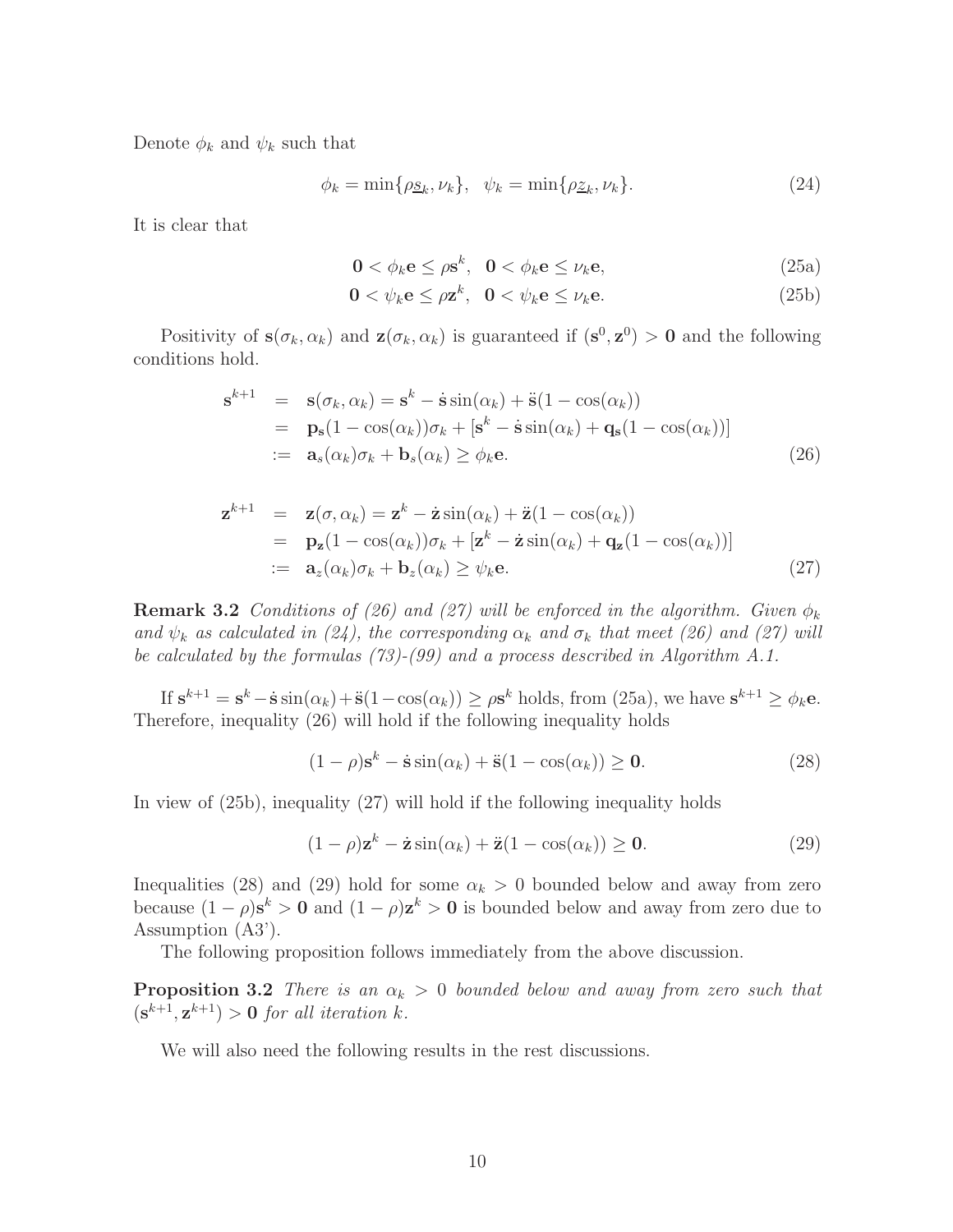**Lemma 3.2** Let  $\dot{v}$  and  $\ddot{v}$  be defined as in (13) and (14), and let  $p$  and  $q$  be defined as in (17) and (18). Then the following relations hold.

$$
\ddot{\mathbf{x}}^{\mathrm{T}} \mathbf{A}_I^T \ddot{\mathbf{w}} = \ddot{\mathbf{x}}^{\mathrm{T}} \mathbf{A}_I^T \ddot{\mathbf{z}} = \ddot{\mathbf{x}}^{\mathrm{T}} \mathbf{H} \ddot{\mathbf{x}} \ge 0, \quad \ddot{\mathbf{s}}^{\mathrm{T}} \ddot{\mathbf{z}} \ge 0. \tag{30a}
$$

$$
\mathbf{p}_{\mathbf{x}}^{\mathrm{T}} \mathbf{A}_{I}^{T} \mathbf{p}_{\mathbf{z}} = \mathbf{p}_{\mathbf{x}}^{\mathrm{T}} \mathbf{H} \mathbf{p}_{\mathbf{x}} \ge 0, \ \mathbf{p}_{\mathbf{s}}^{\mathrm{T}} \mathbf{p}_{\mathbf{z}} \ge 0. \tag{30b}
$$

$$
\mathbf{q}_{\mathbf{x}}^{\mathrm{T}} \mathbf{A}_{I}^{T} \mathbf{q}_{\mathbf{z}} = \mathbf{q}_{\mathbf{x}}^{\mathrm{T}} \mathbf{H} \mathbf{q}_{\mathbf{x}} \ge 0, \quad \mathbf{q}_{\mathbf{s}}^{\mathrm{T}} \mathbf{q}_{\mathbf{z}} \ge 0. \tag{30c}
$$

**Proof:** Pre-multiplying  $\ddot{\mathbf{x}}^T$  in the first line of (14) gives

$$
\ddot{\mathbf{x}}^{\mathrm{T}} \mathbf{H} \ddot{\mathbf{x}} + \ddot{\mathbf{x}}^{\mathrm{T}} \mathbf{A}_{E}^{\mathrm{T}} \ddot{\mathbf{y}} - \ddot{\mathbf{x}}^{\mathrm{T}} \mathbf{A}_{I}^{\mathrm{T}} \ddot{\mathbf{w}} = 0.
$$

From the second line of (14), we have  $\ddot{\mathbf{x}}^{\mathrm{T}} \mathbf{A}_{E}^{\mathrm{T}} = \mathbf{0}$ . Therefore,  $\ddot{\mathbf{x}}^{\mathrm{T}} \mathbf{H} \ddot{\mathbf{x}} = \ddot{\mathbf{x}}^{\mathrm{T}} \mathbf{A}_{I}^{\mathrm{T}} \ddot{\mathbf{w}} \geq 0$ because H is positive definite.

Pre-multiplying  $\ddot{\mathbf{z}}^T$  in the third line of (14) gives

$$
\ddot{\mathbf{z}}^{\mathrm{T}} \mathbf{A}_I \ddot{\mathbf{x}} - \ddot{\mathbf{z}}^{\mathrm{T}} \ddot{\mathbf{s}} = 0.
$$

Therefore, using  $\ddot{\mathbf{z}} = \ddot{\mathbf{w}}, \ddot{\mathbf{z}}^{\mathrm{T}} \ddot{\mathbf{s}} = \ddot{\mathbf{z}}^{\mathrm{T}} \mathbf{A}_I \ddot{\mathbf{x}} = \ddot{\mathbf{x}}^{\mathrm{T}} \mathbf{H} \ddot{\mathbf{x}} \geq 0$ . Similarly, we can prove (30b) and (30c) using (17) and (18). L

In addition, we need two simple sinusoidal identities in our proofs.

#### Lemma 3.3

$$
\sin^2(\alpha) - 2(1 - \cos(\alpha)) = -(1 - \cos(\alpha))^2,
$$
\n(31a)

$$
\sin^2(\alpha) \ge 1 - \cos(\alpha) \ge \frac{1}{2}\sin^2(\alpha). \tag{31b}
$$

Proof: The proof is straightforward, therefore it is omitted.

The above two lemmas, together with  $(13)$ ,  $(14)$ ,  $(16)$ ,  $(17)$ , and  $(18)$ , will be used to calculate the value  $\mu(\alpha)$ .

**Proposition 3.3** Let  $\alpha_k$  be the step size at kth iteration for  $s(\sigma_k, \alpha_k)$ ,  $z(\sigma_k, \alpha_k)$  defined in Theorem 3.1. Then, the updated duality measure after the iteration of  $k$  can be expressed as

$$
\mu_{k+1} := \mu(\sigma_k, \alpha_k) = \frac{1}{p} \left[ a_u(\alpha_k) \sigma_k + b_u(\alpha_k) \right],\tag{32}
$$

where

$$
a_u(\alpha_k) = p\mu_k(1 - \cos(\alpha_k)) - (\dot{\mathbf{z}}^T \mathbf{p_s} + \dot{\mathbf{s}}^T \mathbf{p_z})\sin(\alpha_k)(1 - \cos(\alpha_k))
$$

and

$$
b_u(\alpha_k) = p\mu_k(1 - \sin(\alpha_k)) - [\dot{\mathbf{z}}^T \dot{\mathbf{s}} (1 - \cos(\alpha_k))^2 + (\dot{\mathbf{s}}^T \mathbf{q_z} + \dot{\mathbf{z}}^T \mathbf{q_s}) \sin(\alpha_k)(1 - \cos(\alpha_k))]
$$

are coefficients which are functions of  $\alpha_k$ . Moreover  $a_u(\alpha_k) = O(p\mu_k \sin^2(\alpha))$  and  $b_u(\alpha_k) = O(p\mu_k(1 - \sin(\alpha_k))).$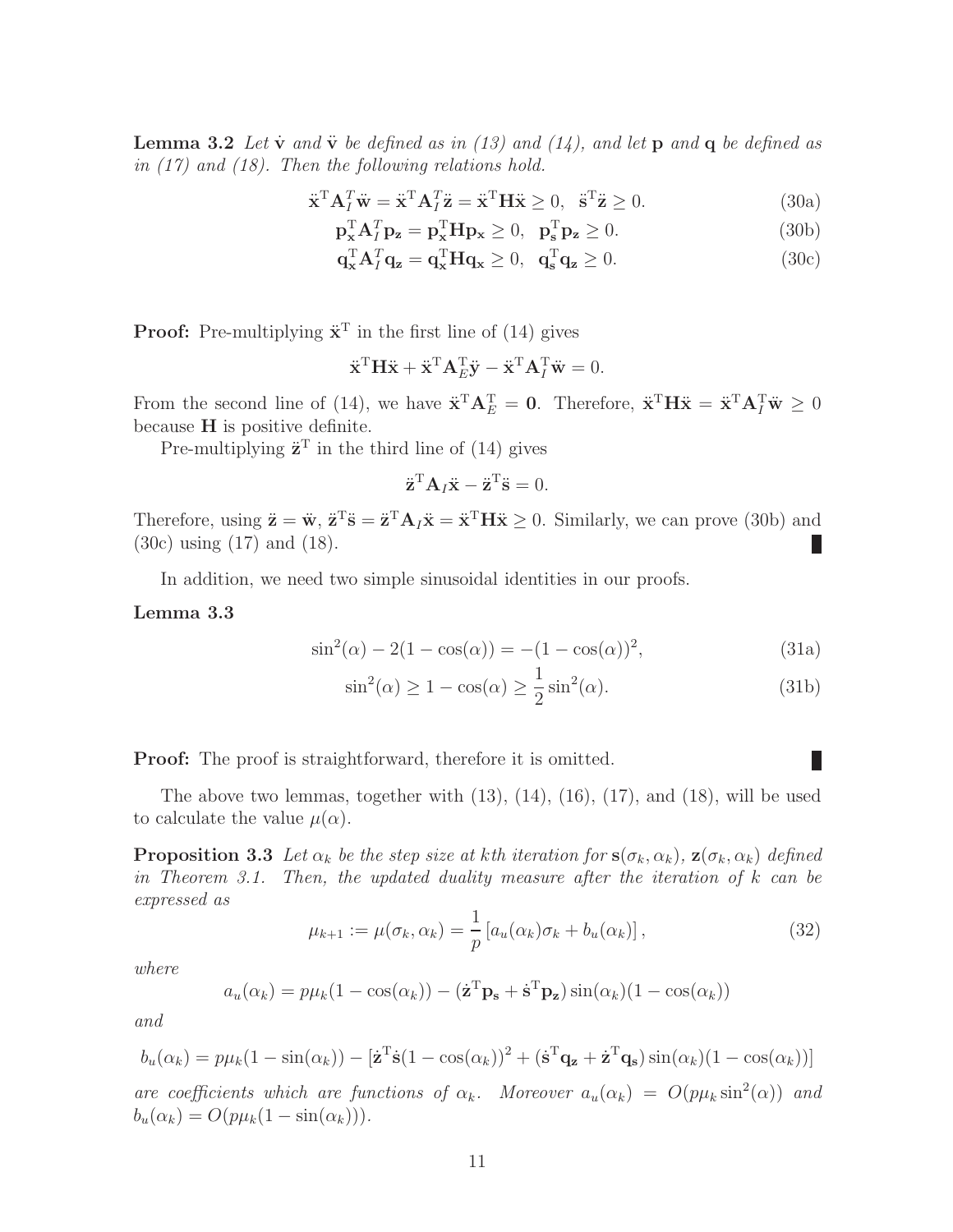**Proof:** The proof is similar to the one of [32] and therefore omitted.

**Remark 3.3** Proposition 3.3 shows that if a positive  $\alpha$  small enough, the duality gap is guaranteed to decrease.

The following proposition assures that Condition (C4) will hold.

**Proposition 3.4** There is an  $\alpha_k$  bounded below and away from zero for all k such at (20) holds, i.e.,

$$
s_i^{k+1} z_i^{k+1}
$$
  
\n
$$
\geq \theta \mu_k (1 - \sin(\alpha_k)) + \sigma_k \mu_k (1 - \cos(\alpha_k))
$$
  
\n
$$
- [\ddot{s}_i^k \dot{z}_i^k + \dot{s}_i^k \ddot{z}_i^k] \sin(\alpha_k) (1 - \cos(\alpha_k)) + (\ddot{s}_i^k \ddot{z}_i^k - \dot{x}_i^k \dot{s}_i^k) (1 - \cos(\alpha_k))^2.
$$
 (33)

П

Ш

**Proof:** The proof is similar to the one of [32], therefore is omitted.

Propositions 3.1, 3.2, 3.3, and 3.4 indicate that an arc-search strategy will generate a sequence of iterates that will eventually meet the approximated KKT conditions, plus Condition (C4) defined by (20). Therefore, we propose the following algorithm.

#### Algorithm 3.1 (an infeasible arc-search interior-point algorithm )

Parameters:  $\theta \in (0, 1)$ , and  $\epsilon > 0$ . Initial point:  $\mathbf{v}^0 = (\mathbf{x}^0, \mathbf{y}^0, \mathbf{w}^0, \mathbf{s}^0, \mathbf{z}^0), (\mathbf{w}^0, \mathbf{s}^0, \mathbf{z}^0) \in \mathbb{R}_{++}^{3p}$ , and  $\mathbf{w}^0 = \mathbf{z}^0$ . for iteration  $k = 0, 1, 2, \ldots$ 

Step 1: If  $\|\mathbf{g}(\mathbf{v}^k)\| \leq \epsilon$ , stop.

Step 2: Calculate  $\nabla_{\mathbf{x}}L(\mathbf{v}^k)$ ,  $\mathbf{A}_E\mathbf{x}^k - \mathbf{b}_E$ ,  $\mathbf{A}_I\mathbf{x}^k - \mathbf{s}^k - \mathbf{b}_I$ , and  $\mathbf{H} = \nabla_{\mathbf{x}}^2L(\mathbf{v}^k)$ .

Step 3: Solve (13) to get  $\dot{\mathbf{v}}^k = (\dot{\mathbf{x}}^k, \dot{\mathbf{y}}^k, \dot{\mathbf{w}}^k, \dot{\mathbf{s}}^k, \dot{\mathbf{z}}^k)$ .

Step 4: Calculate  $\mathbf{Z}\dot{\mathbf{s}}$ ,  $\mathbf{p}$ , and  $\mathbf{q}$ .

Step 5: Select  $\sigma_k \in [0,1]$  and  $\alpha_k > 0$  such that  $\ddot{\mathbf{v}}^k = \mathbf{p}\sigma_k + \mathbf{q}$ ,  $\mathbf{v}^{k+1} = \mathbf{v}^k(\sigma_k, \alpha_k) =$  $\mathbf{v}^k - \dot{\mathbf{v}}^k \sin(\alpha_k) + \ddot{\mathbf{v}}^k (1 - \cos(\alpha_k)), \mu_{k+1} < \mu_k, (\mathbf{s}^{k+1}, \mathbf{w}^{k+1}, \mathbf{z}^{k+1}) > 0$ , and  $\mathbf{Z}^{k+1} \mathbf{s}^{k+1} \ge$  $\theta\mu_{k+1}$ e.

Step 6:  $k + 1 \rightarrow k$  and go back to Step 1.

#### end (for)

The next section shows that the proposed algorithm converges in polynomial time.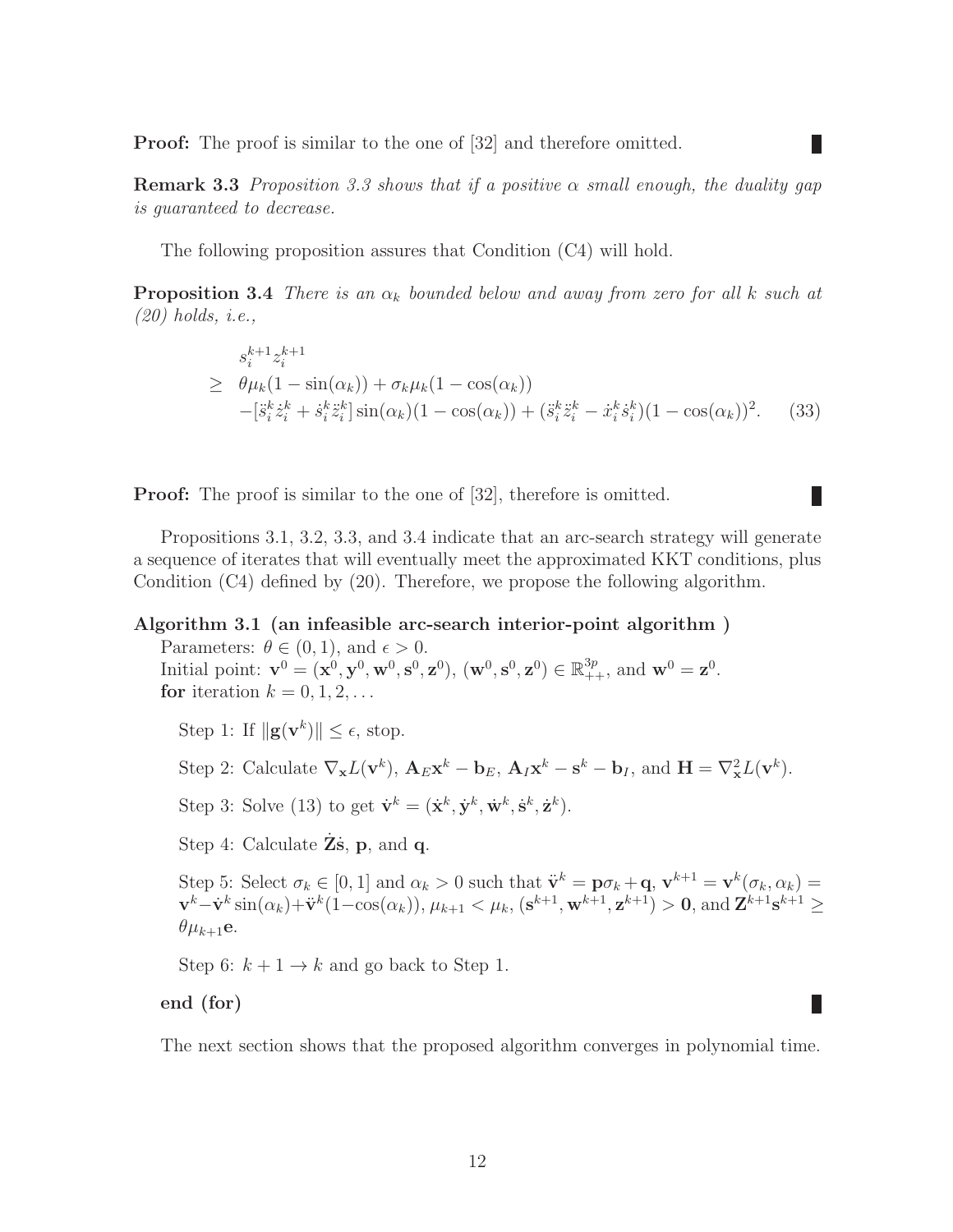# 4 Convergence analysis

In view of Propositions 3.1, 3.2, 3.3, and 3.4, the algorithm will generate a series of  $\alpha_k$ which is bounded below and away from zero before the algorithm terminates. Therefore, there exist a constant  $\rho \in (0,1)$  satisfying  $\rho \geq (1 - \sin(\alpha_k))$  for all  $k \geq 0$ . Define

$$
\beta_k = \frac{\min\{\underline{s}_k, \underline{z}_k\}}{\nu_k} \ge 0,\tag{34}
$$

and

$$
\beta = \inf_{k} \{ \beta_k \} \ge 0. \tag{35}
$$

The next lemma is obtained in [32] and it shows that  $\beta$  is bounded below from zero.

**Lemma 4.1** ([32]) Assuming that  $\rho \in (0,1)$  is a constant and for all  $k \geq 0$ ,  $\rho \geq$  $(1 - \sin(\alpha_k))$ . Let  $\underline{s}_0 = \min_i s_i^0$  and  $\underline{z}_0 = \min_i z_i^0$ . Then, we have  $\beta \ge \min\{\underline{s}_0, \underline{z}_0, 1\}$ .

Let  $\mathbf{D} = \mathbf{S}^{\frac{1}{2}} \mathbf{Z}^{-\frac{1}{2}} = \text{diag}(D_{ii})$ . The next result can be derived using the same method in [32].

**Lemma 4.2** ([32]) For Algorithm 3.1, there is a constant  $C_1$  independent of n and m such that for  $\forall i \in \{1, \ldots, n\}$ 

$$
(D_{ii}^k)^{-1} \nu_k = \nu_k \sqrt{\frac{z_i^k}{s_i^k}} \le C_1 \sqrt{n \mu_k}, \quad D_{ii}^k \nu_k = \nu_k \sqrt{\frac{s_i^k}{z_i^k}} \le C_1 \sqrt{n \mu_k}.
$$
 (36)

Note that  $\bar{\mathbf{w}} = \bar{\mathbf{z}}$ . Let  $(\bar{\mathbf{x}}, \bar{\mathbf{y}}, \bar{\mathbf{w}}, \bar{\mathbf{s}}, \bar{\mathbf{z}})$  be an optimal solution satisfying

$$
\mathbf{H}\bar{\mathbf{x}} + \mathbf{A}_E^{\mathrm{T}}\bar{\mathbf{y}} - \mathbf{A}_I^{\mathrm{T}}\bar{\mathbf{z}} = \mathbf{0},\tag{37a}
$$

$$
\mathbf{A}_E \bar{\mathbf{x}} = \mathbf{b}_E, \tag{37b}
$$

$$
\mathbf{A}_{I}\bar{\mathbf{x}} - \bar{\mathbf{s}} = \mathbf{b}_{I}.\tag{37c}
$$

The following assumption means that the distance between the initial point and the optimal solution is bounded, which is reasonable.

#### Assumption:

(A5) There is a big constant M which is independent to the problem size n and m such that the distance between initial point  $(s^0, z^0)$  and  $(\bar{s}, \bar{z})$  is smaller than M, i.e.,  $\Vert (\mathbf{s}^0 - \bar{\mathbf{s}}, \mathbf{z}^0 - \bar{\mathbf{z}}) \Vert < M.$ 

**Lemma 4.3** For an optimal solution  $(\bar{\mathbf{x}}, \bar{\mathbf{y}}, \bar{\mathbf{w}}, \bar{\mathbf{s}}, \bar{\mathbf{z}})$  of (1) that meets (37), the following linear systems of equations

$$
\begin{bmatrix}\nH & A_E^T & -A_I^T & 0 \\
A_E & 0 & 0 & 0 \\
A_I & 0 & 0 & -I \\
0 & 0 & S & Z\n\end{bmatrix}\n\begin{bmatrix}\n\delta x \\
\delta y \\
\delta z \\
\delta s\n\end{bmatrix} =\n\begin{bmatrix}\n0 \\
0 \\
0 \\
0 \\
z s - \nu_k s (z^0 - \bar{z}) - \nu_k z (s^0 - \bar{s})\n\end{bmatrix}.
$$
\n(38)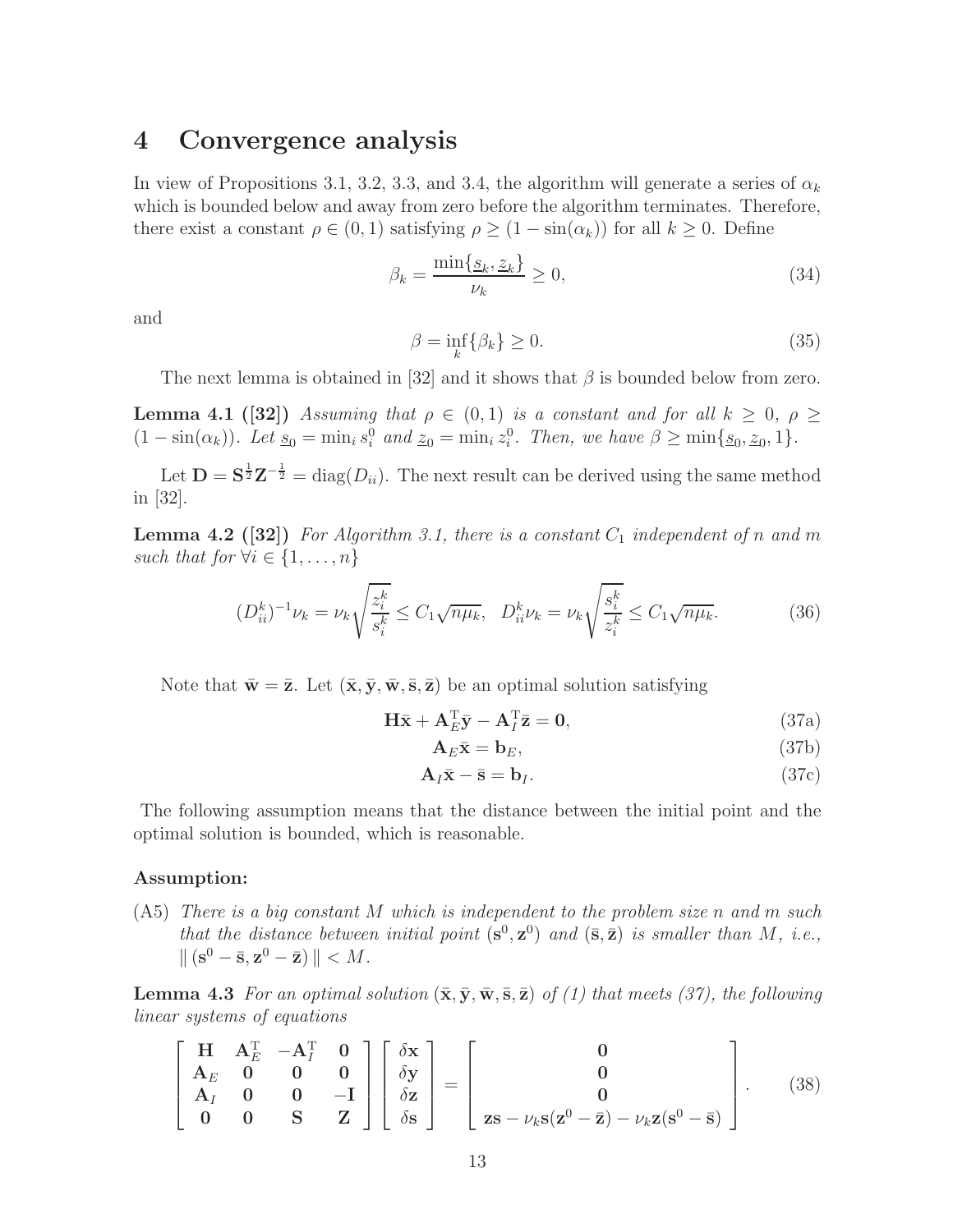has a solution given by

$$
\begin{bmatrix}\n\delta \mathbf{x} \\
\delta \mathbf{y} \\
\delta \mathbf{z} \\
\delta \mathbf{s}\n\end{bmatrix} = \begin{bmatrix}\n\dot{\mathbf{x}} - \nu_k(\mathbf{x}^0 - \bar{\mathbf{x}})) \\
\dot{\mathbf{y}} - \nu_k(\mathbf{y}^0 - \bar{\mathbf{y}})) \\
\dot{\mathbf{z}} - \nu_k(\mathbf{z}^0 - \bar{\mathbf{z}})) \\
\dot{\mathbf{s}} - \nu_k(\mathbf{s}^0 - \bar{\mathbf{s}}))\n\end{bmatrix}.
$$
\n(39)

**Proof:** Using the first row of  $(13)$ ,  $(21a)$ ,  $(6)$ , and  $(37a)$ , we have

$$
\mathbf{H}\dot{\mathbf{x}} + \mathbf{A}_E^{\mathrm{T}}\dot{\mathbf{y}} - \mathbf{A}_I^{\mathrm{T}}\dot{\mathbf{z}} = \mathbf{r}_C^k = \nu_k \mathbf{r}_C^0 = \nu_k (\mathbf{H}\mathbf{x}^0 + \mathbf{A}_E^{\mathrm{T}}\mathbf{y}^0 - \mathbf{A}_I^{\mathrm{T}}\mathbf{z}^0 - \mathbf{H}\bar{\mathbf{x}} - \mathbf{A}_E^{\mathrm{T}}\bar{\mathbf{y}} + \mathbf{A}_I^{\mathrm{T}}\bar{\mathbf{z}}).
$$

This gives

$$
\mathbf{H}[\dot{\mathbf{x}} - \nu_k(\mathbf{x}^0 - \bar{\mathbf{x}})] + \mathbf{A}_E^{\mathrm{T}}[\dot{\mathbf{y}} - \nu_k(\mathbf{y}^0 - \bar{\mathbf{y}})] - \mathbf{A}_I^{\mathrm{T}}[\dot{\mathbf{z}} - \nu_k(\mathbf{z}^0 - \bar{\mathbf{z}})] = \mathbf{0},\tag{40}
$$

which is the first row of  $(38)$ . Using the second row of  $(13)$ ,  $(21b)$ ,  $(6)$ , and  $(37b)$ , we have

$$
\mathbf{A}_E \dot{\mathbf{x}} = \mathbf{r}_E^k = \nu_k \mathbf{r}_E^0 = \nu_k (\mathbf{A}_E \mathbf{x}^0 - \mathbf{b}_E) = \nu_k (\mathbf{A}_E \mathbf{x}^0 - \mathbf{A}_E \bar{\mathbf{x}}).
$$

This gives

$$
\mathbf{A}_E[\dot{\mathbf{x}} - \nu_k(\mathbf{x}^0 - \bar{\mathbf{x}})] = \mathbf{0},\tag{41}
$$

which is the second row of  $(38)$ . Using the third row of  $(13)$ ,  $(21c)$ ,  $(6)$ , and  $(37c)$ , we have

$$
\mathbf{A}_I\dot{\mathbf{x}} - \dot{\mathbf{s}} = \mathbf{r}_I^k = \nu_k \mathbf{r}_I^0 = \nu_k (\mathbf{A}_I \mathbf{x}^0 - \mathbf{s}^0 - \mathbf{b}_I) = \nu_k [\mathbf{A}_I (\mathbf{x}^0 - \bar{\mathbf{x}}) - (\mathbf{s}^0 - \bar{\mathbf{s}})].
$$

This gives

$$
\mathbf{A}_{I}[\dot{\mathbf{x}} - \nu_{k}(\mathbf{x}^{0} - \bar{\mathbf{x}})] - [\dot{\mathbf{s}} - \nu_{k}(\mathbf{s}^{0} - \bar{\mathbf{s}})] = \mathbf{0},\tag{42}
$$

which is the third row of  $(38)$ . Finally using the last row of  $(13)$ , we have

$$
S[\dot{z} - \nu_k(z^0 - \bar{z})] + Z[\dot{s} - \nu_k(s^0 - \bar{s})]
$$
  
=  $(S\dot{z} + Z\dot{s}) - \nu_k[Z(s^0 - \bar{s}) + S(z^0 - \bar{z})]$   
=  $Zs - \nu_k[Z(s^0 - \bar{s})] - \nu_k[S(z^0 - \bar{z})]$  (43)

which is the last row of  $(38)$ . This completes the proof.

Let

$$
\begin{bmatrix} \mathbf{r}^{1} \\ \mathbf{r}^{2} \\ \mathbf{r}^{3} \end{bmatrix} = \begin{bmatrix} \mathbf{Z}\mathbf{s} \\ -\nu_{k}[\mathbf{Z}(\mathbf{s}^{0} - \bar{\mathbf{s}})] \\ -\nu_{k}[\mathbf{S}(\mathbf{z}^{0} - \bar{\mathbf{z}})] \end{bmatrix},
$$
\n(44)

П

and let  $(\delta \mathbf{x}^i, \delta \mathbf{y}^i, \delta \mathbf{z}^i, \delta \mathbf{s}^i)$ , for  $i = 1, 2, 3$ , be the solution of

$$
\begin{bmatrix}\n\mathbf{H} & \mathbf{A}_E^{\mathrm{T}} & -\mathbf{A}_I^{\mathrm{T}} & \mathbf{0} \\
\mathbf{A}_E & \mathbf{0} & \mathbf{0} & \mathbf{0} & -\mathbf{I} \\
\mathbf{A}_I & \mathbf{0} & \mathbf{0} & -\mathbf{I} \\
\mathbf{0} & \mathbf{0} & \mathbf{S} & \mathbf{Z}\n\end{bmatrix}\n\begin{bmatrix}\n\delta \mathbf{x}^i \\
\delta \mathbf{y}^i \\
\delta \mathbf{z}^i \\
\delta \mathbf{s}^i\n\end{bmatrix} =\n\begin{bmatrix}\n0 \\
0 \\
0 \\
\mathbf{r}^i\n\end{bmatrix}.
$$
\n(45)

We will use the following result in our analysis.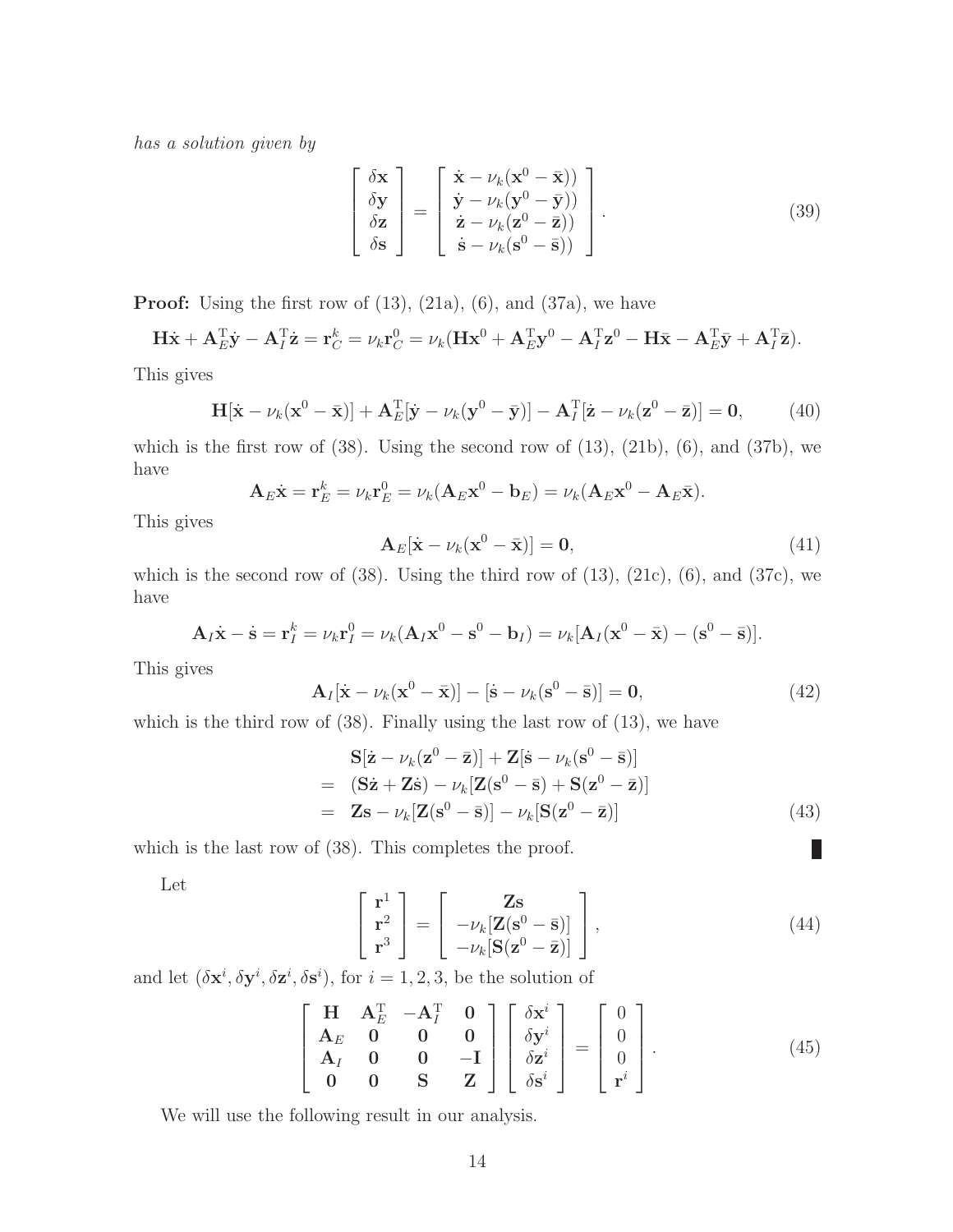**Lemma 4.4** The solutions of  $(38)$  and  $(45)$  meet the following relations.

$$
\delta \mathbf{x} = \delta \mathbf{x}^1 + \delta \mathbf{x}^2 + \delta \mathbf{x}^3 = \dot{\mathbf{x}} - \nu_k (\mathbf{x}^0 - \bar{\mathbf{x}}), \tag{46a}
$$

$$
\delta \mathbf{y} = \delta \mathbf{y}^1 + \delta \mathbf{y}^2 + \delta \mathbf{y}^3 = \dot{\mathbf{y}} - \nu_k (\mathbf{y}^0 - \bar{\mathbf{y}}), \tag{46b}
$$

$$
\delta \mathbf{z} = \delta \mathbf{z}^1 + \delta \mathbf{z}^2 + \delta \mathbf{z}^3 = \dot{\mathbf{z}} - \nu_k (\mathbf{z}^0 - \bar{\mathbf{z}}), \tag{46c}
$$

$$
\delta \mathbf{s} = \delta \mathbf{s}^1 + \delta \mathbf{s}^2 + \delta \mathbf{s}^3 = \dot{\mathbf{s}} - \nu_k (\mathbf{s}^0 - \bar{\mathbf{s}}). \tag{46d}
$$

Moreover,  $(\mathbf{D}^{-1}\delta \mathbf{z}^i)^{\mathrm{T}}(\mathbf{D}\delta \mathbf{s}^i) \geq 0$  holds, for  $i = 1, 2, 3$ .

**Proof:** The first claim follows immediately from the linear systems of equations  $(38)$ and (45). The second claim is equivalent to  $(\delta \mathbf{z}^i)^T (\delta \mathbf{s}^i) \geq 0$ . Pre-multiplying  $(\delta \mathbf{z}^i)^T$  in the third row of (45) yields

$$
(\delta \mathbf{z}^i)^{\mathrm{T}} \mathbf{A}_I \delta \mathbf{x}^i - (\delta \mathbf{z}^i)^{\mathrm{T}} \delta \mathbf{s}^i = 0.
$$
 (47)

Rewriting the first row of (45) yields

$$
\mathbf{A}_I^{\mathrm{T}} \delta \mathbf{z}^i = \mathbf{H} \delta \mathbf{x}^i + \mathbf{A}_E^{\mathrm{T}} \delta \mathbf{y}^i.
$$
 (48)

Substituting (48) into (47) and using the second row of (45) yields

$$
(\delta \mathbf{z}^i)^{\mathrm{T}} \mathbf{A}_I \delta \mathbf{x}^i - (\delta \mathbf{z}^i)^{\mathrm{T}} \delta \mathbf{s}^i
$$
  
= 
$$
(\delta \mathbf{x}^{i \mathrm{T}} \mathbf{H}^{\mathrm{T}} + \delta \mathbf{y}^{i \mathrm{T}} \mathbf{A}_E) \delta \mathbf{x}^i - (\delta \mathbf{z}^i)^{\mathrm{T}} \delta \mathbf{s}^i
$$
  
= 
$$
\delta \mathbf{x}^{i \mathrm{T}} \mathbf{H}^{\mathrm{T}} \delta \mathbf{x}^i - (\delta \mathbf{z}^i)^{\mathrm{T}} \delta \mathbf{s}^i = 0.
$$
 (49)

Since  $H$  is a convex Hessian matrix, therefore,  $H$  is symmetric and positive definite, the last equality indicates that  $(\delta \mathbf{z}^i)^T \delta \mathbf{s}^i = \delta \mathbf{x}^{i^T} \mathbf{H} \delta \mathbf{x}^i \geq 0$  for  $i = 1, 2, 3$ .  $\overline{\phantom{a}}$ 

Now, we are ready to provide several estimations that are important to the convergence analysis.

**Lemma 4.5** Let  $(\mathbf{x}^0, \mathbf{y}^0, \mathbf{w}^0, \mathbf{s}^0, \mathbf{z}^0)$  be the initial point of Algorithm 3.1, and  $(\bar{\mathbf{x}}, \bar{\mathbf{y}}, \bar{\mathbf{z}}, \bar{\mathbf{w}}, \bar{\mathbf{s}})$ be an optimal solution of  $(1)$ . Then

$$
\|\mathbf{D}\dot{\mathbf{z}}\|, \|\mathbf{D}^{-1}\dot{\mathbf{s}}\| \le \sqrt{n\mu} + \|\mathbf{D}\delta\mathbf{z}^2\| + \|\mathbf{D}^{-1}\delta\mathbf{s}^3\|.
$$
 (50)

**Proof:** Since  $(D^{-1}\delta s^i)^T(D\delta z^i) \geq 0$ , for  $i = 1, 2, 3$ , it follows that

$$
\|\mathbf{D}^{-1}\delta\mathbf{s}^i\|^2, \|\mathbf{D}\delta\mathbf{z}^i\|^2 \le \|\mathbf{D}^{-1}\delta\mathbf{s}^i\|^2 + \|\mathbf{D}\delta\mathbf{z}^i\|^2 \le \|\mathbf{D}^{-1}\delta\mathbf{s}^i + \mathbf{D}\delta\mathbf{z}^i\|^2. \tag{51}
$$

Applying  $S\delta z^i + Z\delta s^i = r^i$  to (51) for  $i = 1, 2, 3$  respectively, we obtain the following relations

$$
\|\mathbf{D}^{-1}\delta\mathbf{s}^{1}\|, \|\mathbf{D}\delta\mathbf{z}^{1}\| \le \|\mathbf{D}^{-1}\delta\mathbf{s}^{1} + \mathbf{D}\delta\mathbf{z}^{1}\| = \|(\mathbf{S}\mathbf{z})^{\frac{1}{2}}\| = \sqrt{\mathbf{s}^{T}\mathbf{z}} = \sqrt{n\mu},
$$
 (52a)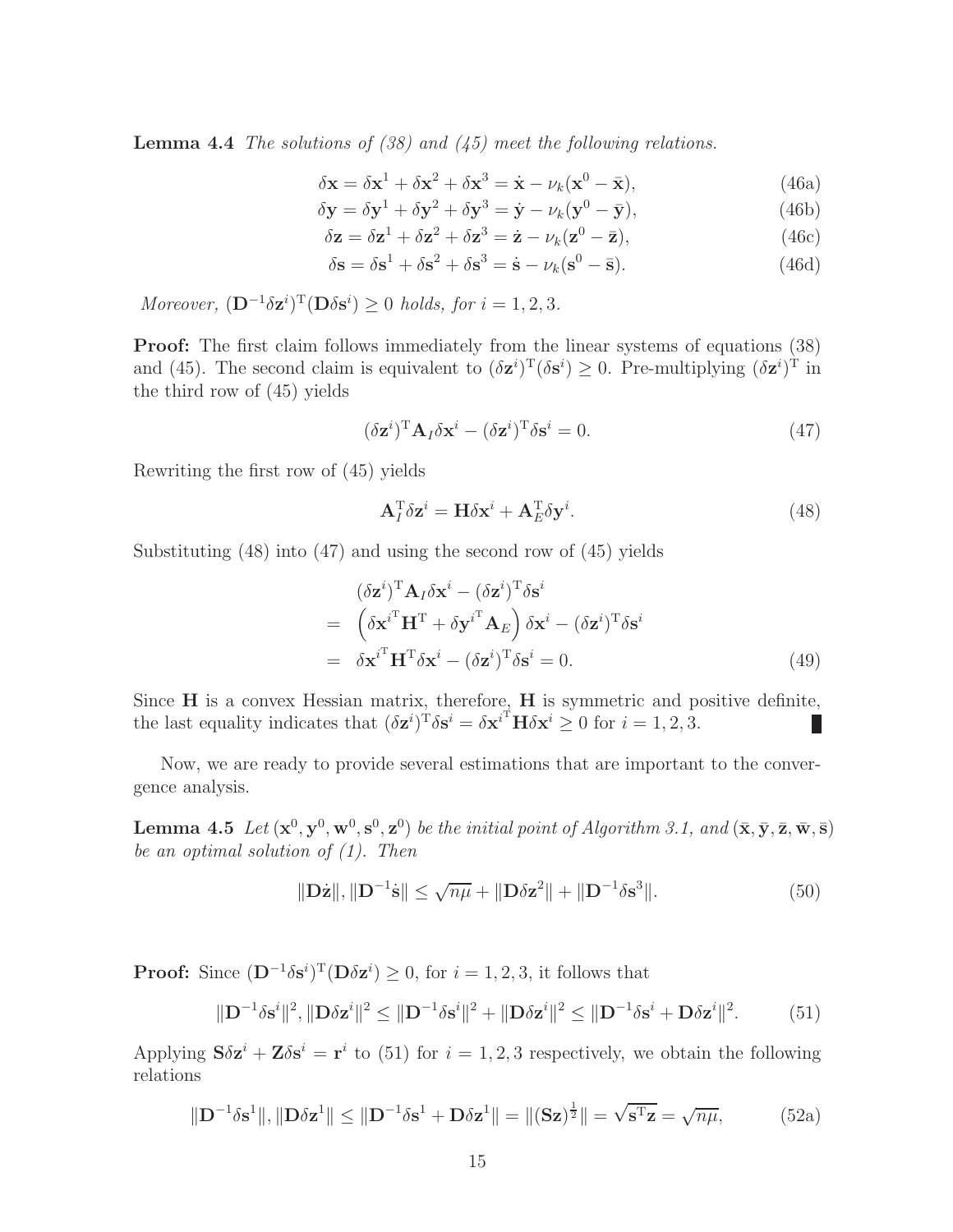$$
\|\mathbf{D}^{-1}\delta\mathbf{s}^{2}\|, \|\mathbf{D}\delta\mathbf{z}^{2}\| \le \|\mathbf{D}^{-1}\delta\mathbf{s}^{2} + \mathbf{D}\delta\mathbf{z}^{2}\| = \nu_{k}\|\mathbf{D}^{-1}(\mathbf{s}^{0} - \bar{\mathbf{s}})\|,
$$
 (52b)

$$
\|\mathbf{D}^{-1}\delta\mathbf{s}^{3}\|, \|\mathbf{D}\delta\mathbf{z}^{3}\| \le \|\mathbf{D}^{-1}\delta\mathbf{s}^{3} + \mathbf{D}\delta\mathbf{z}^{3}\| = \nu_{k}\|\mathbf{D}(\mathbf{z}^{0} - \bar{\mathbf{z}})\|.
$$
 (52c)

Considering the last row of  $(45)$  with  $i = 2$ , we have

$$
\mathbf{Z}\delta\mathbf{s}^2 + \mathbf{S}\delta\mathbf{z}^2 = \mathbf{r}^2 = -\nu_k \mathbf{Z}(\mathbf{s}^0 - \bar{\mathbf{s}}),
$$

which is equivalent to

$$
\delta \mathbf{s}^2 = -\nu_k (\mathbf{s}^0 - \bar{\mathbf{s}}) - \mathbf{D}^2 \delta \mathbf{z}^2.
$$
 (53)

Thus, from  $(46d)$ ,  $(53)$ , and  $(52)$ , we have

$$
\|\mathbf{D}^{-1}\dot{\mathbf{s}}\| = \|\mathbf{D}^{-1}[\delta \mathbf{s}^1 + \delta \mathbf{s}^2 + \delta \mathbf{s}^3 + \nu_k (\mathbf{s}^0 - \bar{\mathbf{s}})]\|
$$
  
\n
$$
= \|\mathbf{D}^{-1}\delta \mathbf{s}^1 - \mathbf{D}\delta \mathbf{z}^2 + \mathbf{D}^{-1}\delta \mathbf{s}^3\|
$$
  
\n
$$
\leq \|\mathbf{D}^{-1}\delta \mathbf{s}^1\| + \|\mathbf{D}\delta \mathbf{z}^2\| + \|\mathbf{D}^{-1}\delta \mathbf{s}^3\|.
$$
 (54)

Considering the last row of  $(45)$  with  $i = 3$ , we have

$$
\mathbf{Z}\delta\mathbf{s}^3 + \mathbf{S}\delta\mathbf{z}^3 = \mathbf{r}^3 = -\nu_k \mathbf{S}(\mathbf{z}^0 - \bar{\mathbf{z}}),
$$

which is equivalent to

$$
\delta \mathbf{z}^3 = -\nu_k (\mathbf{z}^0 - \bar{\mathbf{z}}) - \mathbf{D}^{-2} \delta \mathbf{s}^3. \tag{55}
$$

Thus, from  $(46c)$ ,  $(55)$ , and  $(52)$ , we have

$$
\|\mathbf{D}\dot{\mathbf{z}}\| = \|\mathbf{D}[\delta \mathbf{z}^1 + \delta \mathbf{z}^2 + \delta \mathbf{z}^3 + \nu_k (\mathbf{z}^0 - \bar{\mathbf{z}})]\|
$$
  
\n
$$
= \|\mathbf{D}\delta \mathbf{z}^1 + \mathbf{D}\delta \mathbf{z}^2 - \mathbf{D}^{-1}\delta \mathbf{s}^3\|
$$
  
\n
$$
\leq \|\mathbf{D}\delta \mathbf{z}^1\| + \|\mathbf{D}\delta \mathbf{z}^2\| + \|\mathbf{D}^{-1}\delta \mathbf{s}^3\|.
$$
 (56)

In view of  $(52a)$ , adjoining  $(54)$  and  $(56)$  gives  $(50)$ .

The next lemma provides an estimation which will be used to establish the polynomiality for the proposed algorithm.

**Lemma 4.6** Let  $(\dot{x}, \dot{y}, \dot{w}, \dot{s}, \dot{z})$  be defined in (13). Then, there is a constant  $C_2$  independent of n and m such that in every iteration of Algorithm 3.1, the following inequality holds.

$$
\|\mathbf{D}\dot{\mathbf{z}}\|, \|\mathbf{D}^{-1}\dot{\mathbf{s}}\| \le C_2 \sqrt{n\mu_k}.\tag{57}
$$

Ш

Ш

**Proof:** In view of Lemma 4.4, we have

$$
(\mathbf{D}\delta\mathbf{z}^2)^{\mathrm{T}}(\mathbf{D}^{-1}\delta\mathbf{s}^2) = (\delta\mathbf{z}^2)^{\mathrm{T}}(\delta\mathbf{s}^2) \ge 0, \qquad (\mathbf{D}\delta\mathbf{z}^3)^{\mathrm{T}}(\mathbf{D}^{-1}\delta\mathbf{s}^3) = (\delta\mathbf{z}^3)^{\mathrm{T}}(\delta\mathbf{s}^3) \ge 0.
$$

Using a similar idea of [32], we can derive (57).

Lemma 4.6 can be used to derive several useful inequalities.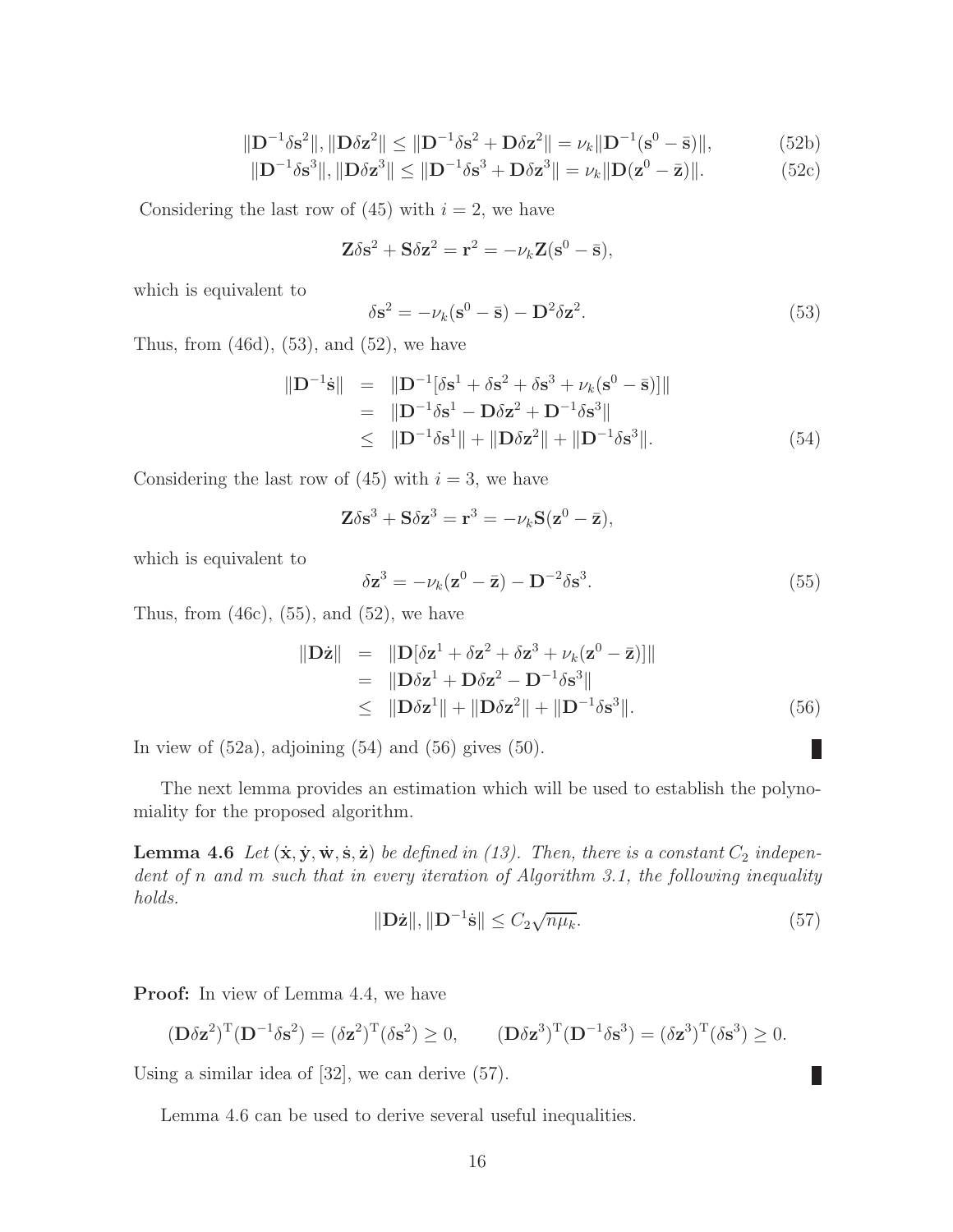**Lemma 4.7** Let  $(\dot{x}, \dot{y}, \dot{w}, \dot{s}, \dot{z})$  and  $(\ddot{x}, \ddot{y}, \ddot{w}, \ddot{s}, \ddot{z})$  be defined in(13) and (14). There is a constant  $C_3 > 0$  independent of n and m such that the following inequalities hold.

$$
\|\mathbf{D}^{-1}\ddot{\mathbf{s}}\|, \|\mathbf{D}\ddot{\mathbf{z}}\| \le C_3 n \mu_k^{0.5},\tag{58a}
$$

$$
\|\mathbf{D}^{-1}\mathbf{p_s}\|, \|\mathbf{D}\mathbf{p_z}\| \le \sqrt{\frac{n}{\theta}} \mu_k^{0.5},\tag{58b}
$$

$$
\|\mathbf{D}^{-1}\mathbf{q_s}\|, \|\mathbf{D}\mathbf{q_z}\| \le \frac{2C_2^2}{\sqrt{\theta}} n\mu_k^{0.5}.
$$
 (58c)

**Proof:** In view of the last row of (18), using the facts that  $\mathbf{q}_s^{\mathrm{T}}\mathbf{q}_z \ge 0$  (30c),  $s_i^k z_i^k > \theta \mu_k$ , and Lemma 4.6, and a similar idea of [32], we can prove (58c).

The following inequalities follow directly from the results of Lemmas 4.6 and 4.7.

**Lemma 4.8** Let  $(\dot{x}, \dot{y}, \dot{w}, \dot{s}, \dot{z})$  and  $(\ddot{x}, \ddot{y}, \ddot{w}, \ddot{s}, \ddot{z})$  be defined in(13) and (14). The following inequalities hold.

$$
\frac{|\dot{\mathbf{s}}^{\mathrm{T}}\dot{\mathbf{z}}|}{n} \le C_2^2 \mu_k, \quad \frac{|\ddot{\mathbf{s}}^{\mathrm{T}}\dot{\mathbf{z}}|}{n} \le C_2 C_3 \sqrt{n} \mu_k, \quad \frac{|\dot{\mathbf{s}}^{\mathrm{T}}\ddot{\mathbf{z}}|}{n} \le C_2 C_3 \sqrt{n} \mu_k. \tag{59}
$$

Moreover,

$$
|\dot{s}_i \dot{z}_i| \le C_2^2 n \mu_k, \quad |\ddot{s}_i \dot{z}_i| \le C_2 C_3 n^{\frac{3}{2}} \mu_k, \quad |\dot{s}_i \ddot{z}_i| \le C_2 C_3 n^{\frac{3}{2}} \mu_k, \quad |\ddot{s}_i \ddot{z}_i| \le C_3^2 n^2 \mu_k. \tag{60}
$$

Lemmas 4.6, 4.7, and 4.8 will be used in finding the lower bound of  $\alpha_k$ .

**Lemma 4.9** There is a positive constant  $C_4$  independent of m and n, and an  $\bar{\alpha}$  defined by  $\sin(\bar{\alpha}) \geq \frac{C_4}{\sqrt{n}}$  $\frac{4}{n}$  such that for  $\forall k \geq 0$  and  $\sin(\alpha_k) \in (0, \sin(\bar{\alpha}))$ ,

$$
(s_i^{k+1}, z_i^{k+1}) := (s_i(\sigma_k, \alpha_k), z_i(\sigma_k, \alpha_k)) \ge (\phi_k, \psi_k) > 0
$$
\n(61)

holds.

Proof: Using (26), (25a), and Lemmas 4.6, 4.8, 3.3, the proof is straightforward and similar to the proof used in [32].

**Lemma 4.10** There is a positive constant  $C_5$  independent of n and m, and an  $\hat{\alpha}$  defined by  $\sin(\hat{\alpha}) \geq \frac{C_5}{n^{\frac{1}{4}}}$  $\frac{C_5}{n^{\frac{1}{4}}}$  such that for  $\forall k \geq 0$  and  $\sin(\alpha) \in (0, \sin(\hat{\alpha}))$ , the following relation

$$
\mu_k(\sigma_k, \alpha_k) \le \mu_k \left( 1 - \frac{\sin(\alpha_k)}{4} \right) \le \mu_k \left( 1 - \frac{C_5}{4n^{\frac{1}{4}}} \right) \tag{62}
$$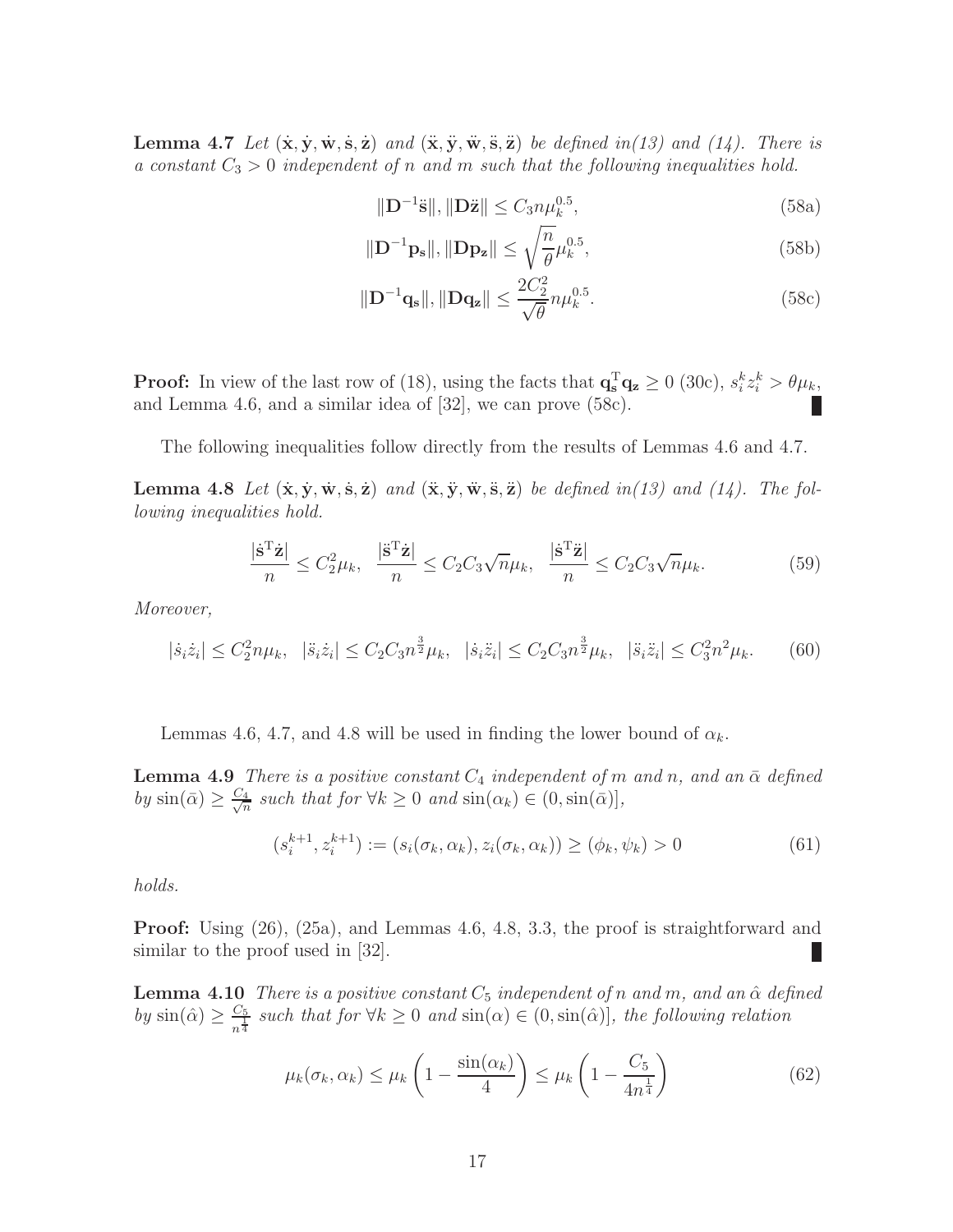holds.

Proof: Using Proposition 3.3, Lemmas 3.3 and 4.8 and the similar idea used in [32], we can easily prove the result.

**Lemma 4.11** There is a positive constant  $C_6$  independent of n and m, an  $\check{\alpha}$  defined by  $\sin(\check{\alpha}) \geq \frac{C_6}{n^{\frac{3}{2}}}$  $\frac{C_6}{n^2}$  such that if  $s_i^k z_i^k \ge \theta \mu_k$  holds, then for  $\forall k \ge 0, \forall i \in \{1, ..., n\}$ , and  $\sin(\alpha) \in (0, \sin(\alpha))$ , the following relation

$$
s_i^{k+1} z_i^{k+1} \ge \theta \mu_{k+1} \tag{63}
$$

holds.

Proof: Using (33), Proposition 3.3, and Lemma 4.8 and the similar idea used in [32], we can easily prove the result.

The following theorem given in [25] has been used to establish the polynomial bound for almost all interior-point algorithms.

**Theorem 4.1 ([25])** Let  $\epsilon \in (0,1)$  be given. Suppose that an algorithm generates a sequence of iterations  $\{\chi_k\}$  that satisfies

$$
\chi_{k+1} \le \left(1 - \frac{\delta}{n^{\omega}}\right) \chi_k, \quad k = 0, 1, 2, \dots,
$$
\n(64)

for some positive constants  $\delta$  and  $\omega$ . Then there exists an index K with

$$
K = \mathcal{O}(n^{\omega} \log(\chi_0/\epsilon))
$$

such that

$$
\chi_k \leq \epsilon \ \text{for} \ \forall k \geq K.
$$

The main result of the paper immediately follows from Lemmas 3.1, 4.9, 4.10, 4.11, and Theorem 4.1.

Theorem 4.2 Algorithms 3.1 is a polynomial algorithm with polynomial complexity bound of  $\mathcal{O}(n^{\frac{3}{2}} \max\{\log((s^0)^T z^0/\epsilon), \log(r_C^0/\epsilon), \log(r_B^0/\epsilon), \log(r_I^0/\epsilon)\})$ .

**Proof:** The proof is similar to the one used in [32] and therefore omitted.

# 5 Implementation and numerical test

In this section, we briefly discuss a Matlab implementation of the proposed algorithm and provide some preliminary test results.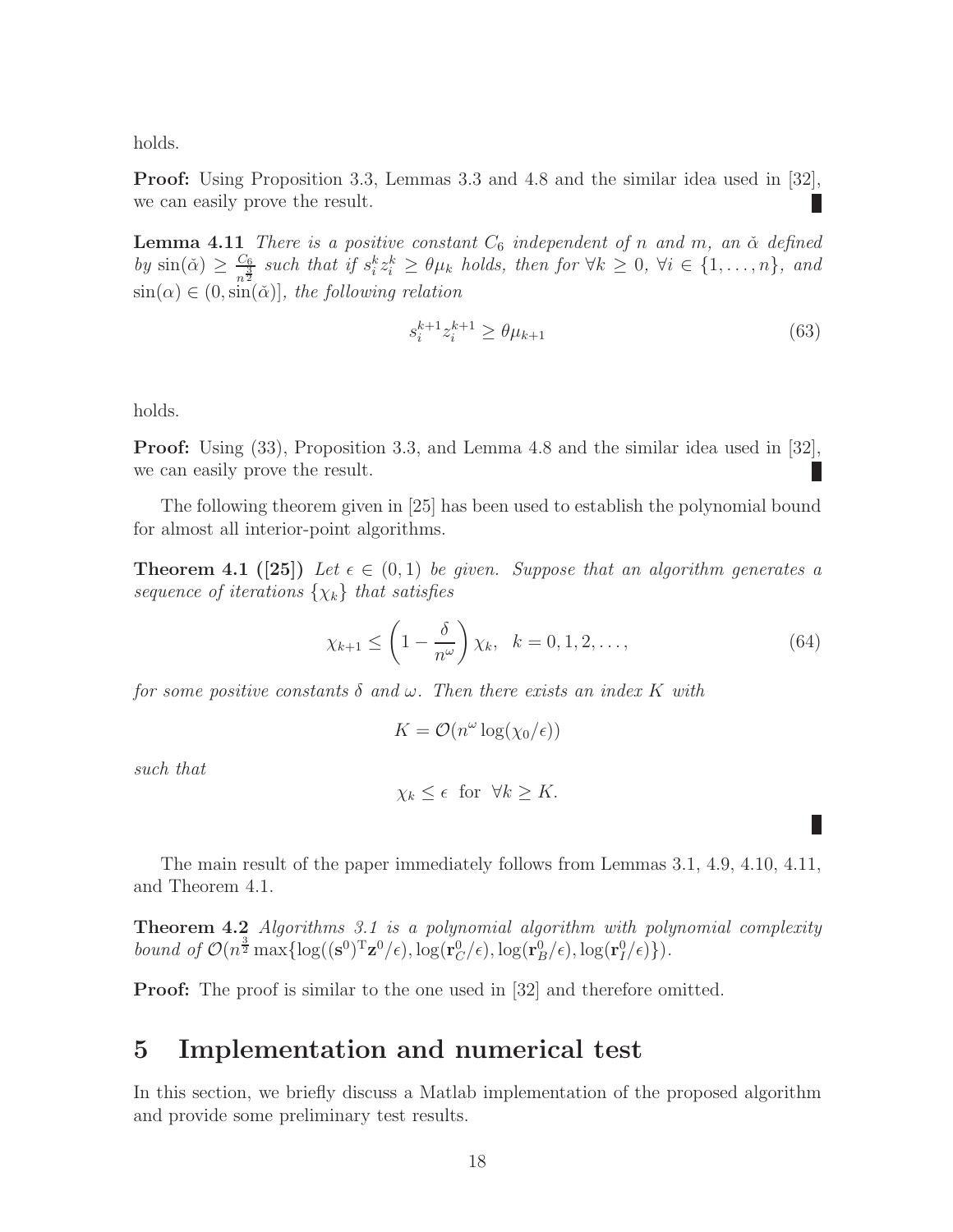#### 5.1 Matlab implementation

Algorithm 3.1 is implemented as a Matlab function:

 $[x, obj, kk, infe] = arcConvex(AE, bE, AI, bI, f, v0, d)$ 

where AE and  $bE$  are the input matrix and vector for equality constraints <sup>1</sup>, AI and  $bI$ are the input matrix and vector for inequality constraints,  $f$  is the objective function of the convex nonlinear optimization problem, which calls a function handle created in a separate file;  $x$  is the output which returns the optimal solution,  $obj$  is the output which returns the optimal value of the convex nonlinear optimization problem,  $kk$  is the iteration number which is used to find the optimal solution, and infe is the norm of  $\|\mathbf{A}_E\mathbf{x} - \mathbf{b}_E\|$  which should be small when the program terminates.

In Algorithm 3.1, Step 1 involves the calculation of the gradient of  $g(v^k)$ , and Step 2 involves the calculation of the gradient of  $\nabla_{\mathbf{x}}L(\mathbf{v}^k)$  and the Hessian  $\mathbf{H} = \nabla_{\mathbf{x}}^2 L(\mathbf{v}^k)$ . To avoid manipulating analytical formulas for every individual problem, which can be tedious and error prone, we adopted a piece of code used in [30] that implements the automatic differentiation method discussed in [23]. The optimal section of  $\sigma$  and  $\alpha$  is implemented exactly as described in the Algorithms A.1 and A.2.

#### 5.2 Preliminary numerical test

The implemented Matlab code is tested for a few problems that were found from different sources. We made no effort to select the initial points for these problems. All problems have a similar linear constraint set but different objective functions.

Example 1 [16]: This problem was posted in Researchgate and a solution was solicited. The objective function is a two dimensional logarithm function.

$$
\min -[(a_1 \log(x_1) - x_1 + b_1) + (a_2 \log(x_2) - x_2 + b_2)]
$$
  
s.t.  $x_1 + x_2 \le 10$   
 $\ell_1 \le x_1 \le u_1$   
 $\ell_2 \le x_2 \le u_2,$  (65)

where we set  $a_1 = 5$ ,  $b_1 = 7$ ,  $a_2 = 7$ ,  $b_2 = 8$ ,  $\ell_1 = 1$ ,  $\ell_2 = 1$ ,  $u_1 = 10$ , and  $u_2 = 10$ . Starting from initial point  $\mathbf{x}^0 = (5, 5)$ ,  $\mathbf{w}^0 = \mathbf{z}^0 = (100, 100, 100, 100, 100)$ , and  $\mathbf{s}^0 =$  $(0.01, 0.01, 0.01, 0.01, 0.01)$ , after 68 iterations, we get  $\mathbf{x} = (1, 1)$  and the optimal value is −13.

The rest examples are created based on [4, pages 71-73].

Example 2 The objective function of this problem is a two dimensional exponential function.

$$
\min \quad (a_1 e^{x_1} + b_1) + (a_2 e^{x_2} + b_2) \ns.t. \quad x_1 + x_2 \le 10 \n\ell_1 \le x_1 \le u_1
$$
\n(66)

<sup>&</sup>lt;sup>1</sup>If there is no equality constraint in the problem, then the inputs of AE and bE are [ ] and [ ] respectively.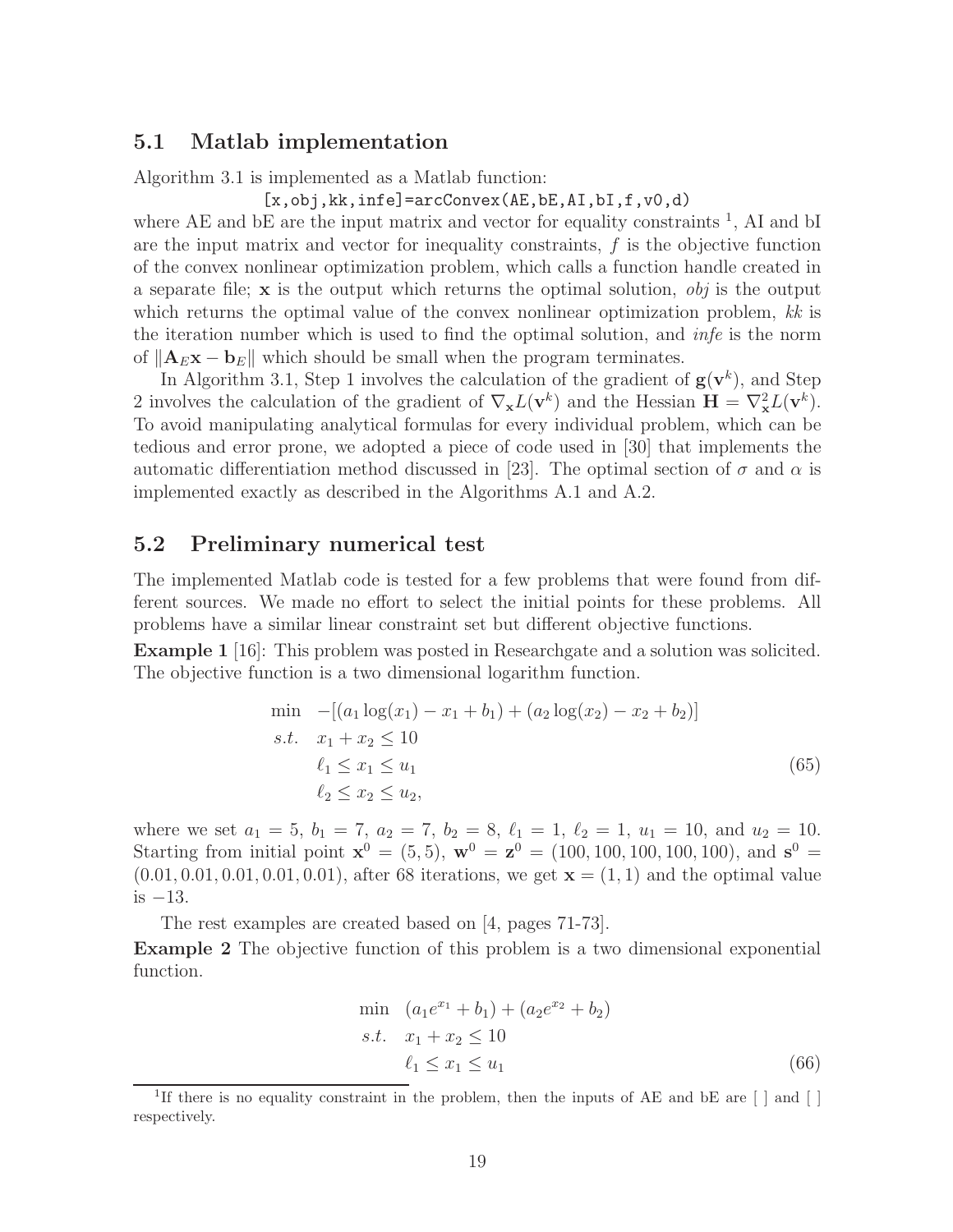$\ell_2 < x_2 < u_2$ ,

where we set  $a_1 = 5$ ,  $b_1 = 7$ ,  $a_2 = 7$ ,  $b_2 = 8$ ,  $\ell_1 = 2$ ,  $\ell_2 = 1$ ,  $u_1 = 10$ , and  $u_2 = 10$ . Starting from initial point  $\mathbf{x}^0 = (5, 5)$ ,  $\mathbf{w}^0 = \mathbf{z}^0 = (100, 100, 100, 100, 100)$ , and  $\mathbf{s}^0 =$  $(0.01, 0.01, 0.01, 0.01, 0.01)$ , after 66 iterations, we get  $\mathbf{x} = (2, 1)$  and the optimal value is 70.9733.

Example 3 The objective function of this problem is a two dimensional power function of  $x^a$  with the first power greater than 1 and the second power smaller than 0.

$$
\min \quad (a_1 x_1^3 + b_1) + (a_2 \frac{1}{x_2} + b_2)]
$$
\n
$$
s.t. \quad x_1 + x_2 \le 10
$$
\n
$$
\ell_1 \le x_1 \le u_1
$$
\n
$$
\ell_2 \le x_2 \le u_2,
$$
\n(67)

where we set  $a_1 = 5$ ,  $b_1 = 7$ ,  $a_2 = 7$ ,  $b_2 = 8$ ,  $\ell_1 = 1$ ,  $\ell_2 = 2$ ,  $u_1 = 10$ , and  $u_2 = 10$ . Starting from initial point  $\mathbf{x}^0 = (5, 5)$ ,  $\mathbf{w}^0 = \mathbf{z}^0 = (100, 100, 100, 100, 100)$ , and  $\mathbf{s}^0 =$  $(0.01, 0.01, 0.01, 0.01, 0.01)$ , after 69 iterations, we get  $\mathbf{x} = (1, 2)$  and the optimal value is 23.5000.

Example 4 The objective function of this problem is a two dimensional negative entropy function.

$$
\min (a_1x_1 \log(x_1) + b_1) + (a_2x_2 \log(x_2) + b_2)
$$
  
s.t.  $x_1 + x_2 \le 10$   
 $\ell_1 \le x_1 \le u_1$   
 $\ell_2 \le x_2 \le u_2,$  (68)

where we set  $a_1 = 5$ ,  $b_1 = 7$ ,  $a_2 = 7$ ,  $b_2 = 8$ ,  $\ell_1 = 2$ ,  $\ell_2 = 2$ ,  $u_1 = 10$ , and  $u_2 = 10$ . Starting from initial point  $\mathbf{x}^0 = (5, 5)$ ,  $\mathbf{w}^0 = \mathbf{z}^0 = (100, 100, 100, 100, 100)$ , and  $\mathbf{s}^0 =$  $(0.01, 0.01, 0.01, 0.01, 0.01)$ , after 69 iterations, we get  $\mathbf{x} = (2, 2)$  and the optimal value is 31.6355.

Example 5 The objective function of this problem is a two dimensional quadraticover-linear function.

$$
\min \frac{(a_1 x_1)^2}{a_2 x_2}
$$
\n*s.t.*  $x_1 + x_2 \le 10$   
\n $\ell_1 \le x_1 \le u_1$   
\n $\ell_2 \le x_2 \le u_2,$ \n(69)

where we set  $a_1 = 5$ ,  $a_2 = 7$ ,  $\ell_1 = 1$ ,  $\ell_2 = 3$ ,  $u_1 = 10$ , and  $u_2 = 10$ . Starting from initial point  $\mathbf{x}^0 = (5, 5)$ ,  $\mathbf{w}^0 = \mathbf{z}^0 = (100, 100, 100, 100, 100)$ , and  $\mathbf{s}^0 =$  $(0.01, 0.01, 0.01, 0.01, 0.01)$ , after 57 iterations, we get  $\mathbf{x} = (4.9271, 5.0595)$  and the optimal value is 17.1360.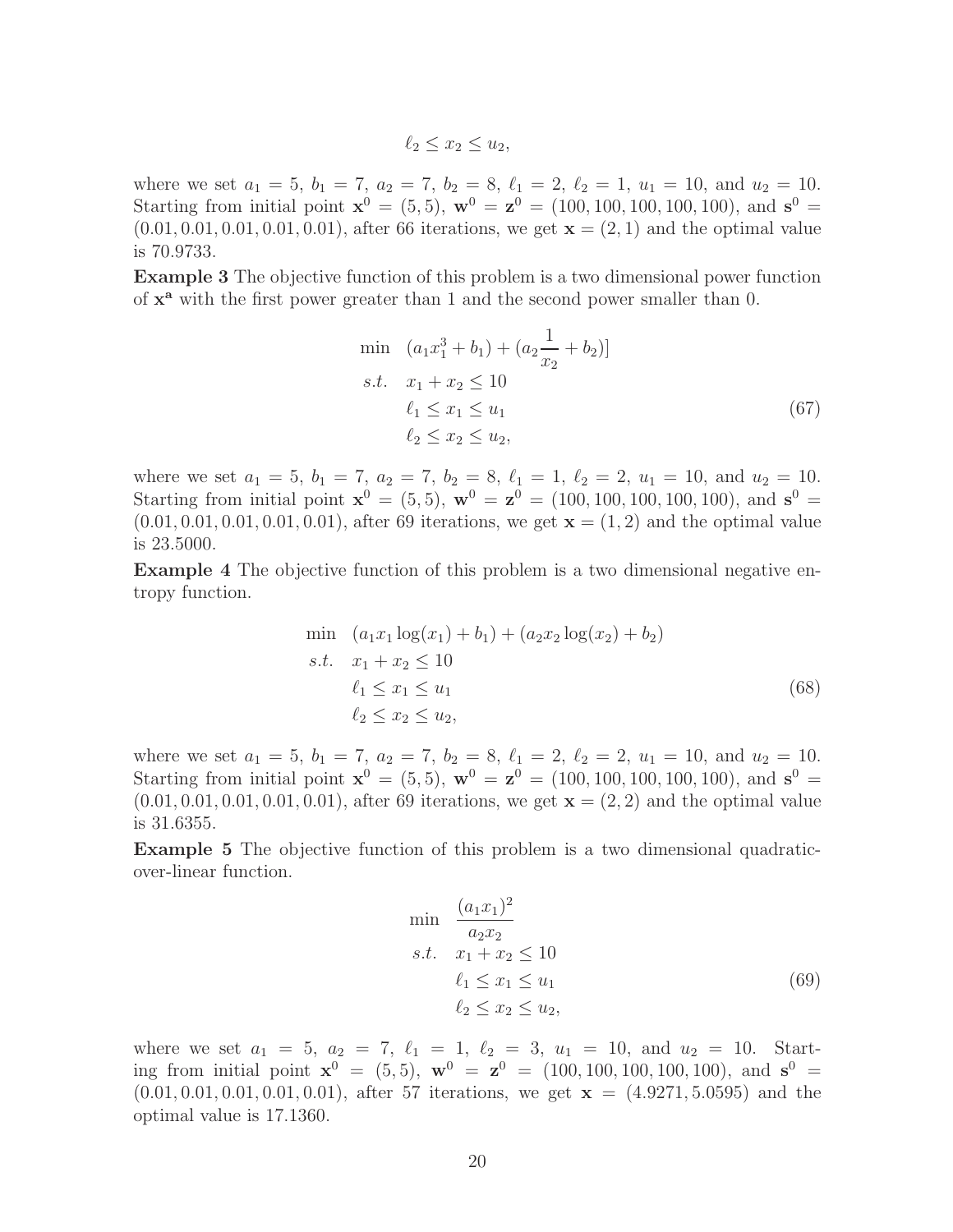Example 6 The objective function of this problem is a two dimensional log-sumexponential function.

min 
$$
\log(a_1e^{x_1} + a_2e^{x_2})
$$
  
\ns.t.  $x_1 + x_2 \le 10$   
\n $\ell_1 \le x_1 \le u_1$   
\n $\ell_2 \le x_2 \le u_2$ , (70)

where we set  $a_1 = 5$ ,  $a_2 = 7$ ,  $\ell_1 = 3$ ,  $\ell_2 = 1$ ,  $u_1 = 10$ , and  $u_2 = 10$ . Starting from initial point  $\mathbf{x}^0 = (5, 5)$ ,  $\mathbf{w}^0 = \mathbf{z}^0 = (100, 100, 100, 100, 100)$ , and  $\mathbf{s}^0 =$  $(0.01, 0.01, 0.01, 0.01, 0.01)$ , after 56 iterations, we get  $\mathbf{x} = (4.9924, 4.9924)$  and the optimal value is 7.4773.

Example 7 The objective function of this problem is a two dimensional geometric mean function.

$$
\min (x_1 * x_2)^{1/2} \ns.t. \t x_1 + x_2 \le 10 \t \t \ell_1 \le x_1 \le u_1 \t \ell_2 \le x_2 \le u_2,
$$
\t(71)

where we set  $\ell_1 = 2, \ell_2 = 3, u_1 = 10,$  and  $u_2 = 10$ . Starting from initial point  $\mathbf{x}^0 = (5, 5)$ ,  $\mathbf{w}^0 = \mathbf{z}^0 = (100, 100, 100, 100, 100)$ , and  $\mathbf{s}^0 = (0.01, 0.01, 0.01, 0.01, 0.01)$ , after 59 iterations, we get  $\mathbf{x} = (2.0006, 7.9767)$  and the optimal value is 3.9948.

Example 8 The objective function of this problem is a two dimensional log-determinant function for positive definite matrix.

$$
\min -\log \det \left( \begin{bmatrix} x_1 & x_2 \\ x_2 & x_3 \end{bmatrix} \right)
$$
  
s.t.  $x_1 + x_2 \le 10$   
 $x_2 + x_3 \le 10$   
 $\ell_1 \le x_1 \le u_1$   
 $\ell_2 \le x_2 \le u_2$ ,  
 $\ell_3 \le x_3 \le u_3$ , (72)

where we set  $\ell_1 = 5, \ell_2 = 1, \ell_3 = 5, u_1 = 10, u_2 = 3, \text{ and } u_3 = 10.$  Starting from initial point  $\mathbf{x}^0 = (6, 2, 6)$ ,  $\mathbf{w}^0 = \mathbf{z}^0 = (100, 100, 100, 100, 100, 100, 100)$ , and  $\mathbf{s}^0 = (0.01, 0.01, 0.01, 0.01, 0.01, 0.01, 0.01, 0.01)$ , after 44 iterations, we get  $\mathbf{x} = (5, 3, 5)$ and the optimal value is −2.7726.

### 6 Conclusions

In this paper, we proposed an infeasible interior-point arc-search algorithm for convex optimization problem with linear equality and inequality constraints. Many application problems can be formulated as this optimization problem. We showed that this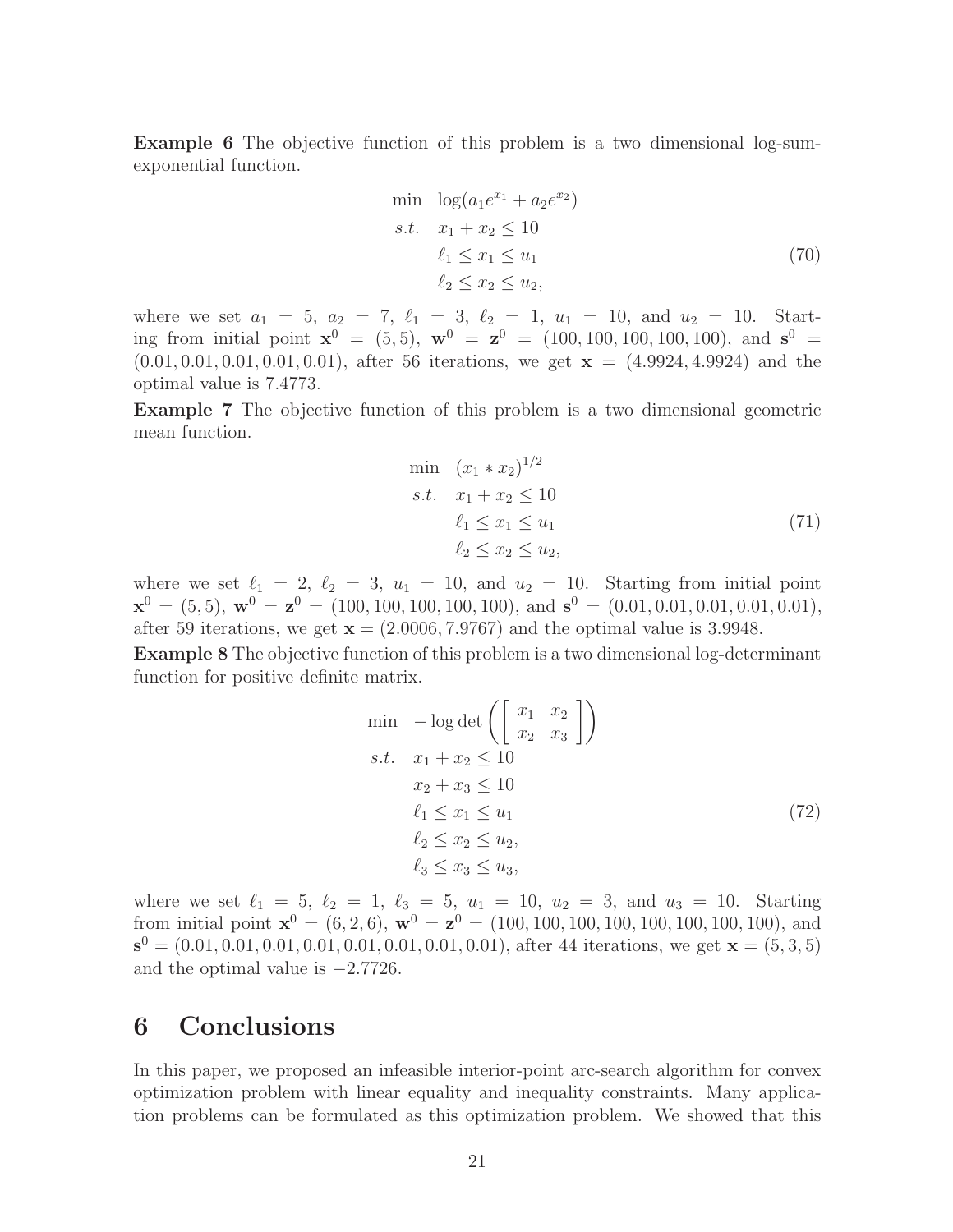algorithm is convergent with a nice polynomial iteration bound. To have a good performance, we provided analytic formulas for the the arc-search, and developed an efficient algorithm to dynamically select centering parameter and the step size at the same time in Appendix A. In the future, we may consider the general convex programming problem with convex monlinear inequality constraints.

# 7 acknowledgements

This author thanks the anonymous referees for their very detailed and constructive comments. The quality of the paper has been significantly improved through addressing these thoughtful comments.

# References

- [1] A. Agrawal, B. Amos, S. Barratt, S. Boyd, S. Diamond, Z. Kolter, Differentiable Convex Optimization Layers, arXiv:1910.12430 [cs.LG], 2019.
- [2] F. Alizadeh, Combinatorial optimization with interior-point methods and semidefinite matrices, Ph.D. thesis, Department of Computer Science, University of Minnesota, Minneapolis, MN, 1993.
- [3] P. Armand, J. C. Gilbert, and S. Jan-Jégou, A feasible BFGS interior point algorithm for solving convex minimization problems, SIAM Journal of Optimization,  $11(1)$ , pp. 199–222, 2000.
- [4] S. Boyd and L. Vandenberghe, Convex optimization, Cambridge University Press, Cambridge, 2004
- [5] Sébastien Bubeck, Convex Optimization: Algorithms and Complexity, Foundations and Trends in Machine Learning, 8(3-4), 231–35, 2015.
- [6] X. Cao and T. Basar, Decentralized Online Convex Optimization with Feedback Delays, to appear IEEE Transactions on Automatic Control, 2021.
- [7] A. S. El-Bakry, R. A. Tapia, T. Tsuchiya, and Y. Zhang, On the formulation and theory of the Newton interior-point method for nonlinear programming, Journal of Optimization Theory and Applications, 89, pp. 507-541, 1996.
- [8] J. Ekefer, Sequential minimax search for a maximum, Proceedings of the American Mathematical Society, 4, 502-506, 1953.
- [9] X. Fan and B. Yu, A polynomial path following algorithm for convex programming, Applied Mathematics and Computation, 196(2), 866-878, 2008.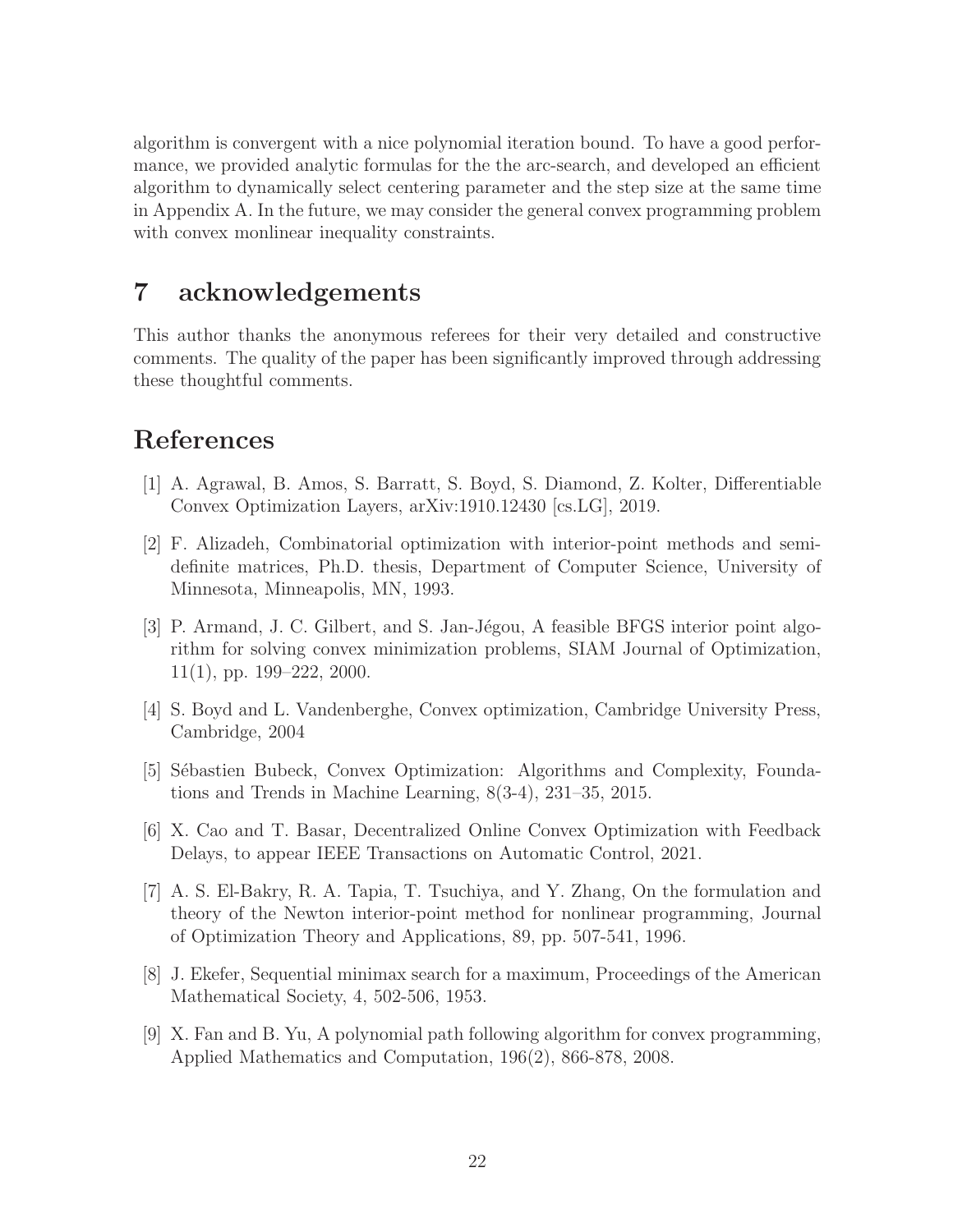- [10] D. D. Hertog, Interior point approach to linear, quadratic and convex programming—algorithms and complexity, Springer Science+Business Media Dordrecht, 2012.
- [11] F. Jarre, Interior point methods for convex programming, Applied Mathematics and Optimization 26, pp. 287–311, 1992.
- [12] B. Kheirfam, An arc-search infeasible interior-point algorithm for horizontal linear complementarity problem in the  $N^{-\infty}$  neighbourhood of the central path, International Journal of Computer Mathematics, 94, pp. 2271-2282, 2017.
- [13] B. Kheirfam, A polynomial-iteration infeasible interior-point algorithm with arc-search for semidefinite optimization, Journal of Scientific Computing, DOI: 10.1007/s10915-021-01609-6, 2021.
- [14] M. Kojima, S. Mizuno, and A. Yoshise, A polynomial-time algorithm for a class of linear complementarity problem, Mathematical Programming, 44, pp. 1039-1091, 1989.
- [15] K. O. Kortanek and J. Zhu, A polynomial barrier algorithm for linearly constrained convex programming problems, Mathematics of Operations Research, 18(1), pp. 116-127, 1993.
- [16] H. Kumar, Best technique for global optimisation of non-linear concave function with linear constraints? https://www.researchgate.net/post/Best technique for Global Optimisation of Nonlinear concave function with linear constraints
- [17] X. Liu, P. Lu, and Bi. Pan, Survey of convex optimization for aerospace applications, Astrodynamics, 1, pp. 23–40, 2017.
- [18] D. Luenberger, Linear and Nonlinear Programming, Second Edition, Addison-Wesley Publishing Company, Menlo Park, (1984).
- [19] I. Lustig, R. Marsten, and D. Shannon, Computational experience with a primaldual interior-point method for linear programming, Linear Algebra and Its Applications, 152, pp. 191-222, 1991.
- [20] I. Lustig, R. Marsten, and D. Shannon, On implementing Mehrotra's predictor-corrector interior-point method for linear programming, SIAM journal on Optimization, 2, pp. 432-449, 1992.
- [21] R. D. C. Monteiro, A globally convergent primal—dual interior point algorithm for convex programming, Mathematical Programming 64, pp. 123–147,1994.
- [22] R. Monteiro and I. Adler, Interior path following primal-dual algorithms. Part II: convex quadratic programming, Mathematical Programming, 44, pp. 43-66, 1989.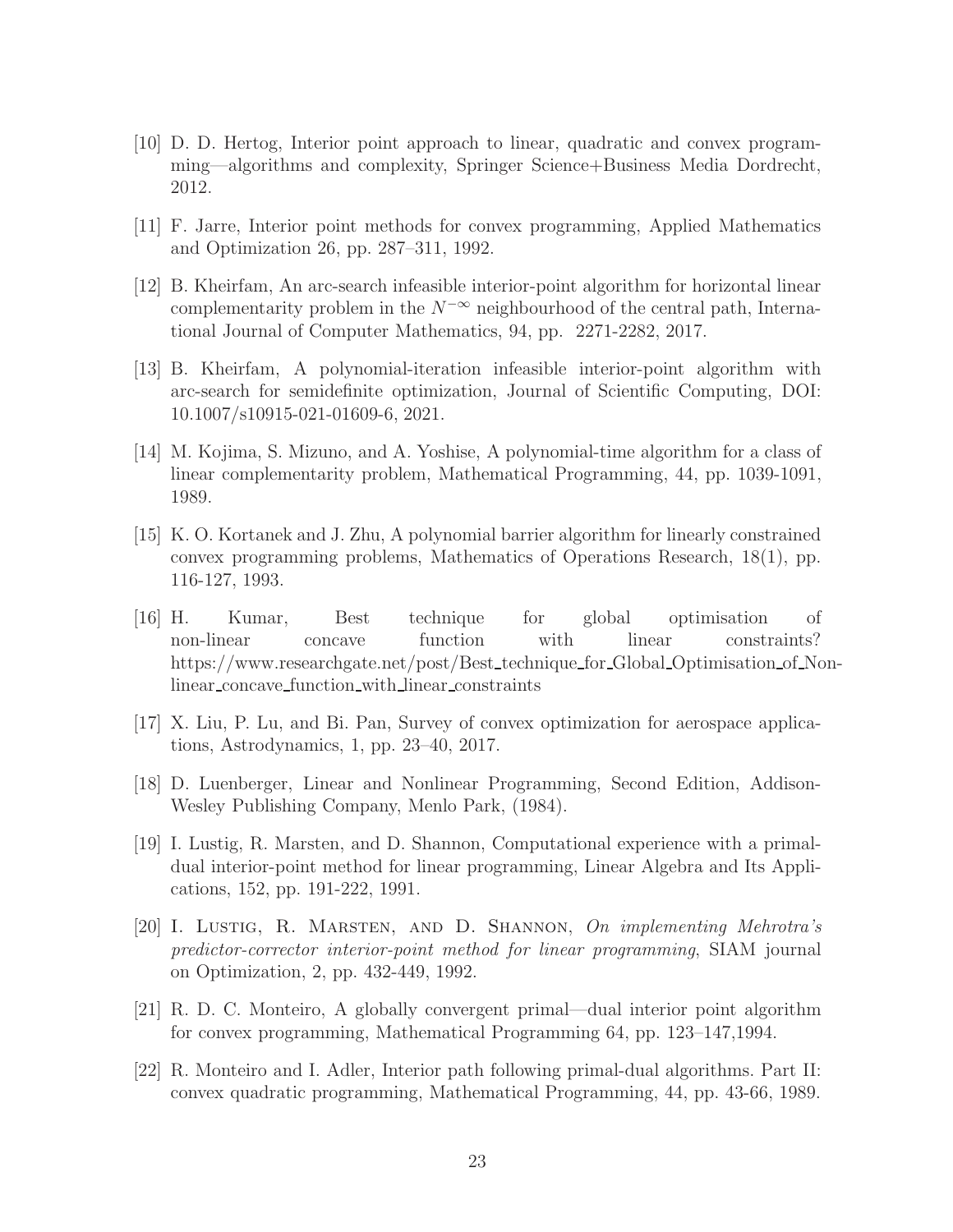- [23] J. Nocedal and S. J. Wright, Numerical Optimization, Springer, New York, 2006.
- [24] J. A. Taylor, Convex Optimization of Power Systems, Cambridge University Press, Cambridge, UK, 2015.
- [25] S. Wright, Primal-Dual Interior-Point Methods, SIAM, Philadelphia, 1997.
- [26] M. Yamashita, E. Iida, and Y. Yang, An infeasible interior-point arc-search algorithm for nonlinear constrained optimization, Numerical Algorithms, accepted, 2021.
- [27] X. Yang, H. Liu, and Y. Zhang, An arc-search infeasible-interior-point method for symmetric optimization in a wide neighborhood of the central path, Optimization Letters, 11, pp. 135-152, 2017.
- [28] Y. Yang, Arc-search path-following interior-point algorithm for linear programming, Optimization Online, 2009.
- [29] Y. Yang, A polynomial arc-search interior-point algorithm for convex quadratic programming, European Journal of Operational Research, 215, 25–38, 2011.
- [30] Y. Yang, A globally and quadratically convergent algorithm with efficient implementation for unconstrained optimization, Computational and Applied Mathematics, 34, 1219-1236, 2015.
- [31] Y. Yang, CurveLP-A MATLAB implementation of an infeasible interior-point algorithm for linear programming, Numerical Algorithms, 74, 967–996, 2017.
- [32] Y. Yang, Two computationally efficient polynomial-iteration infeasible interiorpoint algorithms for linear programming, Numerical Algorithms, 79, 957–992, 2018.
- [33] Y. Yang, Arc-search techniques for interior-point methods, CRC Press, Baco Raton, 2020.
- [34] Y. Yang, An interior-point algorithm for linear programming with optimal selection of centering parameter and step size, Journal of the Operations Research Society of China, 9(3), 659–671, 2021.
- [35] Y. Yang and M. Yamashita, An arc-search O(nL) infeasible-interior-point algorithm for linear programming, Optimization Letters, 12, 781–798, 2018.
- [36] Y. Ye, Interior Algorithms for Linear, Quadratic and Linearly Constrained Convex Programming, Ph.D. dissertation, Dept. of Engineering-Economie Systems, Stanford University, Stanford, CA, 1987.
- [37] M. Zhang, B. Yuan, Y. Zhou, X. Luo, and Z. Huang, A primal-dual interior-point algorithm with arc-search for semidefinite programming, Optimization Letters, 13, pp. 1157-1175, 2019.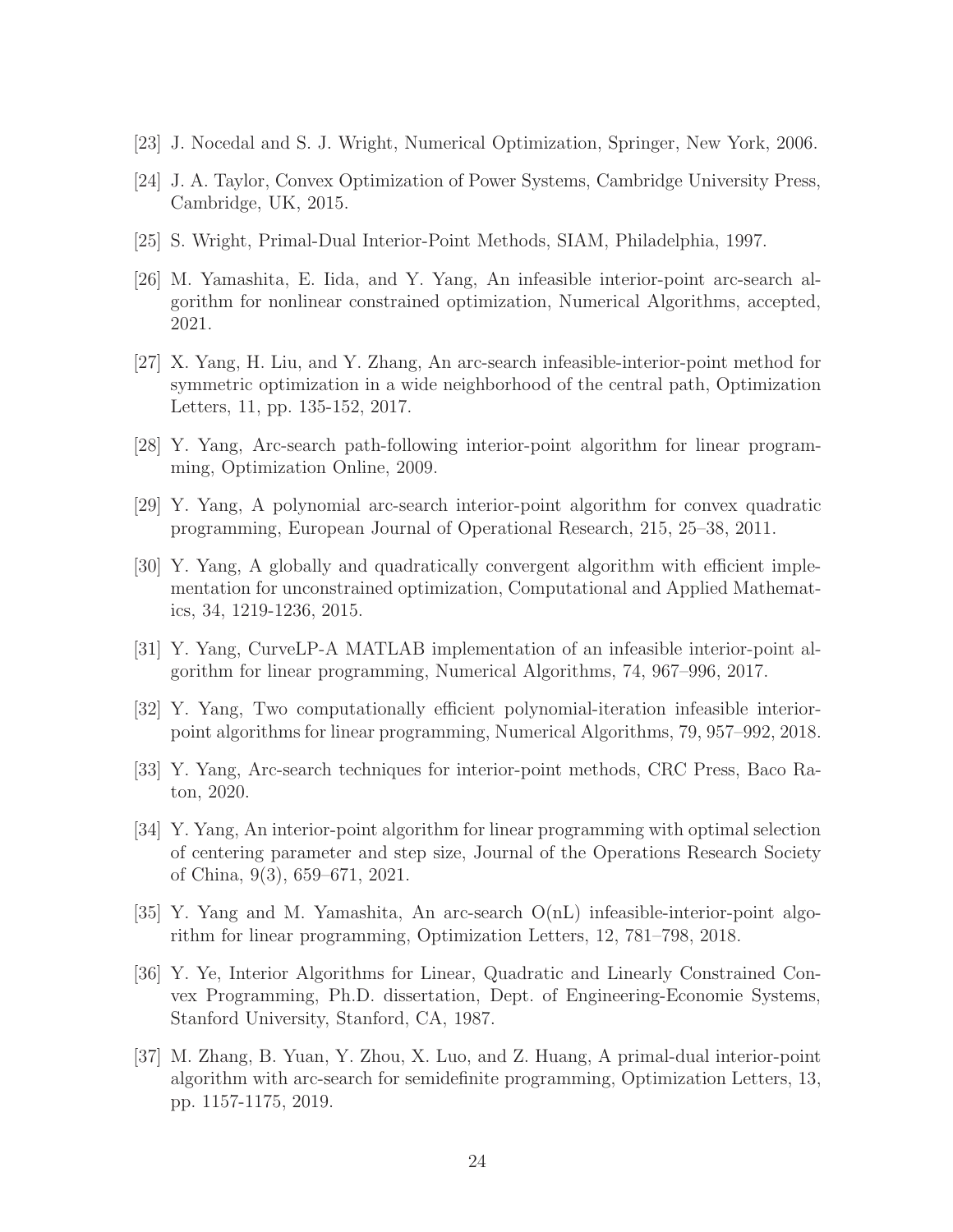[38] M. Zhang, K. Huang, and Y. Lv, A wide neighborhood arc-search interior-point algorithm for convex quadratic programming with box constraints and linear constraints, Optimization and Engineering, 2021.

# A Selection of the centering parameter  $\sigma_k$  and step size  $\alpha_k$

Although the method of selecting  $\alpha_k$  described in Sections 3 and 4 assures that the algorithm converges in polynomial iteration, but this selection is very conservative. A better method is to simultaneously select centering parameter  $\sigma_k$  and step size  $\alpha_k$  to maximize the step size in every iteration. The merit of this holistic strategy is proved in theory [34], and has been demonstrated in computational experiments [31, 32]. The same strategy is proposed in Step 5 of Algorithm 3.1, but there is no details provided there. In this appendix, we discuss how this strategy is implemented. Although the formulas in this appendix are similar to the ones in [32], they are different. To avoid the confusion and implementation errors, we would like to list them in this appendix. For the sake of completeness, we also provide the proofs even though they follow the same ideas of [32].

Let the current iterate be  $\mathbf{v}^k = (\mathbf{x}^k, \mathbf{y}^k, \mathbf{w}^k, \mathbf{s}^k, \mathbf{z}^k)$ ,  $(\dot{\mathbf{x}}, \dot{\mathbf{y}}, \dot{\mathbf{w}}, \dot{\mathbf{s}}, \dot{\mathbf{z}})$  be computed by solving (13),  $(\mathbf{p_x}, \mathbf{p_y}, \mathbf{p_w}, \mathbf{p_s}, \mathbf{p_z})$  be computed by solving (17) and  $(\mathbf{q_x}, \mathbf{q_y}, \mathbf{q_w}, \mathbf{q_s}, \mathbf{q_z})$ be computed by solving (18),  $\phi_k$  and  $\psi_k$  be computed by using (23) and (24). An intuition based on Propositions 3.1 and 3.3 is that the step size  $\alpha_k$  should be chosen as large as possible provided that Condition (C4), (26) and (27) hold. Given  $\mathbf{v}^k =$  $(\mathbf{x}^k, \mathbf{y}^k, \mathbf{w}^k, \mathbf{s}^k, \mathbf{z}^k), (\dot{\mathbf{x}}, \dot{\mathbf{y}}, \dot{\mathbf{w}}, \dot{\mathbf{s}}, \dot{\mathbf{z}}), (\mathbf{p}_\mathbf{x}, \mathbf{p}_\mathbf{y}, \mathbf{p}_\mathbf{w}, \mathbf{p}_\mathbf{s}, \mathbf{p}_\mathbf{z}), (\mathbf{q}_\mathbf{x}, \mathbf{q}_\mathbf{y}, \mathbf{q}_\mathbf{w}, \mathbf{q}_\mathbf{s}, \mathbf{q}_\mathbf{z}), \phi_k$  and  $\psi_k$ , similar to the derivation of [31], the largest  $\tilde{\alpha}$  that meet conditions (26) and (27) can be expressed as a function of  $\sigma_k$ . For each  $i \in \{1, \ldots, n\}$ , given  $\sigma$ , we can select the largest  $\alpha_{s_i}$  such that for any  $\alpha \in [0, \alpha_{s_i}]$ , the *i*th inequality of (26) holds, and the largest  $\alpha_{z_i}$ such that for any  $\alpha \in [0, \alpha_{z_i}]$  the *i*th inequality of (27) holds. We then define

$$
\alpha^s = \min_{i \in \{1, \dots, n\}} \{\alpha_{s_i}\},\tag{73}
$$

$$
\alpha^z = \min_{i \in \{1, ..., n\}} \{\alpha_{z_i}\},\tag{74}
$$

$$
\tilde{\alpha} = \min\{\alpha^s, \alpha^z\},\tag{75}
$$

where  $\alpha_{s_i}$  and  $\alpha_{z_i}$  can be obtained, using a similar argument as in [31], in analytical forms represented by  $\phi_k$ ,  $\dot{s}_i$ ,  $\ddot{s}_i = p_{s_i}\sigma + q_{s_i}$ ,  $\psi_k$ ,  $\dot{z}_i$ , and  $\ddot{z}_i = p_{z_i}\sigma + q_{z_i}$ . First, from (26), we have

$$
s_i + \ddot{s}_i - \phi_k \ge \dot{s}_i \sin(\alpha) + \ddot{s}_i \cos(\alpha). \tag{76}
$$

Case 1a  $(s_i = 0 \text{ and } p_{s_i} \sigma + q_{s_i} \neq 0)$ :

In this case, if  $\ddot{s}_i \ge -(s_i - \phi_k)$  and  $\alpha \in [0, \frac{\pi}{2}]$  $\frac{\pi}{2}$ , then  $s_i(\alpha) \ge \phi_k$  follows from (26). If  $\ddot{s}_i \leq -(s_i - \phi_k)$  or  $s_i + \ddot{s}_i - \phi_k \leq 0$ , to meet (76), we must have  $\cos(\alpha) \geq \frac{x_i + \ddot{x}_i - \phi_k}{\ddot{x}_i}$ , or,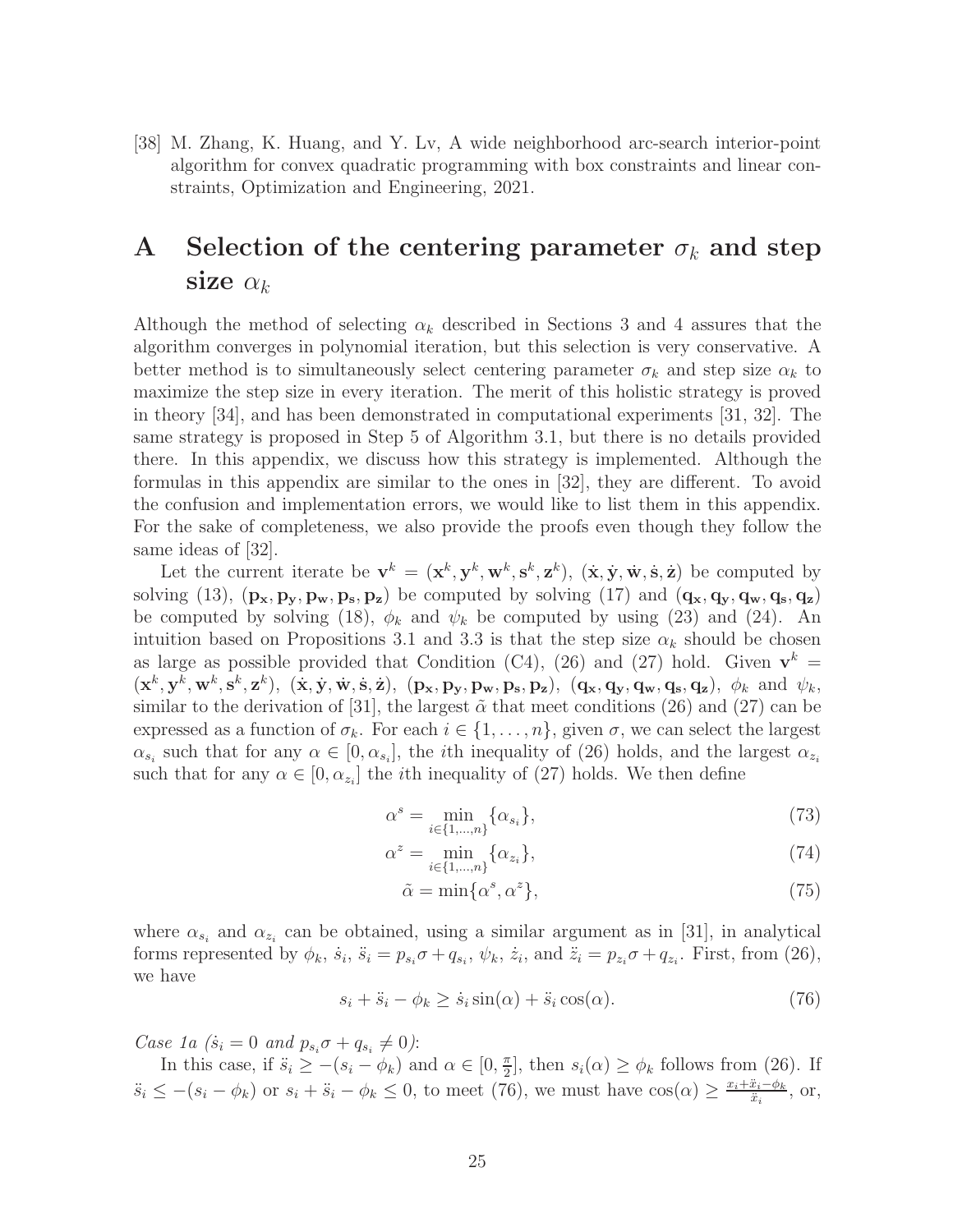$$
\alpha \le \cos^{-1}\left(\frac{x_i + \ddot{x}_i - \phi_k}{\ddot{x}_i}\right). \text{ Therefore,}
$$
\n
$$
\alpha_{s_i}(\sigma) = \begin{cases} \frac{\pi}{2} & \text{if } s_i + (p_{s_i}\sigma + q_{s_i}) - \phi_k \ge 0\\ \cos^{-1}\left(\frac{s_i - \phi_k + p_{s_i}\sigma + q_{s_i}}{p_{s_i}\sigma + q_{s_i}}\right) & \text{if } s_i + (p_{s_i}\sigma + q_{s_i}) - \phi_k \le 0. \end{cases} \tag{77}
$$

Case 2a  $(p_{s_i}\sigma + q_{s_i} = 0 \text{ and } \dot{s}_i \neq 0)$ :

In this case, if  $\dot{s}_i \leq s_i - \phi_k$  and  $\alpha \in [0, \frac{\pi}{2}]$  $\frac{\pi}{2}$ , then  $s_i(\alpha) \geq \phi_k$  follows from (26). If  $s_i \geq s_i - \phi_k$ , to meet (76), we must have  $\sin(\alpha) \leq \frac{s_i - \phi_k}{s_i}$ , or  $\alpha \leq \sin^{-1}\left(\frac{s_i - \phi_k}{s_i}\right)$ . Therefore,

$$
\alpha_{s_i}(\sigma) = \begin{cases} \frac{\pi}{2} & \text{if } \dot{s}_i \le s_i - \phi_k \\ \sin^{-1}\left(\frac{s_i - \phi_k}{\dot{s}_i}\right) & \text{if } \dot{s}_i \ge s_i - \phi_k \end{cases} \tag{78}
$$

*Case 3a*  $(\dot{s}_i > 0 \text{ and } p_{s_i} \sigma + q_{s_i} > 0)$ :

Let  $\dot{s}_i = \sqrt{\dot{s}_i^2 + \ddot{s}_i^2} \cos(\beta)$ , and  $\ddot{s}_i = \sqrt{\dot{s}_i^2 + \ddot{s}_i^2} \sin(\beta)$ , (76) can be rewritten as

$$
s_i + \ddot{s}_i - \phi_k \ge \sqrt{\dot{s}_i^2 + \ddot{s}_i^2} \sin(\alpha + \beta),\tag{79}
$$

where

$$
\beta = \sin^{-1}\left(\frac{\ddot{s}_i}{\sqrt{\dot{s}_i^2 + \ddot{s}_i^2}}\right) = \sin^{-1}\left(\frac{p_{s_i}\sigma + q_{s_i}}{\sqrt{\dot{s}_i^2 + (p_{s_i}\sigma + q_{s_i})^2}}\right). \tag{80}
$$

If  $\ddot{s}_i + s_i - \phi_k \geq \sqrt{\dot{s}_i^2 + \ddot{s}_i^2}$  and  $\alpha \in [0, \frac{\pi}{2}]$  $\frac{\pi}{2}$ , then  $s_i(\alpha) \geq \phi_k$  follows from (26). If  $s_i + s_i - \phi_k \leq \sqrt{\dot{s}_i^2 + \ddot{s}_i^2}$ , to meet (79), we must have  $\sin(\alpha + \beta) \leq \frac{s_i + \ddot{s}_i - \phi_k}{\sqrt{\dot{s}_i^2 + \ddot{s}_i^2}}$ , or  $\alpha + \beta \leq$  $\sin^{-1}\left(\frac{s_i+\ddot{s}_i-\phi_k}{\sqrt{\dot{s}_i^2+\ddot{s}_i^2}}\right)$  $\setminus$ . Therefore,  $\alpha_{s_i}(\sigma) =$  $\sqrt{ }$  $\int$  $\mathcal{L}$ π  $\frac{\pi}{2}$  if  $s_i - \phi_k + p_{s_i}\sigma + q_{s_i} \ge \sqrt{\dot{s}_i^2 + (p_{s_i}\sigma + q_{s_i})^2}$  $\sin^{-1}\left(\frac{s_i-\phi_k+p_{s_i}\sigma+q_{s_i}}{\sqrt{s_i^2+(p_{s_i}\sigma+q_{s_i})^2}}\right)$  $-\beta$  if  $s_i - \phi_k + p_{s_i}\sigma + q_{s_i} \leq \sqrt{\dot{s}_i^2 + (p_{s_i}\sigma + q_{s_i})^2}$ 

*Case 4a*  $(\dot{s}_i > 0 \text{ and } p_{s_i} \sigma + q_{s_i} < 0)$ : Let  $\dot{s}_i = \sqrt{\dot{s}_i^2 + \ddot{s}_i^2} \cos(\beta)$ , and  $\ddot{s}_i = -\sqrt{\dot{s}_i^2 + \ddot{s}_i^2} \sin(\beta)$ , (76) can be rewritten as

$$
s_i + \ddot{s}_i - \phi_k \ge \sqrt{\dot{s}_i^2 + \ddot{s}_i^2} \sin(\alpha - \beta),\tag{82}
$$

(81)

where

$$
\beta = \sin^{-1}\left(\frac{-\ddot{s}_i}{\sqrt{\dot{s}_i^2 + \ddot{s}_i^2}}\right) = \sin^{-1}\left(\frac{-(p_{s_i}\sigma + q_{s_i})}{\sqrt{\dot{s}_i^2 + (p_{s_i}\sigma + q_{s_i})^2}}\right). \tag{83}
$$

If  $\ddot{s}_i + s_i - \phi_k \geq \sqrt{\dot{s}_i^2 + \ddot{s}_i^2}$  and  $\alpha \in [0, \frac{\pi}{2}]$  $\frac{\pi}{2}$ , then  $s_i(\alpha) \geq \phi_k$  follows from (26). If  $\ddot{s}_i + s_i - \phi_k \leq \sqrt{\dot{s}_i^2 + \ddot{s}_i^2}$ , to meet (82), we must have  $\sin(\alpha - \beta) \leq \frac{s_i + \ddot{s}_i}{\sqrt{\dot{s}_i^2 + \ddot{s}_i^2}}$ , or  $\alpha - \beta \leq$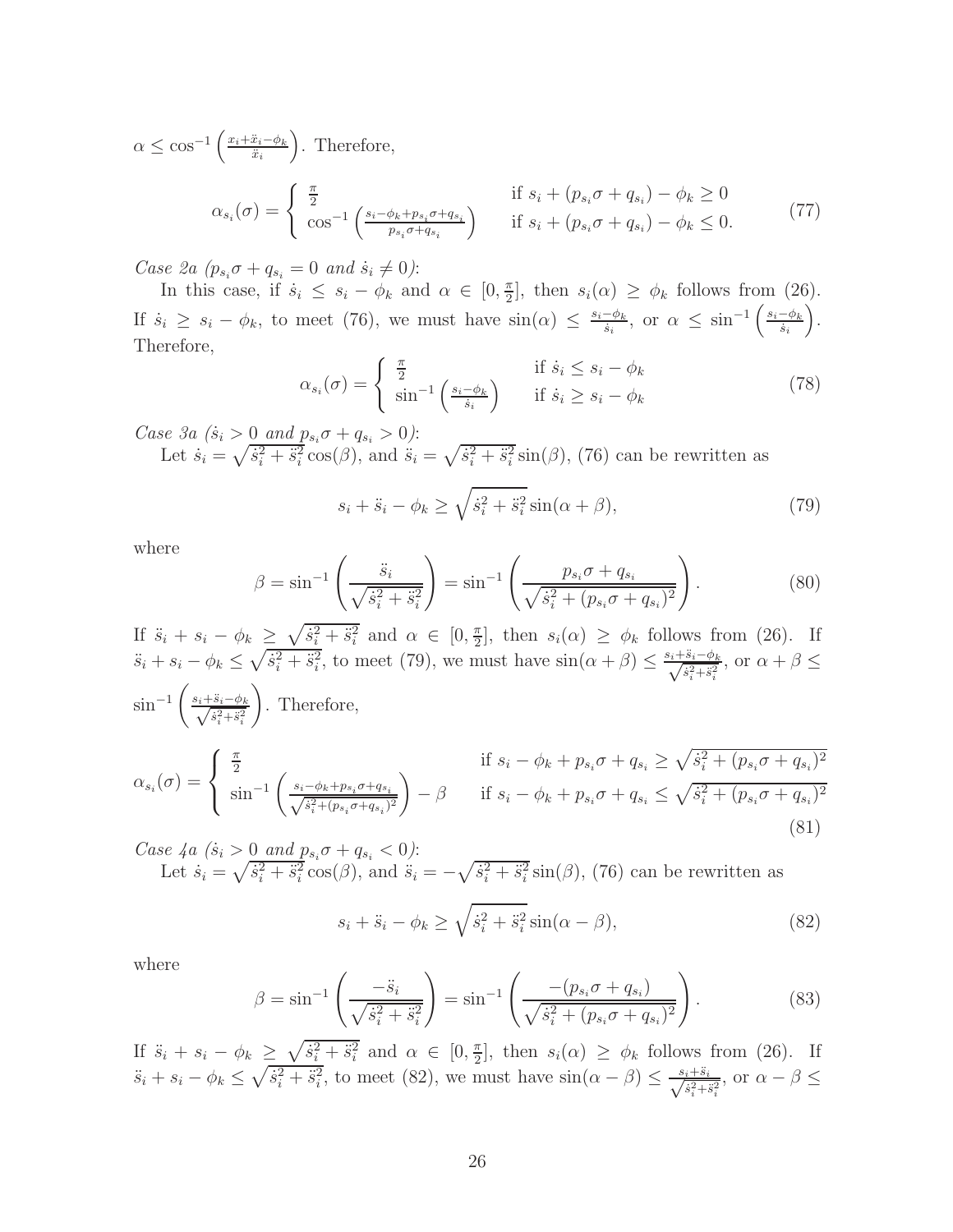$$
\sin^{-1}\left(\frac{s_i + \ddot{s}_i}{\sqrt{\dot{s}_i^2 + \ddot{s}_i^2}}\right). \text{ Therefore,}
$$
\n
$$
\alpha_{s_i}(\sigma) = \begin{cases}\n\frac{\pi}{2} & \text{if } s_i - \phi_k + p_{s_i}\sigma + q_{s_i} \ge \sqrt{\dot{s}_i^2 + (p_{s_i}\sigma + q_{s_i})^2} \\
\sin^{-1}\left(\frac{s_i - \phi_k + p_{s_i}\sigma + q_{s_i}}{\sqrt{\dot{s}_i^2 + (p_{s_i}\sigma + q_{s_i})^2}}\right) + \beta & \text{if } s_i - \phi_k + p_{s_i}\sigma + q_{s_i} \le \sqrt{\dot{s}_i^2 + (p_{s_i}\sigma + q_{s_i})^2}\n\end{cases}
$$
\n(84)

*Case 5a*  $(\dot{s}_i < 0 \text{ and } p_{s_i} \sigma + q_{s_i} < 0)$ : Let  $\dot{s}_i = -\sqrt{\dot{s}_i^2 + \ddot{s}_i^2} \cos(\beta)$ , and  $\ddot{s}_i = -\sqrt{\dot{s}_i^2 + \ddot{s}_i^2} \sin(\beta)$ , (76) can be rewritten as

$$
s_i + \ddot{s}_i - \phi_k \ge -\sqrt{\dot{s}_i^2 + \ddot{s}_i^2} \sin(\alpha + \beta),\tag{85}
$$

where

$$
\beta = \sin^{-1}\left(\frac{-\ddot{s}_i}{\sqrt{\dot{s}_i^2 + \ddot{s}_i^2}}\right) = \sin^{-1}\left(\frac{-(p_{s_i}\sigma + q_{s_i})}{\sqrt{\dot{s}_i^2 + (p_{s_i}\sigma + q_{s_i})^2}}\right). \tag{86}
$$

If  $\ddot{s}_i + s_i - \phi_k \geq 0$  and  $\alpha \in [0, \frac{\pi}{2}]$  $\frac{\pi}{2}$ , then  $s_i(\alpha) \geq \phi_k$  follows from (26). If  $\ddot{s}_i + s_i - \phi_k \leq 0$ , to meet (85), we must have  $\sin(\alpha+\beta) \ge \frac{-(s_i+\ddot{s}_i-\phi_k)}{\sqrt{\dot{s}_i^2+\ddot{s}_i^2}}$ , or  $\alpha+\beta \le \pi - \sin^{-1}\left(\frac{-(s_i+\ddot{s}_i-\phi_k)}{\sqrt{\dot{s}_i^2+\ddot{s}_i^2}}\right)$  $\setminus$ . Therefore,

$$
\alpha_{s_i}(\sigma) = \begin{cases} \frac{\pi}{2} & \text{if } s_i - \phi_k + p_{s_i}\sigma + q_{s_i} \ge 0\\ \pi - \sin^{-1}\left(\frac{-(s_i - \phi_k + p_{s_i}\sigma + q_{s_i})}{\sqrt{s_i^2 + (p_{s_i}\sigma + q_{s_i})^2}}\right) - \beta & \text{if } s_i - \phi_k + p_{s_i}\sigma + q_{s_i} \le 0 \end{cases}
$$
(87)

Case 6a ( $\dot{s}_i < 0$  and  $p_{s_i} \sigma + q_{s_i} > 0$ ):

$$
\alpha_{s_i}(\sigma) = \frac{\pi}{2}.\tag{88}
$$

Case  $\%$  ( $\dot{s}_i = 0$  and  $p_{s_i}\sigma + q_{s_i} = 0$ ):

$$
\alpha_{s_i}(\sigma) = \frac{\pi}{2}.\tag{89}
$$

Using the same idea, we can obtain the similar formulas for  $\alpha_{z_i}(\sigma)$ . Case 1b  $(\dot{z}_i = 0, p_{z_i} \sigma + q_{z_i} \neq 0)$ :

$$
\alpha_{z_i}(\sigma) = \begin{cases} \frac{\pi}{2} & \text{if } z_i - \psi_k + p_{z_i}\sigma + q_{z_i} \ge 0\\ \cos^{-1}\left(\frac{z_i - \psi_k + p_{z_i}\sigma + q_{z_i}}{p_{z_i}\sigma + q_{z_i}}\right) & \text{if } z_i - \psi_k + p_{z_i}\sigma + q_{z_i} \le 0. \end{cases} \tag{90}
$$

Case 2b  $(p_{z_i}\sigma + q_{z_i} = 0 \text{ and } \dot{z_i} \neq 0)$ :

$$
\alpha_{z_i}(\sigma) = \begin{cases} \frac{\pi}{2} & \text{if } \dot{z}_i \le z_i - \psi_k \\ \sin^{-1}\left(\frac{z_i - \psi_k}{\dot{z}_i}\right) & \text{if } \dot{z}_i \ge z_i - \psi_k \end{cases}
$$
(91)

Case 3b  $(\dot{z}_i > 0 \text{ and } p_{z_i} \sigma + q_{z_i} > 0)$ :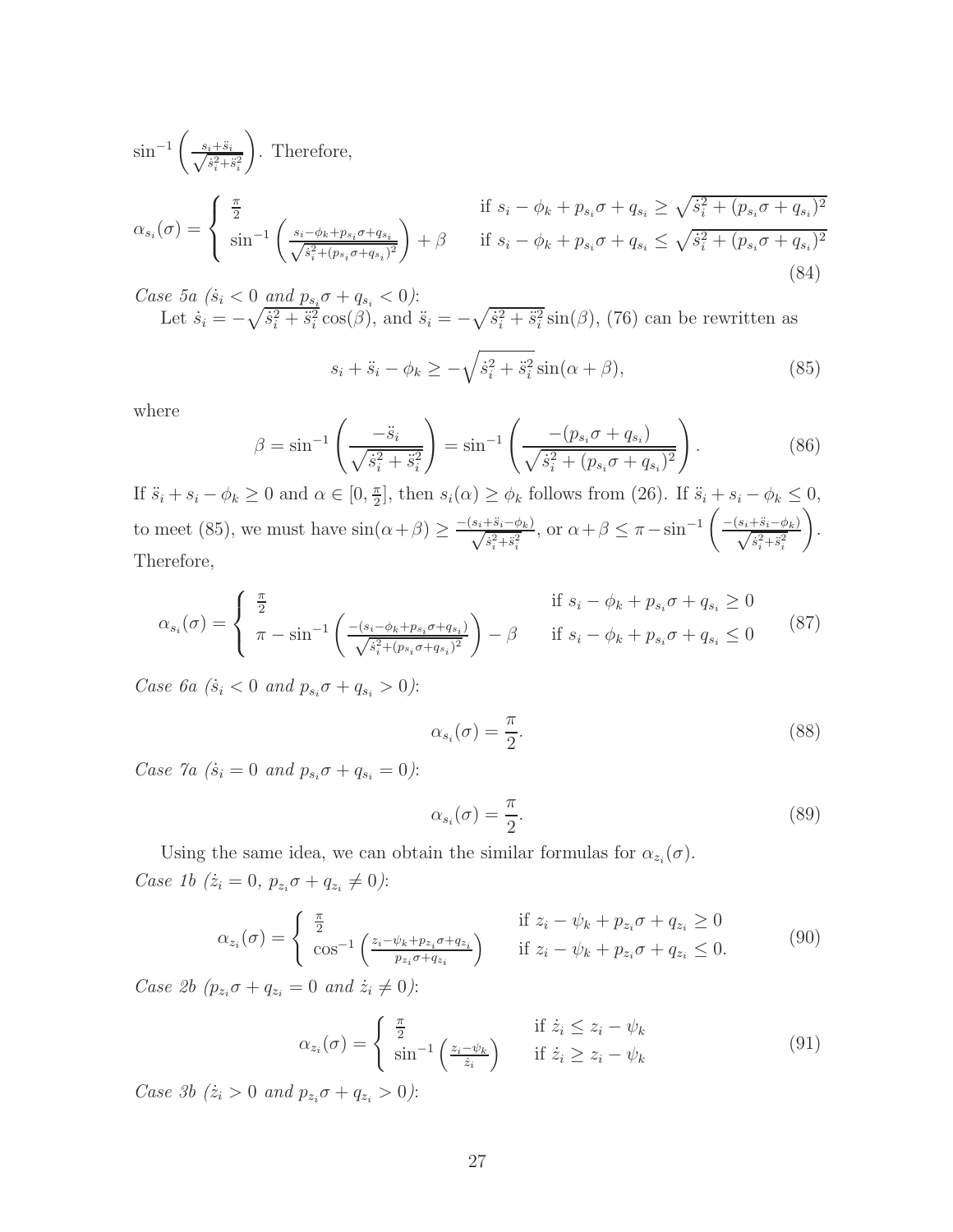Let

$$
\beta = \sin^{-1}\left(\frac{p_{z_i}\sigma + q_{z_i}}{\sqrt{\dot{z}_i^2 + (p_{z_i}\sigma + q_{z_i})^2}}\right).
$$
\n(92)

$$
\alpha_{z_i}(\sigma) = \begin{cases} \frac{\pi}{2} & \text{if } z_i - \psi_k + p_{z_i}\sigma + q_{z_i} \ge \sqrt{\dot{z}_i^2 + (p_{z_i}\sigma + q_{z_i})^2} \\ \sin^{-1}\left(\frac{z_i - \psi_k + p_{z_i}\sigma + q_{z_i}}{\sqrt{\dot{z}_i^2 + (p_{z_i}\sigma + q_{z_i})^2}}\right) - \beta & \text{if } z_i - \psi_k + p_{z_i}\sigma + q_{z_i} < \sqrt{\dot{z}_i^2 + (p_{z_i}\sigma + q_{z_i})^2} \end{cases}
$$
(93)

Case 4b  $(\dot{z}_i > 0 \text{ and } p_{z_i} \sigma + q_{z_i} < 0)$ : Let

$$
\beta = \sin^{-1}\left(\frac{-(p_{z_i}\sigma + q_{z_i})}{\sqrt{\dot{z}_i^2 + (p_{z_i}\sigma + q_{z_i})^2}}\right).
$$
\n(94)

$$
\alpha_{z_i}(\sigma) = \begin{cases} \frac{\pi}{2} & \text{if } z_i - \psi_k + p_{z_i}\sigma + q_{z_i} \ge \sqrt{\dot{z}_i^2 + (p_{z_i}\sigma + q_{z_i})^2} \\ \sin^{-1}\left(\frac{z_i - \psi_k + p_{z_i}\sigma + q_{z_i}}{\sqrt{\dot{z}_i^2 + (p_{z_i}\sigma + q_{z_i})^2}}\right) + \beta & \text{if } z_i - \psi_k + p_{z_i}\sigma + q_{z_i} \le \sqrt{\dot{z}_i^2 + (p_{z_i}\sigma + q_{z_i})^2} \end{cases}
$$
(95)

Case 5b  $(\dot{z}_i < 0 \text{ and } p_{z_i} \sigma + q_{z_i} < 0)$ : Let

$$
\beta = \sin^{-1}\left(\frac{-(p_{z_i}\sigma + q_{z_i})}{\sqrt{\dot{z}_i^2 + (p_{z_i}\sigma + q_{z_i})^2}}\right).
$$
\n(96)

$$
\alpha_{z_i}(\sigma) = \begin{cases} \frac{\pi}{2} & \text{if } z_i - \psi_k + p_{z_i}\sigma + q_{z_i} \ge 0\\ \pi - \sin^{-1}\left(\frac{-(z_i - \psi_k + p_{z_i}\sigma + q_{z_i})}{\sqrt{z_i^2 + (p_{z_i}\sigma + q_{z_i})^2}}\right) - \beta & \text{if } z_i - \psi_k + p_{z_i}\sigma + q_{z_i} \le 0 \end{cases}
$$
(97)

Case 6b ( $\dot{z}_i < 0$  and  $p_{z_i} \sigma + q_{z_i} > 0$ ):

$$
\alpha_{z_i}(\sigma) = \frac{\pi}{2}.\tag{98}
$$

Case 7b  $(\dot{z}_i = 0 \text{ and } p_{z_i} \sigma + q_{z_i} = 0)$ :

$$
\alpha_{z_i}(\sigma) = \frac{\pi}{2}.\tag{99}
$$

Using this analytic formulas, our strategy to reduce the duality gap is to simultaneously select  $\alpha_k$  and  $\sigma_k$  by an iterative method similar to the idea of [32]. This is implemented as follows: in every iteration k, given fixed  $\phi_k$ ,  $\psi_k$ , **s**,  $\dot{\mathbf{z}}$ ,  $\mathbf{p}_s$ ,  $\mathbf{p}_z$ ,  $\mathbf{q}_s$  and  $q_z$ , several different values of  $\sigma$  are tried to find the best  $\sigma_k$  for the maximum of  $\tilde{\alpha}$ . Therefore, we will find a  $\sigma_k$  which maximizes the step size  $\tilde{\alpha}$ , i.e.,

$$
\max_{\sigma \in [\sigma_{\min}, \sigma_{\max}]} \ \min_{i \in \{1, \dots, n\}} \{\alpha_{s_i}(\sigma), \alpha_{z_i}(\sigma)\},\tag{100}
$$

where  $0 \leq \sigma_{\min} < \sigma_{\max} \leq 1$ ,  $\alpha_{s_i}(\sigma)$  and  $\alpha_{z_i}(\sigma)$  are calculated using (77)-(99) for  $\sigma \in [\sigma_{\min}, \sigma_{\max}]$ . Problem (100) has no regularity conditions involving derivatives. Golden section search for variable  $\sigma$  [8] seems to be an appropriate method for solving this problem. Noting the fact from (26) that  $\alpha_{s_i}(\sigma)$  is a monotonic increasing function